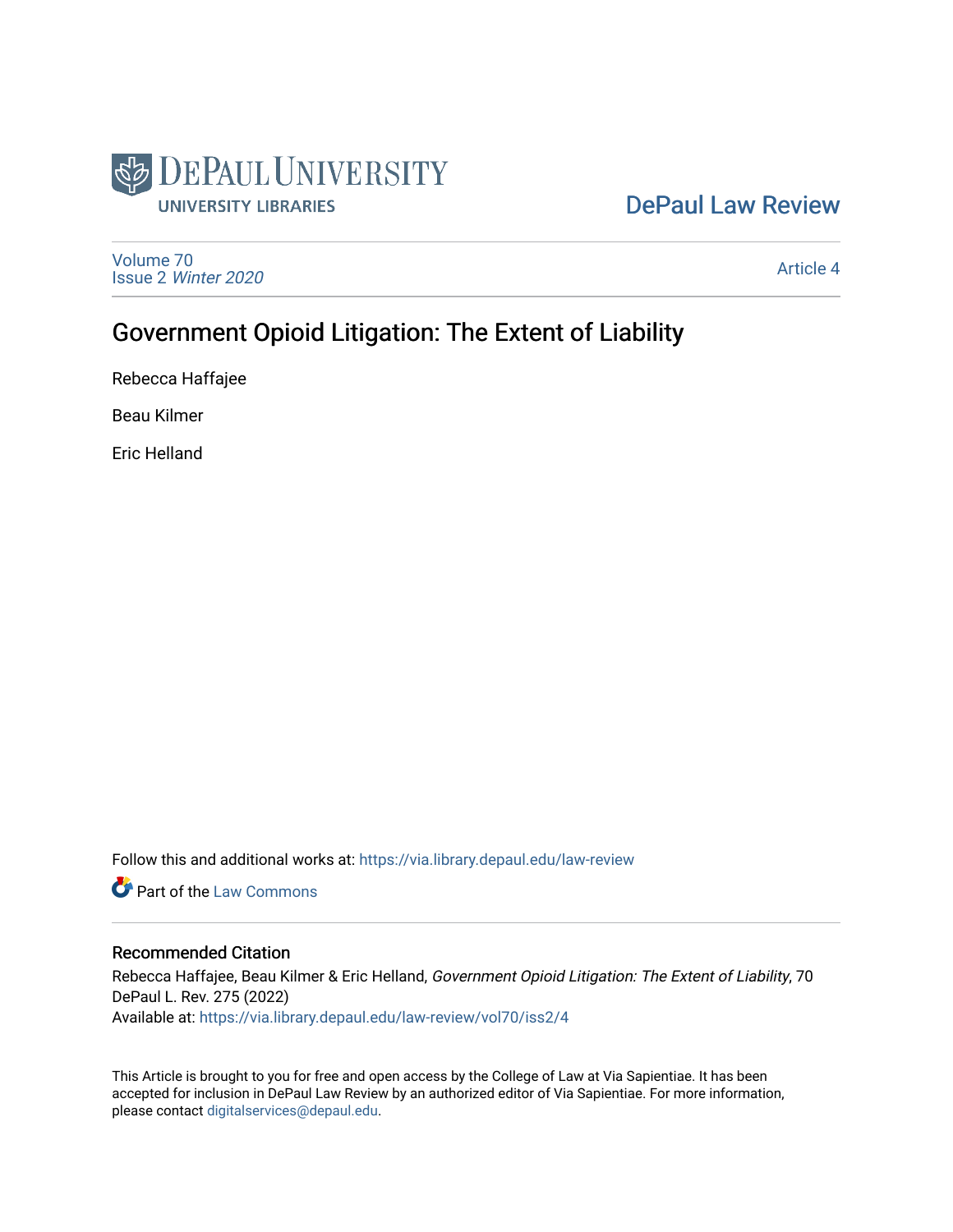# **GOVERNMENT OPIOID LITIGATION: THE EXTENT OF LIABILITY**

*Rebecca L. Haffajee,\* Beau Kilmer,\*\* Eric Helland\*\*\**

Government opioid litigation, which seeks to hold suppliers of opioid analgesic medications accountable for the devastating harms of the opioid crisis that has now claimed over half a million lives, dates back to the early 2000s. The arc of the litigation has largely mimicked that of tobacco, in which individual private tort claims have mostly been replaced by aggregate litigation. However, opioid litigation is unique in many regards, including in the number of cases, diversity of parties and causes of action alleged, and broad scope of liability asserted by plaintiffs. Over 3,300 civil opioid cases have been filed to date, predominantly by state, local and tribal governments. Following a landmark \$465 million judgment against Johnson & Johnson in Oklahoma and recent progress in settlement negotiations in the federal multi-district litigation, excitement is building about the prospects of settlements and verdicts worth tens of billions of dollars. Yet the sprawling and all-encompassing nature of the litigation—deriving from not just nonmedical uses of prescription opioids but also from illegally produced opioids (including heroin and synthetic opioids like fentanyl) not supplied by opioid companies—raises new questions.

In this article, we trace the evolution of the current opioid crisis across products and leverage this evidence to analyze the extent of defendant liability under commonly alleged causes of action by governments: negligence, RICO, public nuisance and unjust enrichment. We conclude that extending liability to population harms attributable to illegally manufactured and distributed opioids faces challenges under dominant theories and existing evidence. Nevertheless, the scale of harms related to prescription opioid misuse that can potentially be established under prevalent claims remains substantial. The

<sup>\*</sup> Rebecca Haffajee, J.D., Ph.D., M.P.H., Acting Assistant Secretary for Planning and Evaluation (ASPE) Department of Health and Human Services.

<sup>\*\*</sup> Beau Kilmer, McCauley Chair in Drug Policy Innovation at RAND Corporation, Director of the RAND Drug Policy Research Center, and senior policy researcher at RAND Corporation.

<sup>\*\*\*</sup> Eric Helland, adjunct economist at the RAND Corporation in the Institute for Civil Justice and William F. Podlich Professor of Economics and George R. Roberts Fellow at Claremont McKenna College.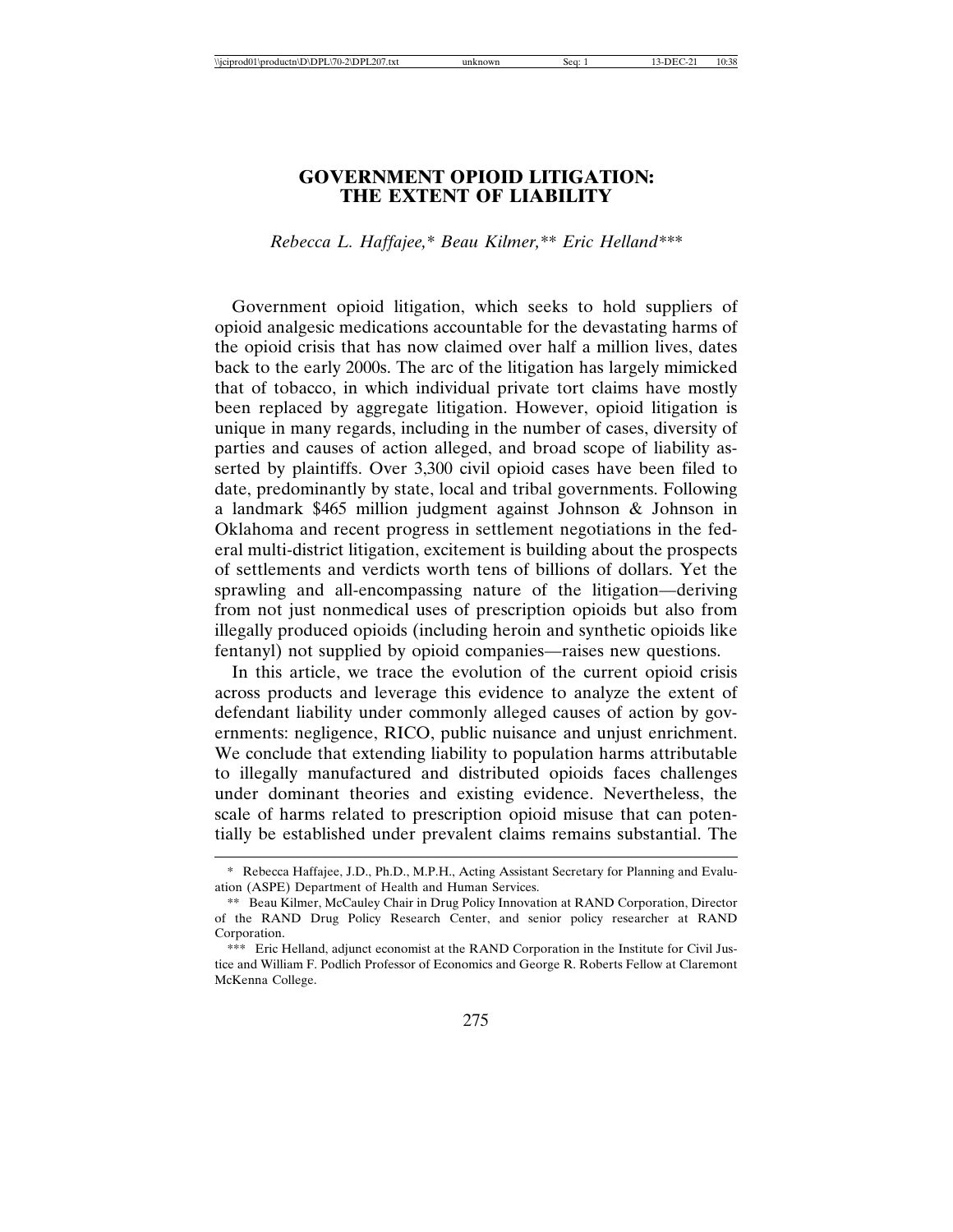extent of liability ultimately established will be important not only to case outcomes and potential relief afforded in the ongoing opioid litigation, but also in establishing precedent for future litigation relating to products dangerous to the public's health.

|  | II. PUBLIC HEALTH EVIDENCE FOR OPIOID-RELATED |       |
|--|-----------------------------------------------|-------|
|  |                                               | 281   |
|  |                                               |       |
|  |                                               |       |
|  | C. Illegally Produced Synthetic Opioids       | - 288 |
|  |                                               |       |
|  |                                               |       |
|  |                                               |       |
|  |                                               | 304   |
|  |                                               | 308   |
|  |                                               |       |
|  |                                               | 317   |

#### **INTRODUCTION**

Government opioid litigation, which we define as civil actions seeking to hold suppliers of opioid analgesic medications liable for the devastating harms of the opioid crisis that has now claimed over half a million lives, dates back to the early 2000s.1 The litigation is novel in many regards. It is of unusually large scope for public health litigation, with well over 3,000 cases pending in state and federal courts.<sup>2</sup> The number of government entities filing cases by 2020—totaling over 1,300 of the 3,142 counties in the U.S., 47 states, and dozens more cities and tribes—is unrivaled, even compared to the tobacco litigation.3 Also unique for public health litigation is the variety of defendants being sued up and down the supply chain, including

<sup>1.</sup> *Opioid Overdose: Understanding the Epidemic*, CDC, https://www.cdc.gov/drugoverdose/ epidemic/index.html (last reviewed June 2, 2021); *see generally* Farida B. Ahmad et al., *Provisional Drug Overdose Death Counts*, CDC, https://www.cdc.gov/nchs/nvss/vsrr/drug-overdosedata.htm (last updated May 12, 2021).

<sup>2.</sup> *See* U.S. JUD. PANEL ON MULTIDISTRICT LITIG., STATISTICAL ANALYSIS OF MULTIDISTRICT LITIGATION UNDER 28 U.S.C. § 1407 FISCAL YEAR 2019 33 (2019); *see generally* Transfer Order, *In re* Nat'l Prescription Opiate Litig., No. 1:17-md-02804-DAP (J.P.M.L. Dec. 12, 2017).

<sup>3.</sup> Case counts derived from author's analysis of cases filed in the federal multi-district opioid litigation, as further described *infra*. The Tobacco Master Settlement Agreement involved 46 states and 6 other government jurisdictions as plaintiffs. *See generally* Nat'l Ass'n of Att'ys Gen., Master Settlement Agreement (1998), *available at* https://www.naag.org/our-work/naag-centerfor-tobacco-and-public-health/the-master-settlement-agreement/; The Master Settlement Agree-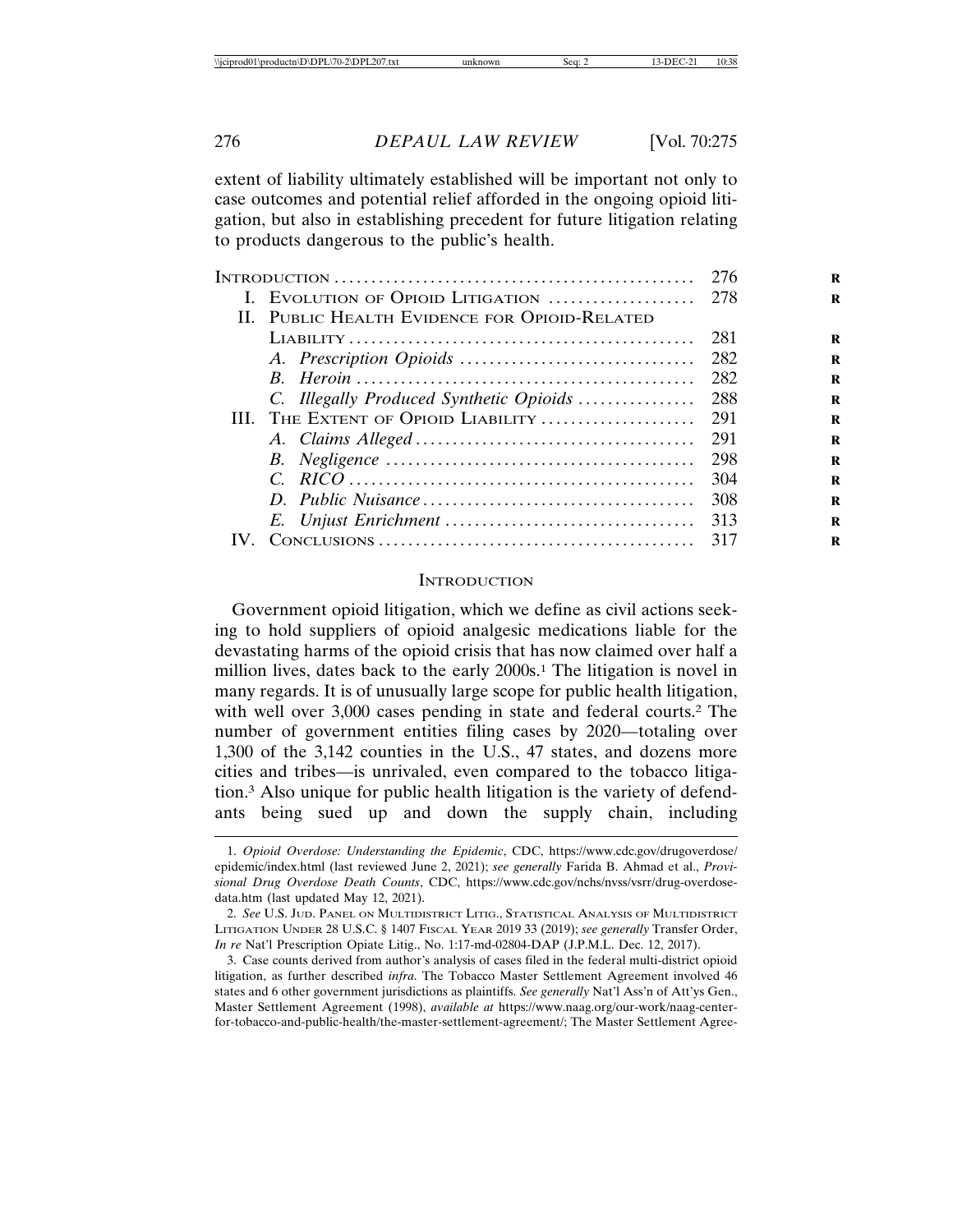manufacturers, distributors, pharmacy benefit managers, pharmacies, and even some prescribers. The diversity of claims is substantial: ranging from common law torts like negligence and fraud, to statutory claims under Racketeer Influenced and Corrupt Organizations Act (RICO) and controlled substances acts, to equitable liability theories like public nuisance and unjust enrichment. The litigation also seeks to hold opioid suppliers liable, in large part, for *misuse* (or nonprescribed use) of their product, rather than use as intended, as was the case with asbestos, lead paint, and tobacco.4 Finally, the litigation attempts to extend liability beyond harms incurred by products actually produced and distributed by defendants—namely prescription opioids—to harms directly related to illegally manufactured and distributed opioids like heroin and fentanyl. Plaintiff governments justify these extensions of liability beyond the bounds of typical products liability cases by relying on their unique characteristics of opioids (e.g., their addictive nature) allegedly known to the suppliers, and on evidence of zealous marketing and supply. Together these elements, they claim, contributed to a robust and ever-evolving market for the drug. In other words, the influx in prescription opioids started a chain reaction that facilitated a staggering host of follow-on harms.5

To what extent can prescription opioid suppliers can be held legally responsible for widespread, downstream, opioid-related harms, many of which were not directly caused by their products? This Article endeavors to tackle this question; first, by unpacking what is known about the evolution of the opioid crisis and the connection between different opioid products and harms, and second by examining the prevalent theories of liability asserted in the litigation and elements that must be demonstrated for them to succeed. In Part I, we briefly review the evolution of opioid litigation, from individual personal injury suits to mass tort agendas and cases waged by governments. Governments, as primary plaintiffs in the current opioid litigation, drive the types of theories asserted and, in turn, the evidence required to establish liability. In Part II, we trace the evolution of the opioid crisis

5. Complaint at 1, Island Cty. v. Purdue Pharma, L.P., No. 2:18-cv-01127 (W.D. Wash. Aug. 1, 2018) (transferred to N.D. Ohio as case 1:18-op-45982 on Aug. 17, 2018).

ment: An Overview, TOBACCO CONTROL LEGAL CONSORTIUM, https://www.publichealthlaw center.org/sites/default/files/resources/tclc-fs-msa-overview-2015.pdf (last updated Aug. 2015).

<sup>4.</sup> Conversely, the opioid litigation bears certain similarities to firearm litigation, in that firearms were used in ways the manufacturers presumably did not intend (e.g., an accidental shooting by a child), but that the companies arguably could have foreseen. *See, e.g.*, Jon S. Vernick et al., *Availability of Litigation as a Public Health Tool for Firearm Injury Prevention: Comparison of Guns, Vaccines, and Motor Vehicles*, 97 AM. J. PUB. HEALTH 1991, 1993 (2007) (discussing the foreseeability and intended uses of firearms, and under what conditions the federal immunity statute will bar suits).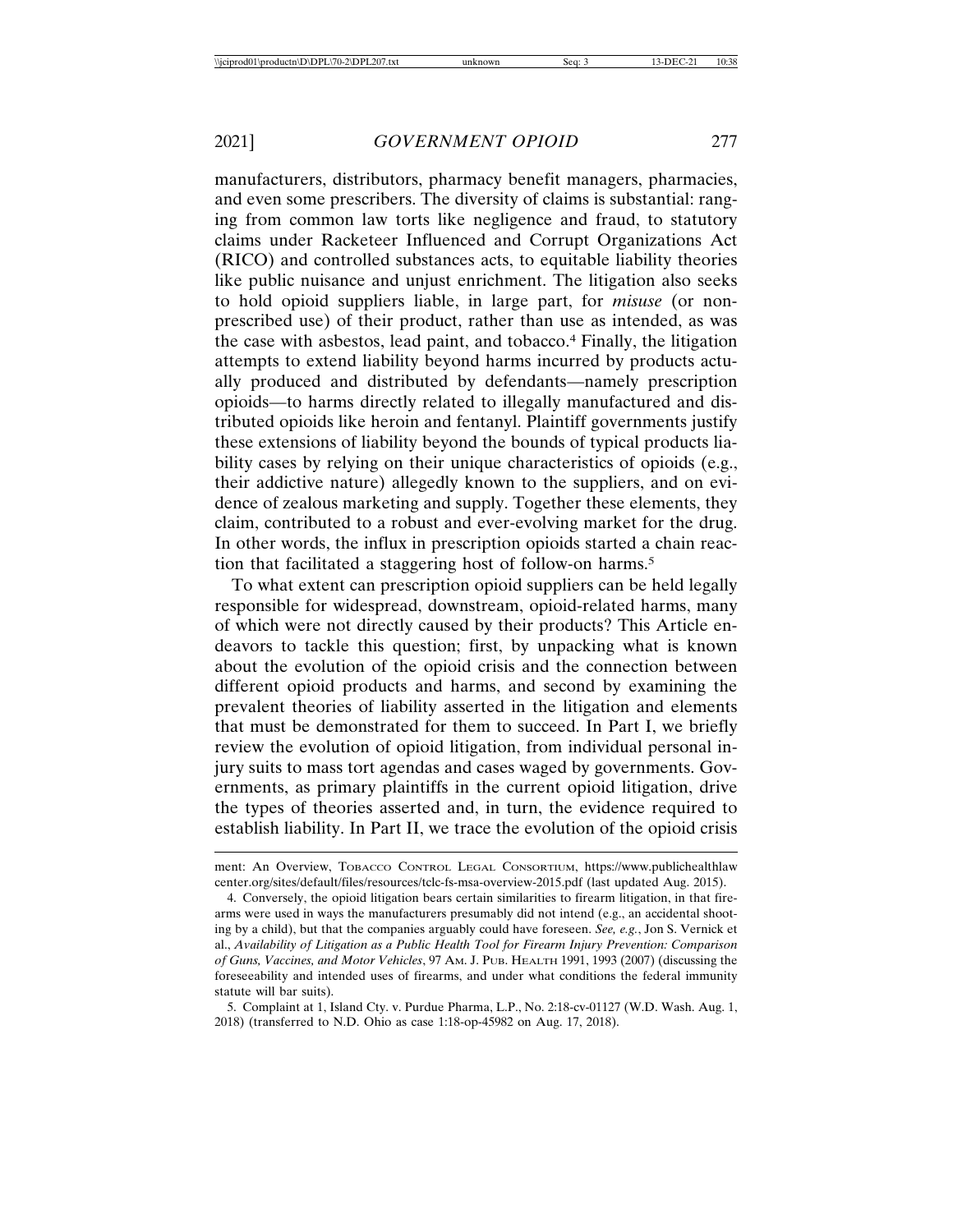and the connections between medical and nonmedical uses of pharmaceutical opioids. This section probes the evidence base for establishing that the products supplied by defendants caused or facilitated a host of downstream harms related to illegally-produced opioids. In Part III, we unpack four dominant claims asserted by government plaintiffs in the present-day litigation, as identified by analyzing a random sample of cases from federal multi-district litigation (MDL) consolidations involving theories of negligence, RICO, public nuisance, and unjust enrichment.6 For each of the claims, we outline the elements typically required to demonstrate liability and assess whether these elements are plausibly met for misuse of prescription opioids and, separately, use of illegally produced opioids. Finally, we conclude in Part IV that while dominant theories may establish liability for misuse of prescription opioids if adequate evidence is brought to bear by government plaintiffs, extending liability to harms deriving from use of illegally produced opioids will pose challenges given our current understanding of the crisis's etiology. Our conclusions have important implications not just for opioid litigation case outcomes, but also for the theories pursued in future public health litigation enterprises.

## I. EVOLUTION OF OPIOID LITIGATION

Much like the tobacco litigation, the opioid litigation has evolved over time, from individual tort suits to aggregate forms of litigation brought by governments.7 In the first iteration of opioid litigation which commenced in the early 2000s, individuals injured by misuse of prescription opioids sued manufacturers, most frequently Purdue Pharma, the maker of OxyContin.8 These lawsuits often alleged fraudulent misrepresentation for downplaying the addictive properties of opioids in drug advertising and detailing, failure to adequately warn about opioid harms and addictiveness, and failure to include tamper-

<sup>6.</sup> We selected this random sample out of all cases in the MDL as of January 2020, and these four claims emerged as among the most prominent out of all claims alleged in this sample.

<sup>7.</sup> W.E. Parmet & R.A. Daynard, *The New Public Health Litigation*, 21 ANN. REV. PUB. HEALTH 437, 437 (2000); *see generally* DONALD G. GIFFORD, SUING THE TOBACCO AND LEAD PIGMENT INDUSTRIES: GOVERNMENT LITIGATION AS PUBLIC HEALTH PRESCRIPTION (2010); Michael L. Rustad & Thomas H. Koenig, *Reforming Public Interest Tort Law to Redress Public Health Epidemics*, 14 J. HEALTH CARE L. & POL'Y 331, 331 (2011).

<sup>8.</sup> Rebecca L. Haffajee & Michelle M. Mello, *Drug Companies' Liability for the Opioid Epidemic*, 377 NEW ENG. J. MED. 2301, 2301–03 (2017); Rebecca L. Haffajee, *The Public Health Value of Opioid Litigation*, 48 J.L. MED. & ETHICS 279, 283–84 (2020) (outlining the three distinct but overlapping iterations of opioid litigation, including the type of suit, public perception of opioid analgesics, claims, and usual winner in each).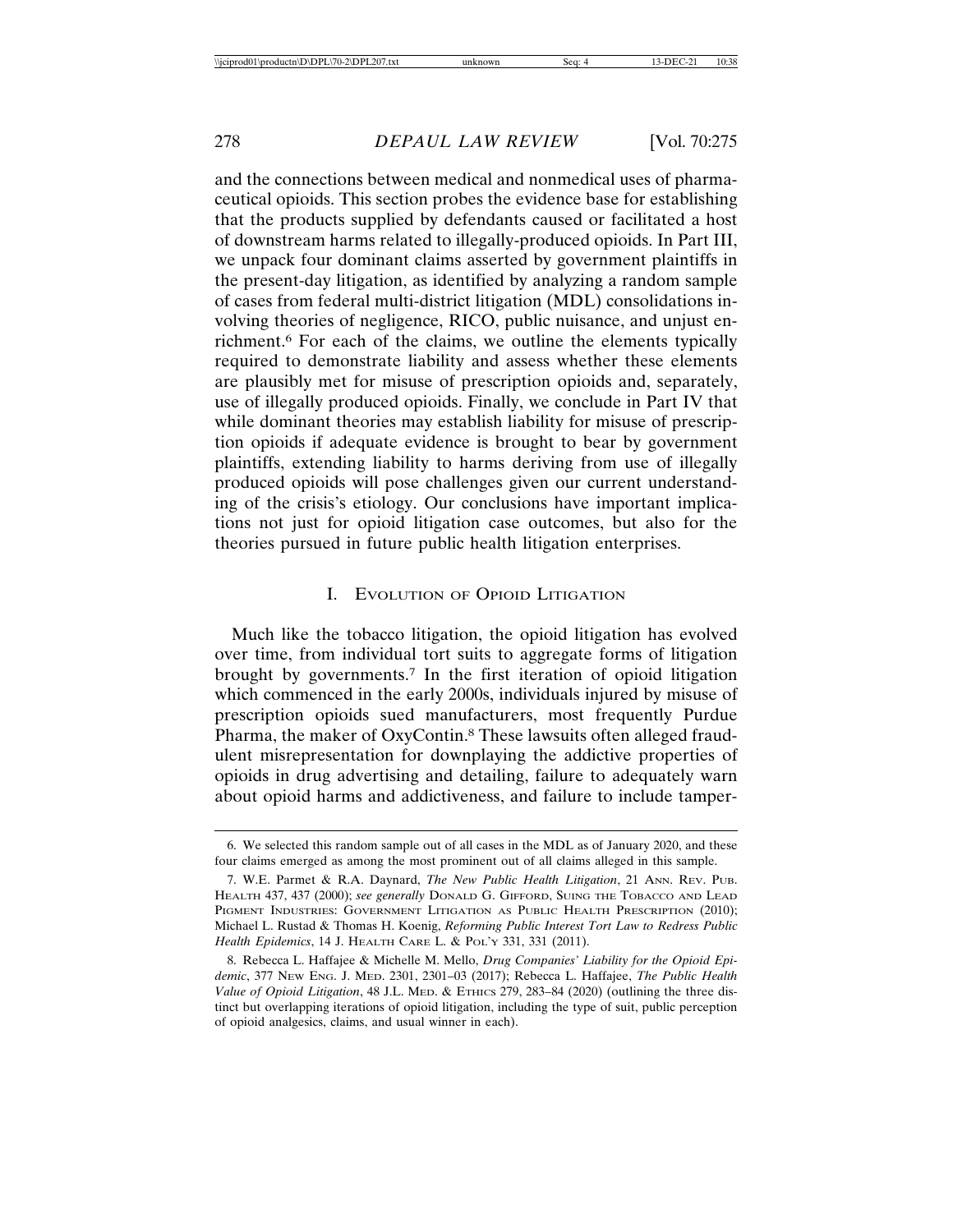resistant mechanisms.9 Overwhelmingly, defendants succeeded in having these suits dismissed due to lack of causation, wrongful conduct on the part of individuals, and product misuse, among other defenses.10 Some individual plaintiffs were under-resourced compared to opioid companies to pursue these suits vigorously over time. The second iteration of opioid cases that followed on the heels of individual suits were class actions. Although plaintiffs were better resourced in these aggregations, the cases typically failed to move forward as class litigation for lack of commonality among class members.<sup>11</sup>

In the current iteration of litigation that began around 2005 and ballooned in 2015, government plaintiffs allege population-level harms caused by the opioid industry. So far, over 2,900 government cases have been consolidated in the federal MDL in the Northern District of Ohio12 and over 400 more suits reside in state courts.13 These suits assert both *parens patriae* claims, for injuries sustained by the populations that governments serve, and also direct injuries for harms suffered by the government (e.g., for costs of providing services to those suffering from opioid addiction).14 Compared to individuals, governments can compete on a more level playing field with opioid companies, by bringing to bear their significant resources and hiring

11. These class actions often were not certified because plaintiffs experienced different trajectories of opioid use (e.g., different products, different ways opioids were used/misused) that resulted in injury. *See, e.g.*, Gevedon v. Purdue Pharma, 212 F.R.D. 333, 336–37 (E.D. Ky. 2002); Campbell v. Purdue Pharma, L.P., No. 1:02cv00163, 2004 WL 5840206, at \*4 (E.D. Mo. June 25, 2004).

14. Edgar Aliferov, *The Role of Direct-Injury Government-Entity Lawsuits in the Opioid Litigation*, 87 FORDHAM L. REV. 1141, 1156–60 (2018).

<sup>9.</sup> *See supra* note 8; *see, e.g.*, Defendants' Motions for Summary Judgment, McCauley v. Purdue Pharma, L.P., No. 2:01-cv-00080 (W.D. Va. May 14, 2004); Foister v. Purdue Pharma, L.P., 295 F. Supp. 2d 693, 696 (E.D. Ky. 2003); Timmons v. Purdue Pharma Co., No. 8:04-cv-1479-T-26MAP, 2006 WL 263602, at \*1 (M.D. Fla. Feb. 2, 2006).

<sup>10.</sup> McCauley v. Purdue Pharma, L.P., 331 F. Supp. 2d 449, 452 (W.D. Va. 2004); *but see* Andrew Joseph, *A veteran New York litigator is taking on opioid makers. They have a history*, STAT NEWS (Oct. 10, 2017), https://www.statnews.com/2017/10/10/opioid-lawsuits-paul-hanly/ (describing litigator Paul Hanly's success in persuading Purdue Pharma and Abbott Laboratories to settle with 5,000 individual plaintiffs for damages suffered related to the prescription opioid OxyContin. Although the settlement agreement is not a public document, evidence discovered in these individual suits has been used in subsequent government opioid litigation).

<sup>12.</sup> *See* UNITED STATES JUDICIAL PANEL ON MULTIDISTRICT LITIGATION, *supra* note 2, at 33; *MDL 2804*, U.S. DIST. CT. N.D. OHIO, https://www.ohnd.uscourts.gov/mdl-2804 (last updated Apr. 9, 2021) (showing transfer orders for many cases pertaining to National Prescription Opiate Litigation).

<sup>13.</sup> *See* Complaint for Injunctive Relief, Exs. A–C, *In re* Purdue Pharms. L.P., No. 19-23649 rdd (Bankr. S.D.N.Y. Sept. 18, 2019); Complaint for Injunctive Relief, Appendix A, *In re* Insys Therapeutics, Inc., No. 19-50261-KG (Bankr. D. Del. June 10, 2019). The public health litigation concerning asbestos involved a larger number of cases, over 700,000, with the difference being that these were predominantly filed by individual plaintiffs rather than governments. Michelle J. White, *Asbestos and the Future of Mass Torts*, 18 J. Econ. PERSPS. 183, 183 (2004).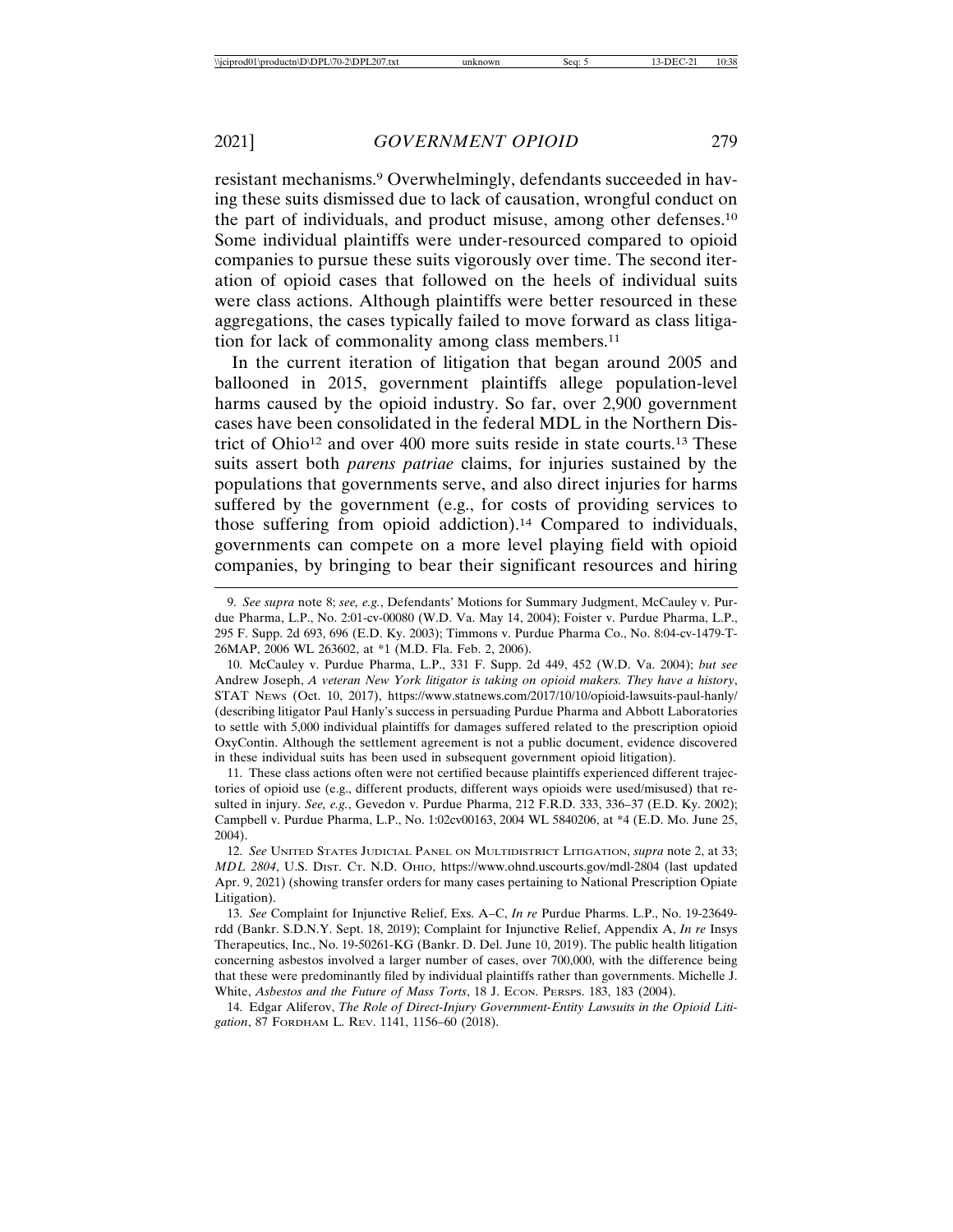highly trained outside counsel on a contingency fee basis.<sup>15</sup> Research demonstrating the patterns of misconduct among opioid suppliers that resulted in population-level injuries and tremendous company profits is germane and fundamental to some of the theories of recovery asserted, like public nuisance and unjust enrichment.<sup>16</sup> Harnessing large-scale data on opioid prescribing, use disorder, addiction, and overdoses and linking this temporally and spatially to prescription opioid marketing and distribution can help provide evidence of a causal connection; the lack of such evidence was one reason why individual cases alleging addiction attributable to multiple causes (e.g., product misuse, illicit purchase, diversion, polypharmacy) were susceptible to failure.17

Dozens of government opioid cases have settled for millions of dollars, with increasing frequency in recent years.18 Cases that have not settled typically remain in pre-trial stages, with some decisions that have ruled on dispositive motions; they therefore provide limited authority to predict how the claims alleged will ultimately resolve. In the one trial verdict so far in this line of litigation, a state court judge ruled against Johnson & Johnson in a case alleging public nuisance, awarding \$465 million to the State of Oklahoma.19 The nation's three largest opioid distributors (McKesson, Cardinal Health, and AmerisourceBergen) have proposed to pay more than \$19 billion over 8 years to settle federal litigation against them, although no agreement

16. *See generally* Christopher Ogolla, *What are the Policy Implications of Use of Epidemiological Evidence in Mass Torts and Public Health Litigation?*, 23 St. THOMAS L. REV. 157 (2010). Tobacco, lead paint, and asbestos cases also gravitated toward aggregated and government cases, relying on evidence that linked exposure to products at issue to disease incidence and prevalence over time. Haffajee, *supra* note 8, at 283–84.

17. An example showing this distinction is as follows: an individual obtains prescription opioids by purchasing them on the illegal market, later overdosing. If the individual brings suit against a drug manufacturer or distributor, she will have a hard time defeating defenses that she engaged in illegal activity and used the product not as medically prescribed. However, at the population level, epidemiological evidence can demonstrate that overprescribing attributable to aggressive marketing and surplus distribution resulted in excess medications in intended users' possession; these medications could then be diverted to the illegal market and obtained by unintended users, a foreseeable consequence of flooding a market with prescription opioids.

18. *See* Haffajee, *supra* note 8, at 288–90; Rebecca L. Haffajee & Michael R. Abrams, *Settling the Score: Maximizing the Public Health Impact of Opioid Litigation*, 80 OHIO STATE L.J. 701, 713–14 (2019).

19. Judgment After Non-Jury Trial at 26, State ex rel. Hunter v. Purdue Pharma, L.P., No. CJ-2017-816 (Okla. Dist. Ct. Aug. 26, 2019); Stephanie Becker & Emily Smith, *Oklahoma judge miscalculated how much Johnson & Johnson would pay for the state's opioid crisis*, CNN (Oct. 16, 2019, 7:55 AM), https://www.cnn.com/2019/10/15/health/oklahoma-opioid-judgment-miscalculation/index.html.

<sup>15.</sup> *See* Andrew Harris et al., *Justice for Opioid Communities Means Massive Payday for Their Lawyers*, BLOOMBERG (July 25, 2018), https://www.bloomberg.com/graphics/2018-opioid-lawsuits/.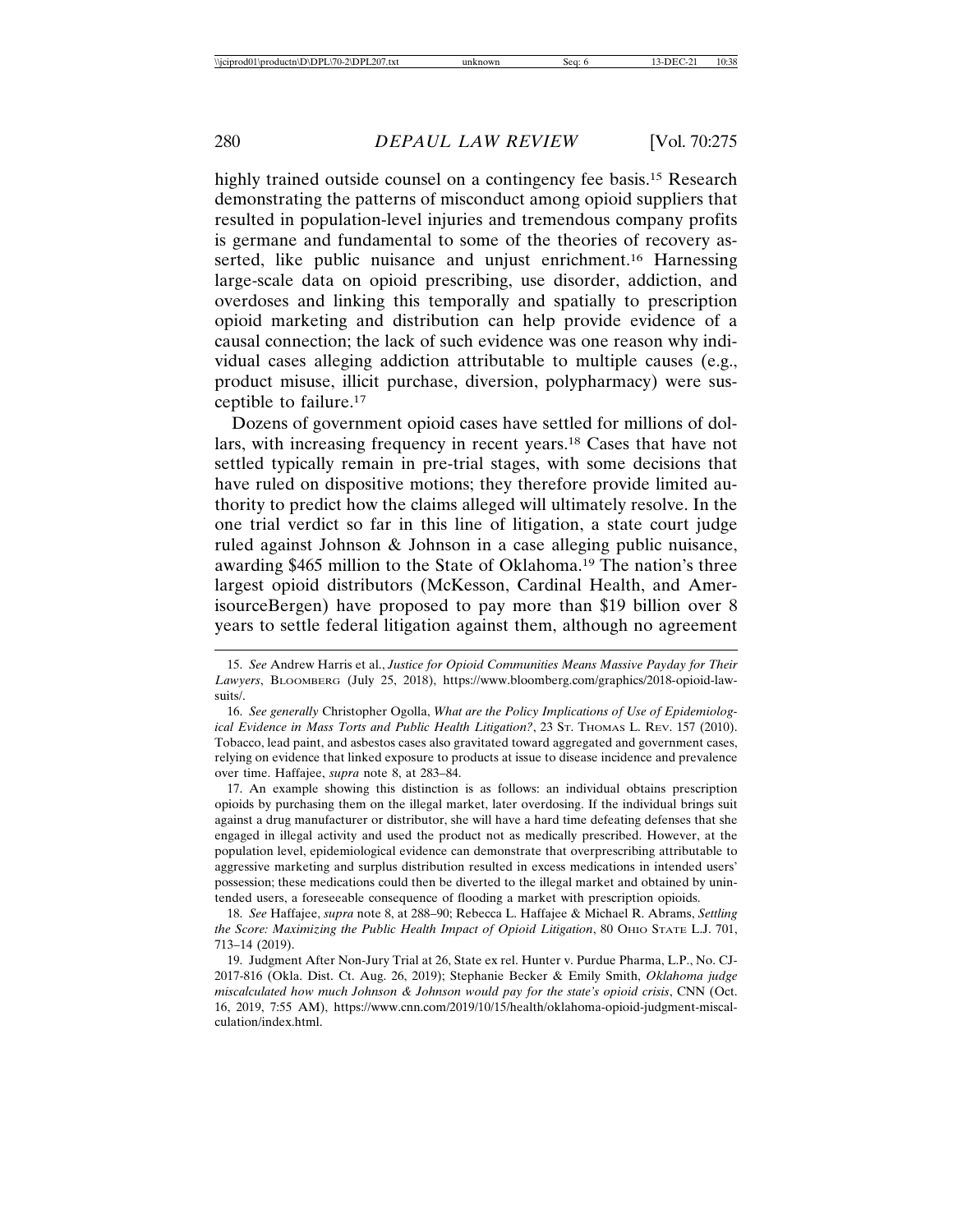has been reached.<sup>20</sup> And recently, Purdue Pharma arrived at a bankruptcy settlement with the Department of Justice that would settle it's civil and criminal federal cases for approximately \$8 billion.21 These examples demonstrate the potential for government litigation to achieve certain tort litigation goals, namely the recovery of damages, injunctive relief, and accountability in the form of admitted or implied wrongdoing. Nevertheless, the sums extracted, awarded, or proposed so far do not approach the potential magnitude of far-ranging harms alleged in these suits: some estimates suggest public and private costs up to hundreds of billions of dollars per year nationally, with governments bearing about half of these costs.22

#### II. PUBLIC HEALTH EVIDENCE FOR OPIOID-RELATED LIABILITY

The opioid crisis has evolved over the past two decades in terms of its magnitude and the types of products used. The per capita rate of opioid-involved overdose deaths has more than tripled in the U.S. since 2000, with preliminary data indicating there were more than 50,000 opioid-involved overdose deaths in 2019.23 While the harms from the crisis extend beyond mortality, the change in the composition of these opioid-involved deaths is striking. Illegally produced synthetic opioids like fentanyl now account for the largest share of opioid-involved deaths, but we cannot simply focus on these synthetics. Many of the deaths involving synthetic opioids also involve other substances<sup>24</sup> and, as documented later in this Article, many of the in-

<sup>20.</sup> Jan Hoffman, *Opioid Settlement Offer Provokes Clash Between States and Cities*, N.Y. TIMES (Mar. 13, 2020), https://www.nytimes.com/2020/03/13/health/opioids-settlement.html.

<sup>21.</sup> Press Release, U.S. Department of Justice, Justice Department Announces Global Resolution of Criminal and Civil Investigations with Opioid Manufacturer Purdue Pharma and Civil Settlement with Members of the Sackler Family (Oct. 21, 2020), https://www.justice.gov/opa/pr/ justice-department-announces-global-resolution-criminal-and-civil-investigations-opioid.

<sup>22.</sup> Haffajee & Abrams, *supra* note 18, at 721–23; *Economic Toll of Opioid Crisis in U.S. Exceeded \$1 Trillion Since 2001*, ALTARUM (Feb. 13, 2018), https://altarum.org/news/economictoll-opioid-crisis-us-exceeded-1-trillion-2001#:~:text=February%2013%2C%202018,health%20 research%20and%20consulting%20institute.; *see generally* THE UNDERESTIMATED COST OF THE OPIOID CRISIS, COUNCIL ECON. ADVISERS (2017); Corey Rhyan, *The potential societal benefit of eliminating the opioid crisis exceeds \$95 billion per year*, ALTARUM (Nov. 16, 2017), https://altarum.org/publications/potential-societal-benefit-eliminating-opioid-crisis-exceeds-95-billionyear.

<sup>23.</sup> Rose A. Rudd et al., *Increases in Drug and Opioid Overdose Deaths — United States, 2000–2014*, 64 MORBIDITY & MORTALITY WKLY. REP. 1378, 1378 (2016); Nana Wilson et al., *Drug and Opioid-Involved Overdose Deaths — United States, 2017–2018*, 69 MORBIDITY & MOR-TALITY WKLY. REP. 290, 290 (2020). Provisional estimates suggest that after leveling somewhat in 2018, opioid-involved overdose deaths increased further in 2019 to reach 50,042. Ahmad et al., *supra* note 1.

<sup>24. &</sup>quot;The worsening and expanding drug overdose epidemic in the United States now involves potent synthetic drugs, often in combination with other substances, and requires urgent action."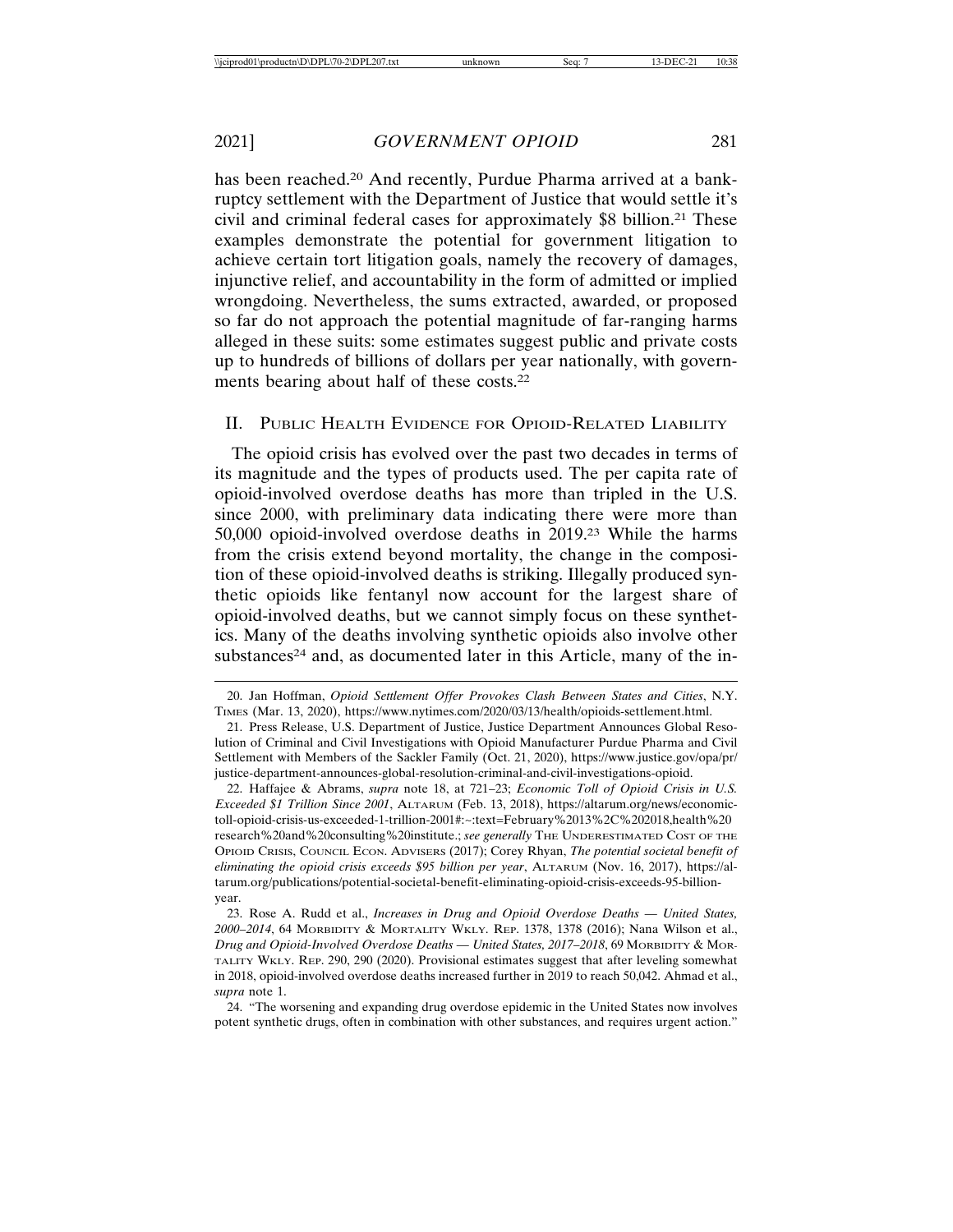dividuals using illegally produced opioids today initiated their opioid use with prescription opioids. The remainder of this Section outlines the progression and relationships between prescription opioids, heroin, and illegally-produced synthetic opioids to provide context for the potential responsibility defendants to the opioid litigation bear for each.

#### *A. Prescription Opioids*

The rise in prescription opioid overdose deaths began its precipitous climb in the late 1990s, following increased prescribing of opioids in the previous decade. The undertreatment of chronic pain, a serious public health concern of its own, garnered increased scrutiny in the 1980s.25 Widespread concern about adequately treating pain along with several other factors paved the way for increased prescribing of opioids. Prominent contributors to increased prescribing include:

- the publication of multiple non-rigorous medical journal articles in the mid-1980s, suggesting that opioids may be effective in treating chronic pain and not habit forming;
- the 1995 release of OxyContin by Purdue Pharma, followed by other extended-release and highly potent forms of opioid painkillers;
- Food and Drug Administration (FDA) approval of multiple, highly potent prescription opioids, including OxyContin labeling that stated iatrogenic addiction to be "very rare";
- the aggressive marketing of opioid drugs as non-addictive and appropriate for the treatment of non-cancer, chronic pain by manufacturers through various channels;
- release by the Joint Commission, which accredits health care organizations, of pain management standards for organizations to enhance their treatment of pain in patients that embraced "Pain: The Fifth Vital Sign" messaging also promoted by The American Pain Society and the U.S. Veterans Health Administration; and

Christine L. Mattson et al., *Trends and Geographic Patterns in Drug and Synthetic Opioid Overdose Deaths — United States, 2013–2019*, 70 MORBIDITY & MORTALITY WKLY. REP. 202, 207 (2021).

<sup>25.</sup> INST. OF MED., RELIEVING PAIN IN AMERICA: A BLUEPRINT FOR TRANSFORMING PRE-VENTION, CARE, EDUCATION, AND RESEARCH (2011). The Institute of Medicine is now known as the National Academy of Sciences.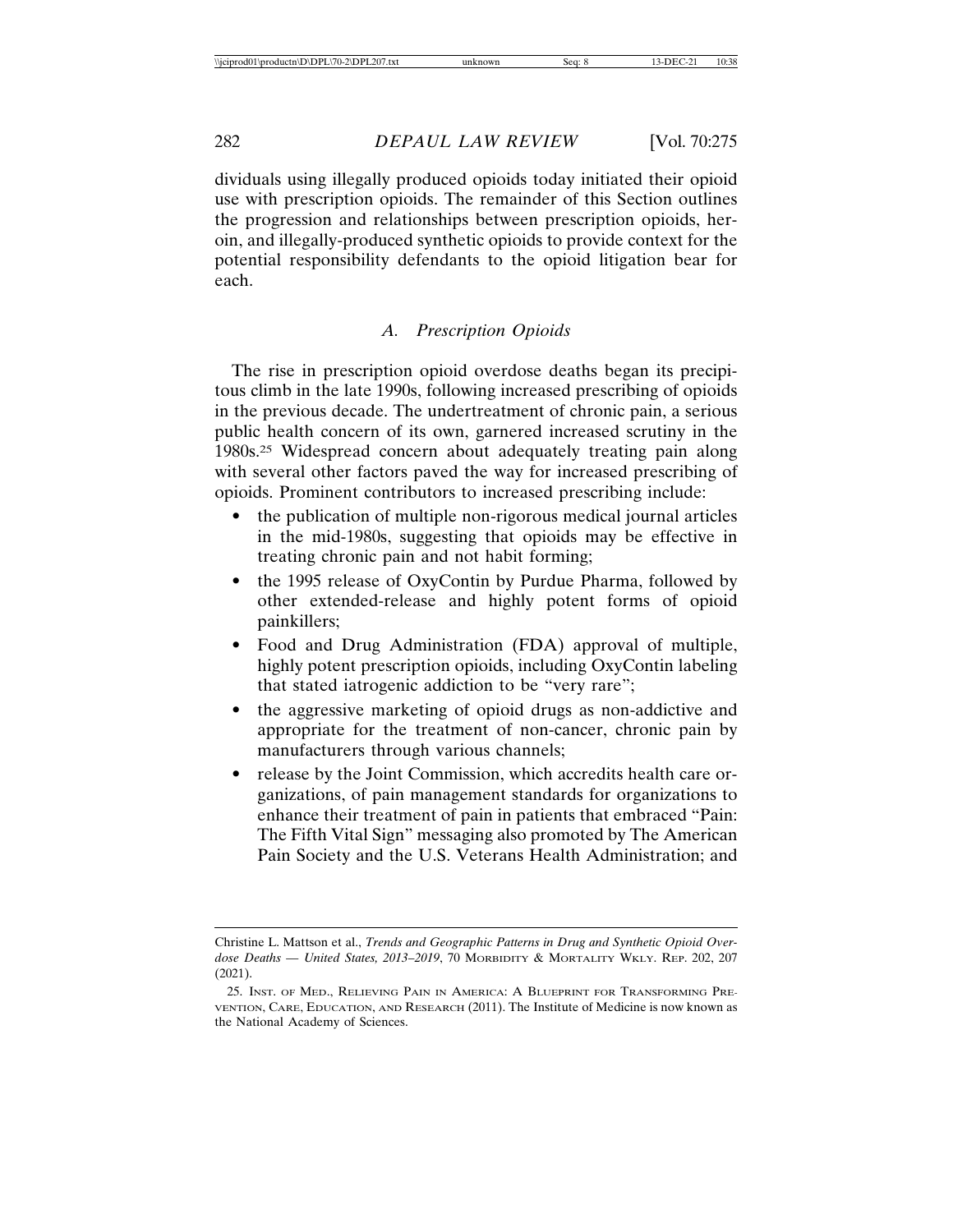• health care factors, such as favorable reimbursement and patient satisfaction incentives, that favored prescription opioids to treat pain.26

These multiple factors drove marked increases in opioid prescribing, which rose steadily from 72.4 prescriptions per 100 persons in 2006 to a peak of 81.3 prescriptions per 100 persons in 2012.27 The national rate of opioid prescribing declined by 2018 to 51.4 prescriptions per 100 persons.28 The amount of opioids prescribed in the U.S., as measured in the standardized unit of morphine milligram equivalents (MMEs), peaked at 782 MME per capita in 2010 and decreased to 640 MME in 2015—at which time it still remained about three times as high as it was in 1999.29

Over the past 20 years, the amount and doses of opioids prescribed have varied tremendously by geography, with areas in Appalachia raising high concerns, but also pockets across the country exhibiting high prescription levels.<sup>30</sup> Overwhelmingly, the source of these opioid prescriptions has been from a prescription written by a physician either directly to the person consuming the opioid or one step-removed (e.g., the prescription was written for a family member or friend).31 In other words, the volume of opioid analgesics prescribed by health care providers, who apparently received a substantial

27. *U.S. Opioid Prescribing Rate Maps*, CDC, https://www.cdc.gov/drugoverdose/maps/rxratemaps.html (last updated Dec. 7, 2020). In 2012, over 255 million opioid prescriptions were written, enough for every American adult to have a bottle of opioid pills. *Id.*

28. *Id.* Even though the opioid prescribing rate in 2018 is the lowest is has been in 13 years, the rate is still relatively high. *Id.* In 11% of counties, enough prescriptions were still written for every person to have one in 2018. *Id.*

29. Gery P. Guy et al., *Vital Signs: Changes in Opioid Prescribing in the United States, 2006–2015*, 66 MORBIDITY & MORTALITY WKLY. REP. 697, 697–704 (2017).

30. Anne Schuchat & Debbie Dowell, *Opioid Prescribing is Still High and Varies from County to County*, CDC, https://www.cdc.gov/media/dpk/prescription-drug-overdose/opioid-prescribing/ index.html (last updated Jan. 28, 2020) (displaying geographic variation in 2015 in terms of morphine milligram equivalents dispensed in counties across the country); Guy et al., *supra* note 28.

31. U.S. DEP'T OF HEALTH & HUMAN SERVS., RESULTS FROM THE 2013 NATIONAL SURVEY ON DRUG USE AND HEALTH: SUMMARY OF NATIONAL FINDINGS 3 (2014); Elinore F. McCance-Katz, 2018 National Survey of Drug Use and Health (NSDUH) Releases, SUBSTANCE ABUSE &

<sup>26.</sup> Rebecca L. Haffajee, *Preventing Opioid Misuse with Prescription Drug Monitoring Pro*grams: A Framework for Evaluating the Success of State Public Health Laws, 67 HASTINGS L.J. 1621, 1627–29 (2016); Art Van Zee, *The Promotion and Marketing of OxyContin: Commercial Triumph, Public Health Tragedy*, 99 AM. J. PUB. HEALTH 221, 223, 225 (2009) (detailing the history of marketing and public representations by manufacturers and their connection to the opioid overdose epidemic); Daniel Ciccarone, *The triple wave epidemic: Supply and demand drivers of the US opioid overdose crisis*, 71 INT'L J. DRUG POL'Y 183, 184 (2019) (describing how the introduction of extended release long-acting opioid formulations, once the delayed release mechanisms were bypassed by crushing and injecting or snorting the drug, facilitated misuse when the entire potent dose was discharged at once); DAVID W. BAKER, THE JOINT COMMIS-SION'S PAIN STANDARDS: ORIGINS AND EVOLUTION 2–5 (2017).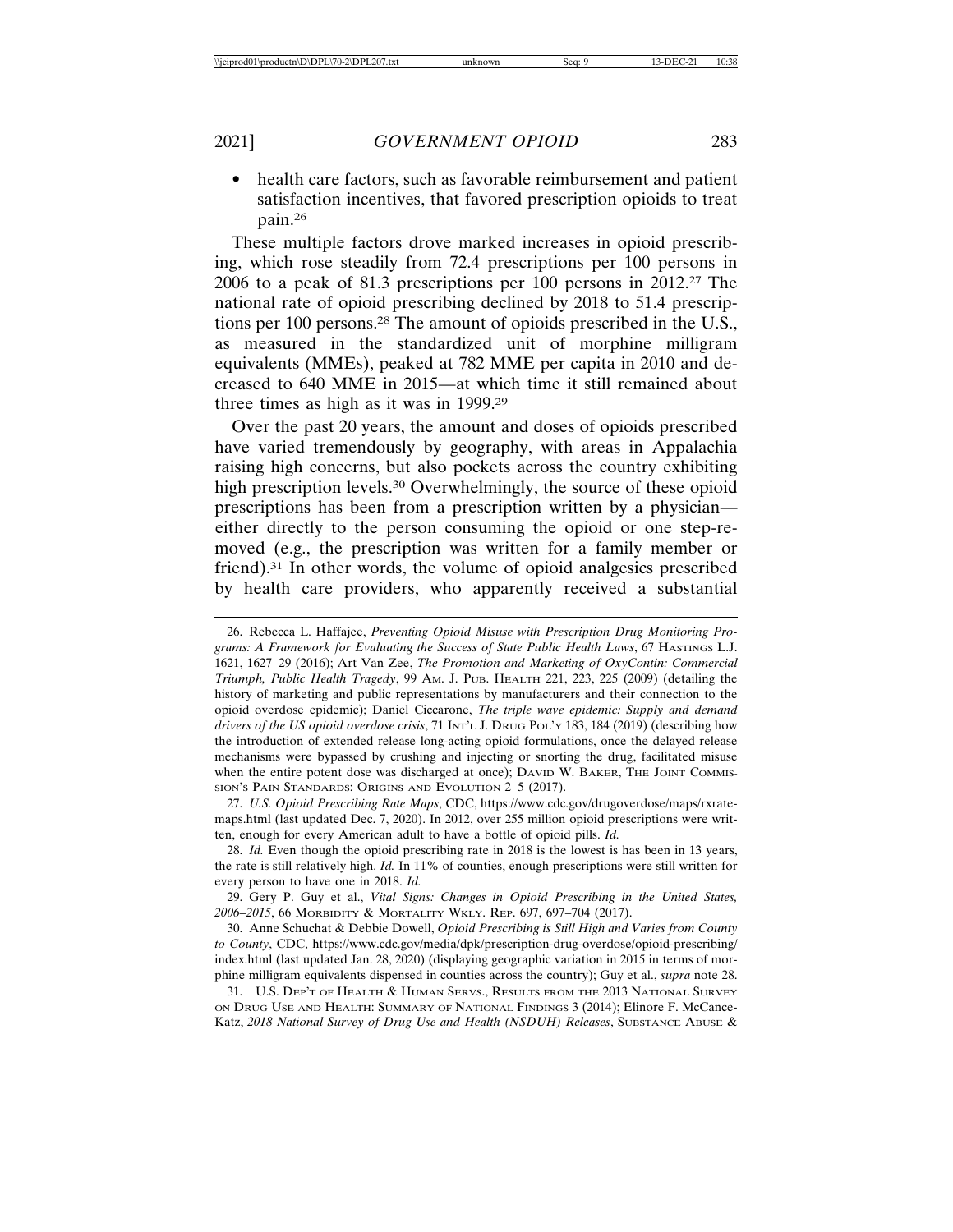amount of their information about opioid prescribing from drug companies,32 facilitated substantial supply that could then be misused and lead to addiction among patients and/or persons accessing diverted pills.

Studies demonstrate the risks inherent in increased opioid prescription and usage. Increases in prescriptions are correlated over time with rising adverse health consequences, such as treatment admissions for opioid use disorder and opioid overdose deaths.33 Measures of potentially inappropriate prescribing—including high morphine dosages, overlapping opioid and benzodiazepine prescriptions, obtaining opioids from multiple pharmacies or prescribers in a short time period, and cash purchases of opioids—are positively associated with allcause mortality, opioid overdoses (both fatal and nonfatal), and rates of hospitalizations.34

Because of this connection between higher risk opioid prescribing and negative health outcomes, many government- and provider-level responses to the opioid crisis have focused on controlling the supply of prescriptions opioids. These policies include enforcing requirements for reporting among suppliers, educating providers and giving them tools (like prescription drug monitoring programs) to improve prescribing decisions, or rolling out drug take-back programs to retrieve excess opioids in people's homes.35 However, many of these initiatives were instituted only in recent years, after the peak of opioid prescribing around 2012 and have been criticized for limiting opioid prescribing too substantially for certain patients in therapeutic need of analgesic relief.36 Many governments also turned to litigation to fill

MENTAL HEALTH SERVS. ADMIN., https://www.samhsa.gov/data/release/2018-national-surveydrug-use-and-health-nsduh-releases.

<sup>32.</sup> *See* Haffajee, *supra* note 28; Van Zee *supra*, note 28.

<sup>33.</sup> Leonard J. Paulozzi et al., *Vital Signs: Overdoses of Prescription Opioid Pain Relievers —- United States, 1999—2008*, 60 MORBIDITY & MORTALITY WKLY. REP. 1487, 1487–92 (2011).

<sup>34.</sup> *See, e.g.*, Adam J. Rose et al., *Potentially Inappropriate Opioid Prescribing, Overdose, and Mortality in Massachusetts, 2011–2015*, 33 J. GEN. INTERNAL MED. 1512 (2018); Jane A. Gwira Baumblatt et al., *High-Risk Use by Patients Prescribed Opioids for Pain and Its Role in Overdose Deaths*, 174 JAMA INTERNAL MED. 796 (2014); Amy S. B. Bohnert et al., *A Detailed Exploration Into the Association of Prescribed Opioid Dosage and Overdose Deaths Among Patients With Chronic Pain*, 54 MED. CARE 435 (2016); Amy S. B. Bohnert et al., *Association Between Opioid Prescribing Patterns and Opioid Overdose-Related Deaths*, 305 JAMA INTERNAL MED. 1315 (2011).

<sup>35.</sup> *See, e.g.*, *State Successes*, CDC, https://www.cdc.gov/drugoverdose/policy/successes.html (last updated July 29, 2019); Rebecca L. Haffajee, *Prescription Drug Monitoring Programs — Friend or Folly in Addressing the Opioid-Overdose Crisis?*, 381 NEW ENG. J. MED. 699, 699 (2019).

<sup>36.</sup> Haffajee, *supra* note 8, at 283–85. *See, e.g.*, George Comerci et al., *Controlling the Swing of the Opioid Pendulum*, 378 NEW ENG. J. MED. 691, 691–93 (2018).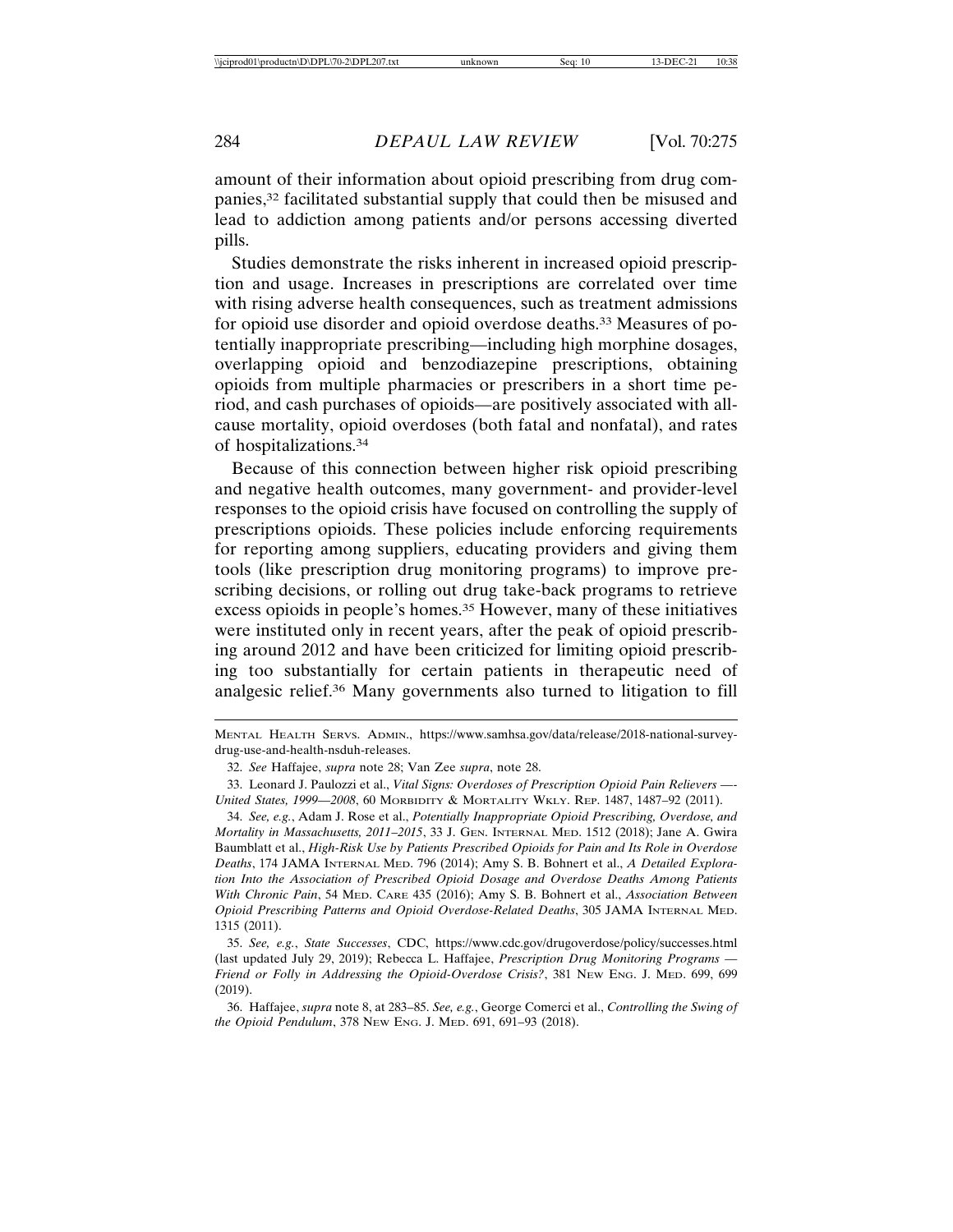this regulatory void and obtain retroactive relief for the host of harms and costs they have incurred related to the prescription opioid scourge.

#### *B. Heroin*

Heroin has been used in the U.S. for more than a century, first as a pharmaceutical grade medicine and eventually an illegally produced powder or tar.37 Illegal heroin use increased in the 1960s and 1970s, primarily in big cities, but it eventually became less prevalent. Of course, heroin use did not disappear, and people who use heroin today are no longer just living in large urban areas.38

Although there existed a robust market for heroin prior to the prescription opioid increases, the heroin market expanded substantially after massive expansion of the prescription opioid market. While there is tremendous uncertainty surrounding these figures, those who used heroin four or more times in the past month—what the White House Office of National Drug Control Policy (ONDCP) defines as a chronic heroin user—increased over 40 percent from 2006 to 2016, from about 1.6 million in 2006 to 2.3 million in 2016.39 As well, heroin consumption, measured in pure metric tons, increased from 27 in 2006 and 2010 to 47 by 2016 (Unfortunately, 2016 is the last year for which these figures are available).40

Since these ONDCP "chronic user" and consumption estimates are based on models that use information about overdose deaths, we should not be surprised that they both show increases over the same period. The solid line in Figure 1 displays per capita overdose deaths involving heroin in the U.S. from 2000–2019. The rate is fairly stable from 2000–2010, but then roughly quintupled between 2010 and 2016, marking what has been called the second wave of the opioid overdose crisis.41 After 2016, the rate slowly declined. Of course, one should be careful about making inferences about consumption from overdose data since there could be measurement issues and other factors driving these overdose deaths.42 This is especially true for heroin which

<sup>37.</sup> *See generally* DAVID F. MUSTO ET AL., ONE HUNDRED YEARS OF HEROIN (2002).

<sup>38.</sup> Theodore J. Cicero et al., *The Changing Face of Heroin Use in the United States: A Retrospective Analysis of the Past 50 Years*, 71 JAMA PSYCHIATRY 821, 823 (2014).

<sup>39.</sup> GREGORY MIDGETTE ET AL., WHAT AMERICA'S USERS SPEND ON ILLEGAL DRUGS, 2006–2016 13 (2019).

<sup>40.</sup> *Id.* at 37.

<sup>41.</sup> CENTER FOR DISEASE CONTROL, *supra* note 1. Since 2016, deaths related to heroin have largely plateaued. *Id.*

<sup>42.</sup> *See* Christopher J. Ruhm, *Corrected US opioid-involved drug poisoning deaths and mortality rates, 1999–2015*, 113 ADDICTION 1339 (2018).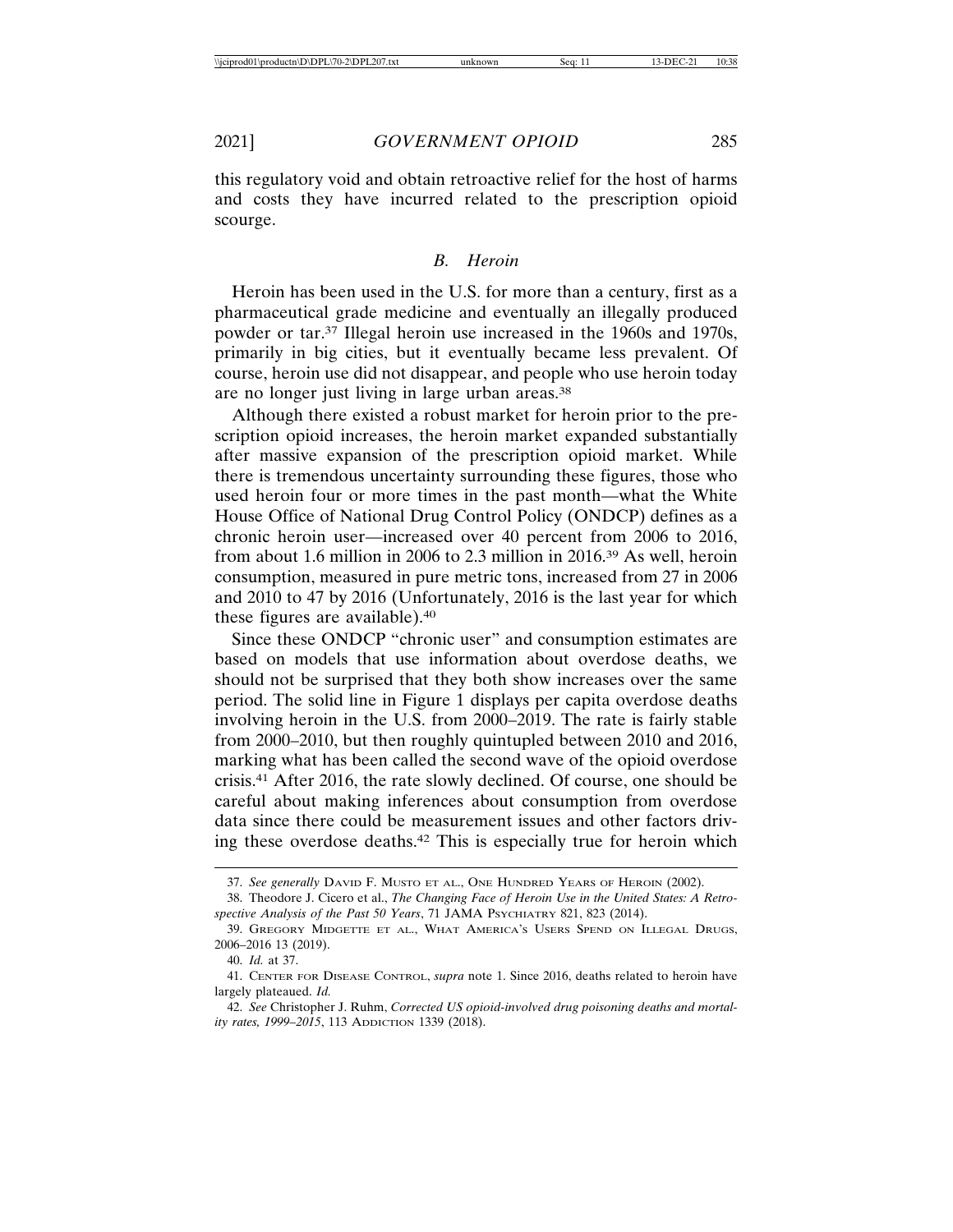was increasingly mixed with potent synthetic opioids in some parts of the country in the latter part of the series.43 The dotted line in Figure 1 displays overdose deaths involving heroin that did not also mention synthetic opioids. While the heroin overdose death rates with and without synthetic opioids are similar for 2000–2014, heroin deaths excluding synthetic opioids start to flatten in 2014 and decline more sharply than heroin deaths involving synthetic opioids. Some have termed the relationship between the rise in heroin use in the 2000s and overdose deaths starting in 2010 as "intertwined."44



FIGURE 1. DRUG OVERDOSE DEATHS, 2000–2019

Other adverse heroin-related health outcomes also increased during this period. For example, between 2010 and 2015, the rate of Hepatitis C infections tripled, and there is evidence suggesting the increase may be partially explained by the increase in heroin injection linked to the OxyContin reformulation in 2010 to make the product more tamper resistant to crushing and misuse.45

<sup>43.</sup> *See generally* BRYCE PARDO ET AL., THE FUTURE OF FENTANYL AND OTHER SYNTHETIC OPIOIDS (2019).

<sup>44.</sup> *See generally* George J. Unick et al., *Intertwined Epidemics: National Demographic Trends in Hospitalizations for Heroin- and Opioid-Related Overdoses, 1993–2009*, PLOS ONE, Feb. 2013.

<sup>45.</sup> *See* David Powell et al., *A Transitioning Epidemic: How The Opioid Crisis Is Driving The Rise In Hepatitis C*, 38 HEALTH AFF. 287, 287 (2019).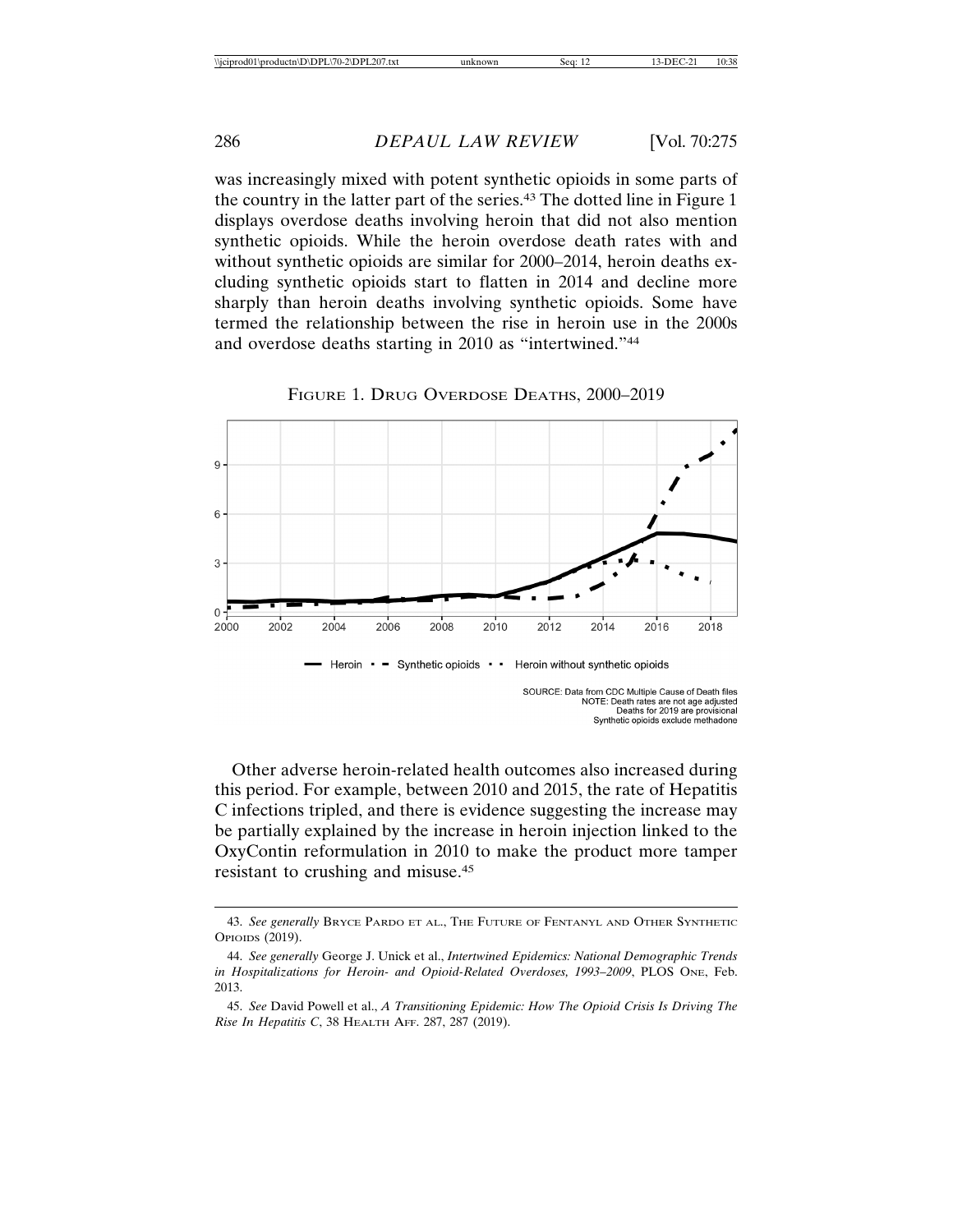Some estimates suggest that less than 5% of persons who misuse prescriptions transition to heroin.46 However, according to various surveys, most people who use heroin first misused prescription opioids.47 Whereas in the 1960s, the vast majority of people dependent on heroin initiated opioids with heroin, by the 2000s, that majority had shifted to prescription opioid initiation.48 Those diagnosed with an OUD related to their prescription opioid use or who use multiple drugs are more prone to make this transition from prescription opioids to heroin.49 As well, about half of patients who experienced a heroin overdose in a commercially-insured population had an opioid prescription in the past year, and about 11% had an active prescription.50

So, even though relatively few people who misuse prescription opioids go on to use heroin, those who misuse prescriptions are more likely to do so; further a large proportion of those using heroin in recent decades do initiate with prescription opioids. Young and newer heroin users have reported transitioning from prescription opioids to heroin as their growing dependence necessitated larger and more consistent supplies than they could obtain of prescription pills.<sup>51</sup> In some places, heroin is more readily available and the price per morphine equivalent dose is lower than prescription opioids.52 Research also shows that high rates of misuse of OxyContin prior to its abuse-deter-

46. *Prescription Opioids and Heroin Research Report*, NAT'L INST. ON DRUG ABUSE, Jan. 2018, at 5; *see generally* Pradip K. Muhuri et al., *Associations of Nonmedical Pain Reliever Use and Initiation of Heroin Use in the United States*, CBHSQ DATA REV., Aug. 2013. *See also* Robert G. Carson et al., *Predictors of transition to heroin use among initially non-opioid dependent illicit pharmaceutical opioid users: A natural history study*, 160 DRUG & ALCOHOL DEPENDENCE 127, 131 (2016) (finding that 2.8% of previously non-opioid dependent prescription opioids users transitioned to heroin per year in a Midwest U.S. metropolitan population).

47. Christopher M. Jones, *Heroin use and heroin use risk behaviors among nonmedical users of prescription opioid pain relievers – United States, 2002–2004 and 2008–2010*, 132 DRUG & ALCOHOL DEPENDENCE 95, 95 (2013). One study found that heroin initiation was nineteen times higher among those who reported prior nonmedical opioid pain reliever use than among those that didn't (0.39% vs. 0.02%). Muhuri et al., *supra* note 46. Another found that the vast majority (about 86%) of young, urban adults who injected drugs had used opioid painkillers nonmedically before using heroin, and that they obtained their opioid prescription pills primarily from family, friends, and personal prescriptions. Stephen E. Lankenau et al., *Initiation into prescription opioid misuse amongst young injection drug users*, 23 INT'L J. DRUG POL'Y 37, 39 (2012). It is important to remember that this proportion is dynamic and may vary from locale to locale.

48. Cicero et al., *supra* note 38, at 823.

50. Pooja Lagisetty et al., *Opioid prescribing history prior to heroin overdose among commercially insured adults*, DRUG & ALCOHOL DEPENDENCE, July 1, 2020, at 3.

51. Ciccarone, *supra* note 26, at 184.

52. Sarah G. Mars et al., *"Every 'Never' I Ever Said Came True": Transitions from opioid pills to heroin injecting*, 25 INT'L J. DRUG POL'Y 257, 261–64 (2014).

<sup>49.</sup> NATIONAL INSTITUTE ON DRUG ABUSE, *supra* note 45.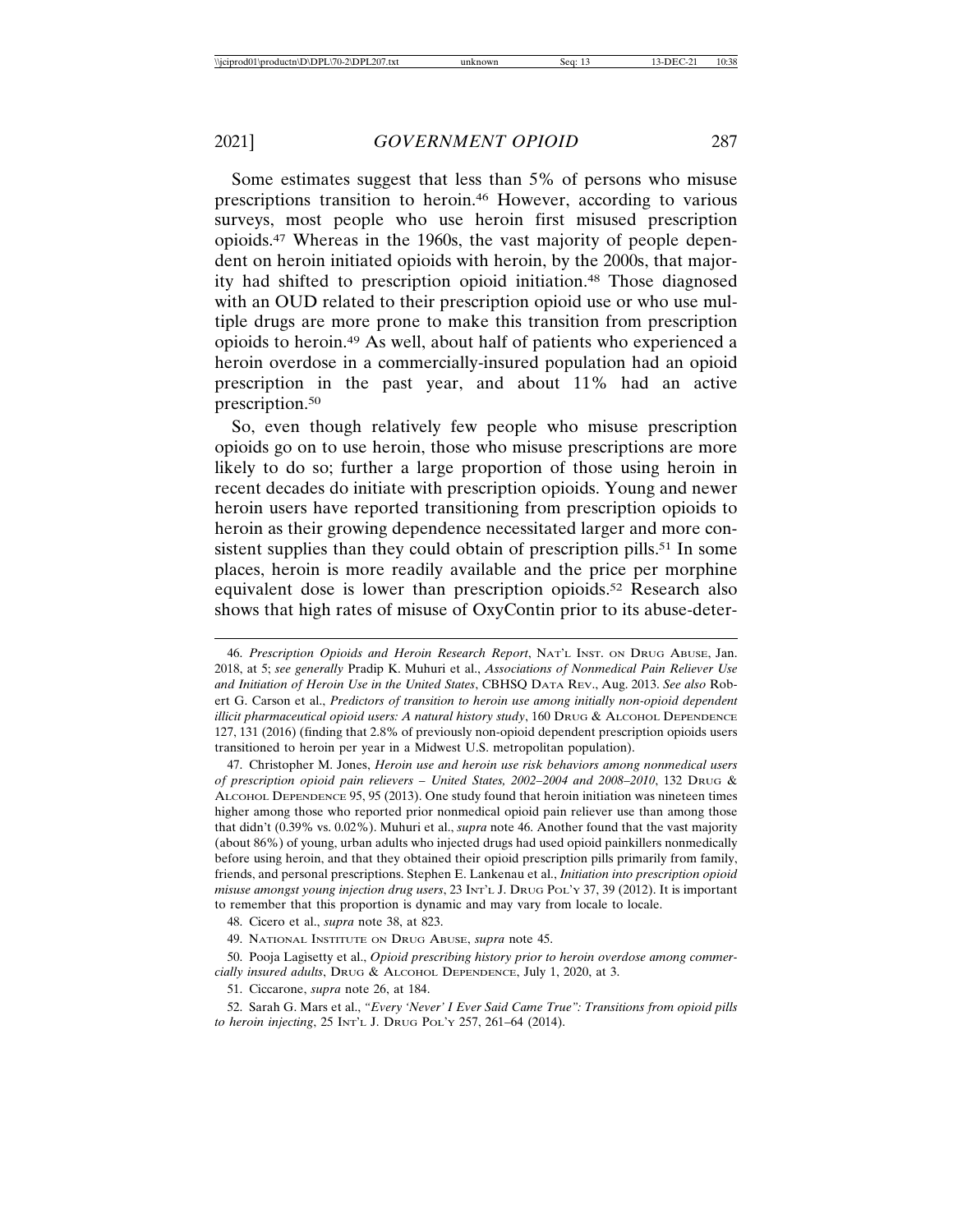rent reformulation in 2010 are associated with elevated heroin overdose rates afterwards.53

However, as Ciccarone notes, there are some interesting distinctions between the first and second opioid crisis waves. First, there are age discrepancies between the populations using each class of drugs, with those being hospitalized for heroin overdoses typically being younger (peaks at 20–34 years in 2012–14) and overdoses involving prescription opioids peaking among slightly older populations (50–64 years).54 This can perhaps can be explained by substitution of heroin for prescription opioids in older populations, combined with new heroin initiation<sup>55</sup>—potentially facilitated by a more robust heroin market thanks to demand from the first wave. Second, there is some geographic heterogeneity in the populations overdosing from heroin (more prevalent in Northeast and Midwest regions) and prescription opioids (prevalent across the country).56 This variation in harms can perhaps be explained by supply-side heroin forces, with the infusion of more potent "Mexican white" heroin into Northeast and Midwest outlets, rather than more traditional "black tar" heroin in Western states.57 All of this suggests that the heroin markets and user initiation and harms are complex and multifaceted, partly traceable to prescription opioids but hardly exclusively so. Critically, there is much we are still learning about the relationship between prescription opioids and heroin, and some facets of the heroin market may never be confidently traced to root causes or risk factors.

#### *C. Illegally Produced Synthetic Opioids*

Deaths involving synthetic opioids other than methadone (e.g., fentanyl, fentanyl analogs, and tramadol) remained relatively flat from 1999–2013, but exhibited an exponential increase from 2013 (1.0

57. *Id.* at 185.

<sup>53.</sup> *See generally* Abby Alpert et al., *Supply-Side Drug Policy in the Presence of Substitutes: Evidence from the Introduction of Abuse-Deterrent Opioids*, AM. ECON. J. ECON. POL'Y, Nov. 2018 (finding that each percentage point reduction of OxyContin misuse associated with the reformulation increases heroin mortality by 3.2 deaths per 100,000 population). *See also* Theodore J. Cicero et al., *Effect of Abuse-Deterrent Formulation of OxyContin*, 367 NEW ENG. J. MED. 187, 188–89 (2012) (suggesting the reformulation reduced OxyContin misuse by up to 40%); Marc R. Larochelle et al., *Rates of Opioid Dispensing and Overdose After Introduction of Abuse-Deterrent Extended-Release Oxycodone and Withdrawal of Propoxyphene*, 175 JAMA IN-TERNAL MED. 978, 985 (2015).

<sup>54.</sup> Ciccarone, *supra* note 26, at 184.

<sup>55.</sup> *Id.*

<sup>56.</sup> *Id.* at 184–85.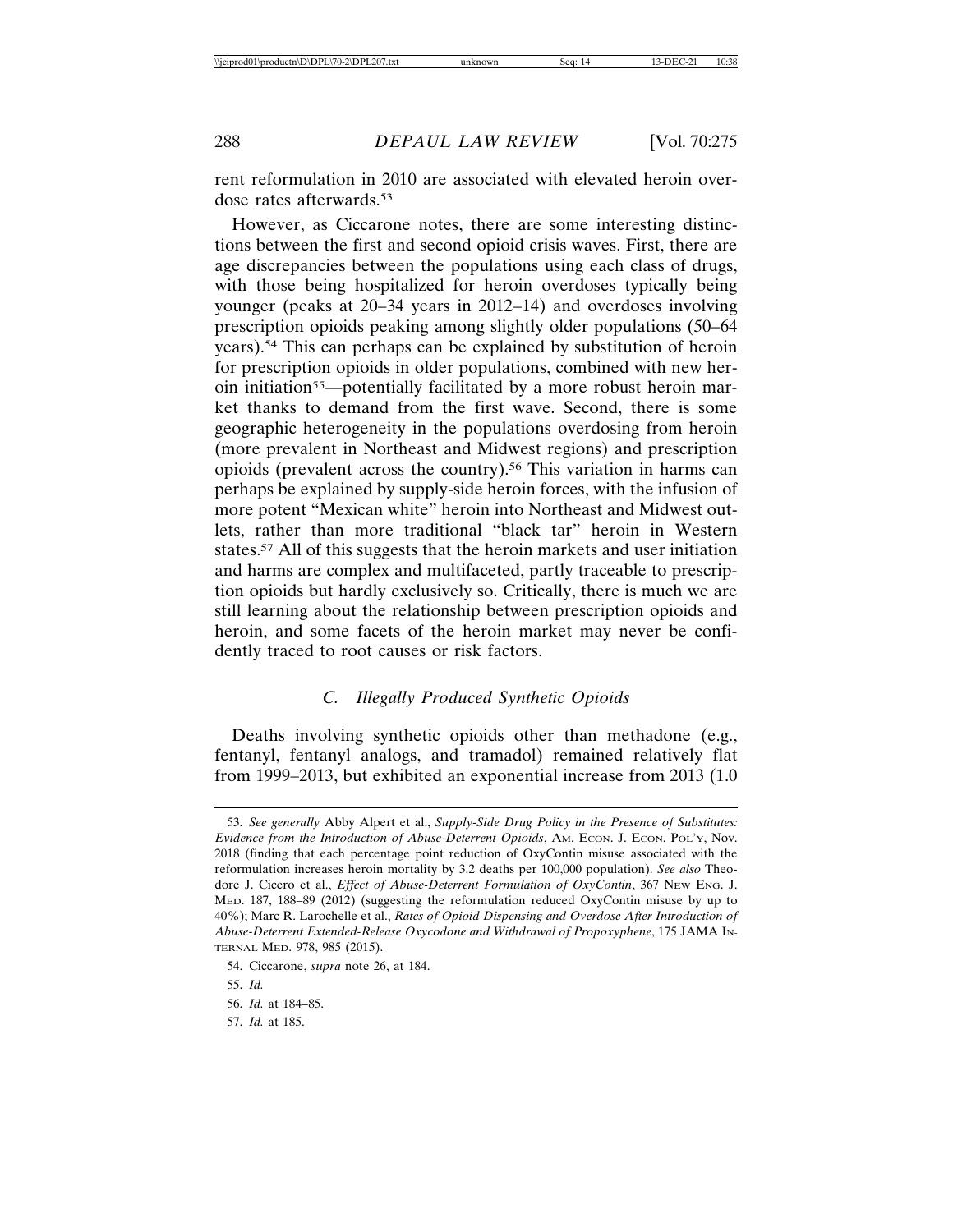per 100,000 population) to 2018 (9.9 per 100,000).<sup>58</sup> Fentanyl is a prescription analgesic that is 50 to 100 times more potent than morphine, but the illegally manufactured versions are accounting for the lionsshare of opioid-related deaths.59 Synthetic opioids other than methadone provisionally were involved in 37,133 out of the 50,793 opioidinvolved drug overdose deaths in 2019, or over 73%.<sup>60</sup> The comparable figures for 2017 and 2010 were 56% and 14%, respectively.<sup>61</sup>

The geographic reach of illegally manufactured synthetic opioids is expanding. Whereas drug seizure data initially indicated these drugs were concentrated in Northeast and mid-Atlantic regions, largely replacing some heroin markets, they have more recently expanded to the West.62 Fentanyl and its analogs have been predominantly detected in heroin sources, in part because it is much cheaper for dealers to substitute fentanyl for an MME amount of heroin.63 However, an increasing share of overdose deaths involving stimulants, including cocaine and methamphetamine, also mention synthetic opioids other than methadone. For example, Figure 2 displays cocaine overdose deaths in the US by whether heroin and/or synthetic opioids were also present. By 2018, more than half of all cocaine deaths also mentioned synthetic opioids other than methadone.<sup>64</sup>

62. Ciccarone, *supra* note 26, at 185; Bryce Pardo et al., *The dawn of new synthetic opioid era: the need for innovative interventions*, 6 ADDICTION 1304, 1305 (2020).

63. R. Matt Gladden et al., *Changes in Opioid-Involved Overdose Deaths by Opioid Type and Presence of Benzodiazepines, Cocaine, and Methamphetamine — 25 States, July–December 2017 to January–June 2018*, 68 MORBIDITY & MORTALITY WKLY REP. 737, 737 (2019) (stating that 90% increases in opioid-involved overdose deaths from 2013–2017 were primarily driven by substantial increases in deaths involving fentanyl and its analogs mixed with heroin, sold as heroin, or pressed into counterfeit pills); Pardo et al., *supra* note 62, at 1307 (stating that heroin costs one hundred times more than fentanyl per morphine equivalent dose).

64. *Overdose Death Rates*, NAT'L INST. ON DRUG ABUSE (Jan. 29, 2021) https:// www.drugabuse.gov/drug-topics/trends-statistics/overdose-death-rates (demonstrating the increases in psychostimulant and, separately, cocaine overdose deaths that involved an opioid, mainly driven by the involvement of fentanyl or fentanyl analogs)*. See also* Gladden et al., *supra* note 63, at 741 (finding that 24% of all opioid-involved overdose deaths involved cocaine and 12% involved methamphetamines).

Over half of cocaine overdoses in 2018 also mentioned synthetic opioids. Pardo et al., *supra* note 62. *See also* Sarah Wakeman et al., *Rise in Presence of Methamphetamine in Oral Fluid Toxicology Tests Among Outpatients in a Large Healthcare Setting in the Northeast*, 15 J. ADDIC-TION MED. 85, 86 (2021) (finding common polysubstance use, with 25% of samples with methamphetamine also showing fentanyl).

<sup>58.</sup> Holly Hedegaard et al., *Drug Overdose Deaths in the United States, 1999–2018*, NCHS DATA BRIEF NO. 356, at 3 (2020).

<sup>59.</sup> *What is fentanyl?*, NAT'L INST. ON DRUG ABUSE, https://www.drugabuse.gov/publications/ drugfacts/fentanyl#ref (last updated June 1, 2021); Ciccarone, *supra* note 26, at 185.

<sup>60.</sup> Ahmad et al., *supra* note 1.

<sup>61.</sup> NATIONAL INSTITUTE ON DRUG ABUSE, *supra* note 59.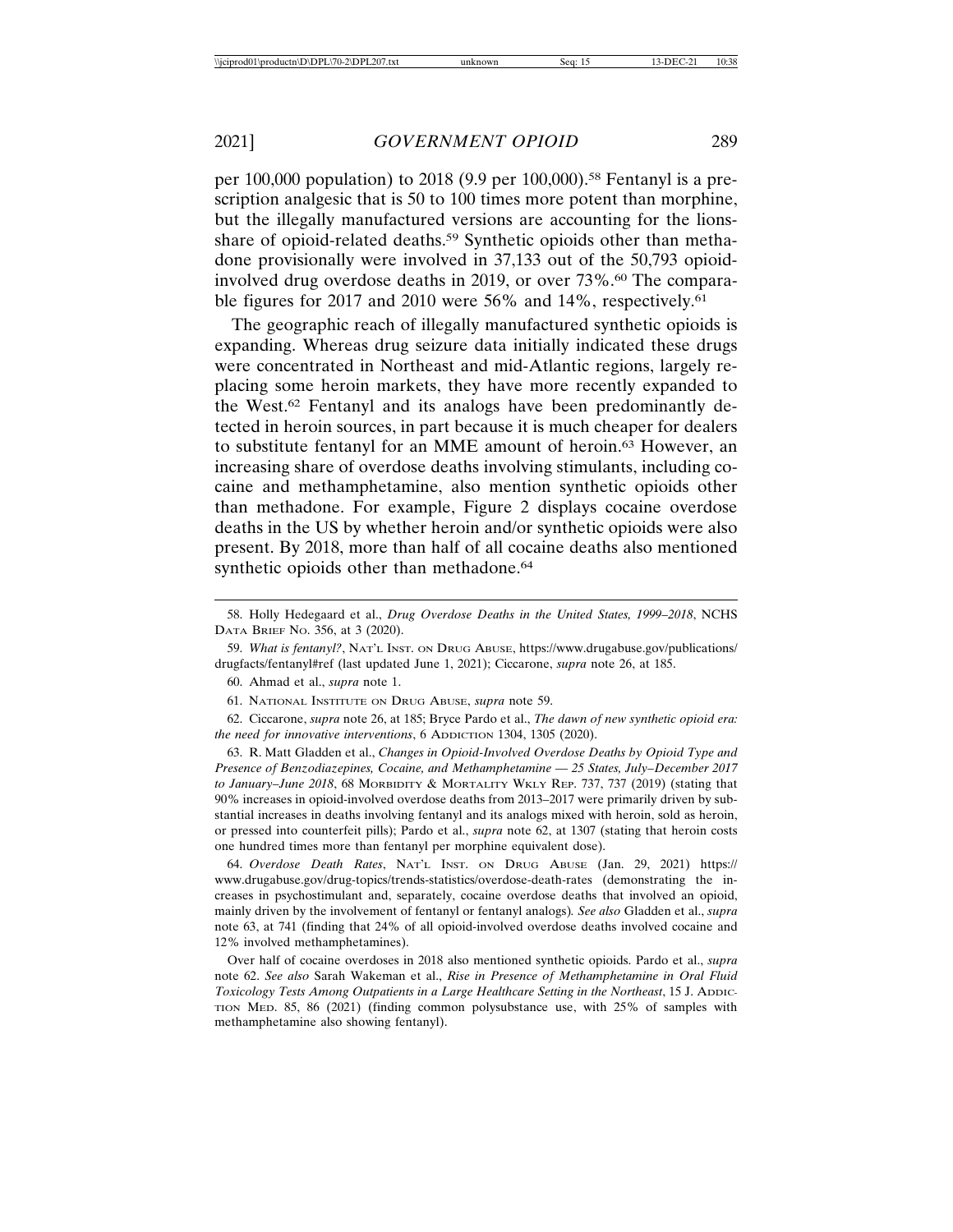

FIGURE 2. U.S. COCAINE OVERDOSE DEATHS INVOLVING HEROIN AND/OR SYNTHETIC OPIOIDS OTHER THAN METHADONE, 2005–201865

It remains unclear to what extent drug dealers are intentionally mixing fentanyl into other drug sources, and to what extent drug users are seeking out fentanyl versus unknowingly consuming it.66 Many experts believe that the spread of fentanyl into markets in the U.S. is supply-side driven, when dealers decide to distribute it over heroin or diverted prescription opioids. According to very limited data, those using fentanyl seem to be people who were already using opioids previously, as opposed to new entrants to the opioid markets.67 However, emerging evidence suggests that in certain locales inundated with fentanyl, some individuals are now seeking out the substance.68

Some recent evidence suggests there are some connections between prescription opioid markets and heroin/fentanyl markets. Evaluating the consequences of OxyContin reformulation, Alpert and colleagues found that states with higher rates of OxyContin use for nonmedical purposes before reformulation observed a disproportionate rise in heroin overdoses and "suggestive evidence that consumers substituted

<sup>65. .</sup> Pardo et al., *supra* note 62, at 1305.

<sup>66.</sup> *See id.*; *Where is fentanyl added to cocaine? Mostly in Ohio. Result: 3,000 dead*, HARM REDUCTION OHIO (Jan. 13, 2019), https://www.harmreductionohio.org/where-is-fentanyl-addedto-cocaine-mostly-in-ohio/; ERICA SPIES ET AL., UNDETERMINED RISK FACTORS FOR FENTANYL-RELATED OVERDOSE DEATHS — OHIO, 2015 38 (2016).

<sup>67.</sup> Pardo et al., *supra* note 62, at 1310.

<sup>68.</sup> Jennifer J. Carroll et al., *Exposure to fentanyl-contaminated heroin and overdose risk among illicit opioid users in Rhode Island: A mixed methods study*, 46 INT'L J. DRUG POL'Y 136, 143 (2017); Andrea Meier et al., *Understanding the increase in opioid overdoses in New Hampshire: A rapid epidemiologic assessment*, DRUG & ALCOHOL DEPENDENCE, Apr. 1, 2020, at 4.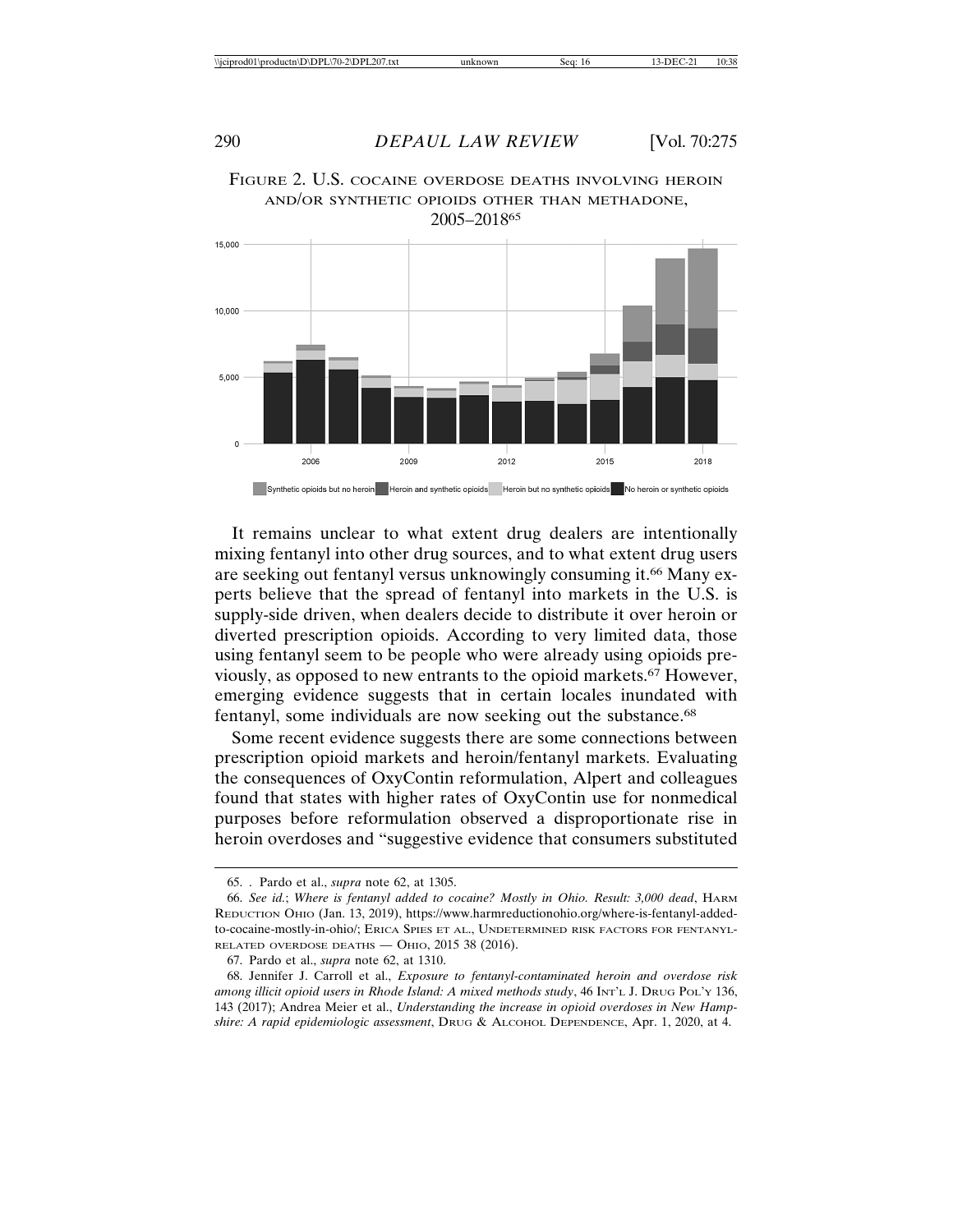to synthetic opioids such as fentanyl" after the reformulation.69 A more recent paper using a similar methodology and additional years of data found stronger evidence of a relationship. Powell and Pacula found that areas more exposed to OxyContin reformulation "experienced disproportionate increases in fatal overdoses involving synthetic opioids (fentanyl) and nonopioid substances. . . Instead of just short-term substitution from prescription opioid to heroin overdoses, the transition to illicit markets spurred by reformulation led to growth in the overall overdose rate to unprecedented levels."70

A recent working paper finds strong evidence that introduction and marketing of OxyContin explains a substantial share of all opioid-related deaths from 1996 to 2017. Leveraging the fact that some states had triplicate prescription programs and Purdue Pharma did not market OxyContin as much in those states, the paper find that states with these triplicate programs had 50% lower OxyContin distribution.71 It also finds that initial non-triplicate status increased states' opioid-related death rates by over 72% for the period covering 2011–2017.72 This suggests that a large proportion of opioid-related deaths in recent years, the majority of which are related to heroin and illegally produced synthetic opioids since approximately 2014, can be traced back to the introduction and marketing of OxyContin.

It seems likely that the synthetic opioid markets would not have developed so quickly were there not a large pool of existing opioid users. However, the geographic variation in synthetic-related deaths and seizures remains puzzling.73 Other supply-side factors related to the illegal synthetic market—such as internet distribution, lack of regulatory scrutiny for suppliers and precursor chemicals, and reduced costs to production—also played substantial roles in the spread of these products across the country, rather than the supply being driven by demand.

## III. THE EXTENT OF OPIOID LIABILITY

# *A. Claims Alleged*

Government plaintiffs participating in the opioid litigation assert two overarching "direct-injury" claims in the litigation: that opioid

<sup>69.</sup> Alpert et al., *supra* note 53, at 31.

<sup>70.</sup> David Powell and Rosalie Liccardo Pacula, *The Evolving Consequences of OxyContin Reformulation on Drug Overdoses*, 7 AMERICAN JOURNAL OF HEALTH ECONOMICS 1 (2021).

<sup>71.</sup> *See generally* Abby E. Alpert et al., *Origins of the Opioid Crisis and Its Enduring Impacts* (Nat'l Bureau of Econ. Res., Working Paper No. 26500, 2019).

<sup>72.</sup> *Id.*

<sup>73.</sup> Pardo et al., *supra* note 62, at 1310.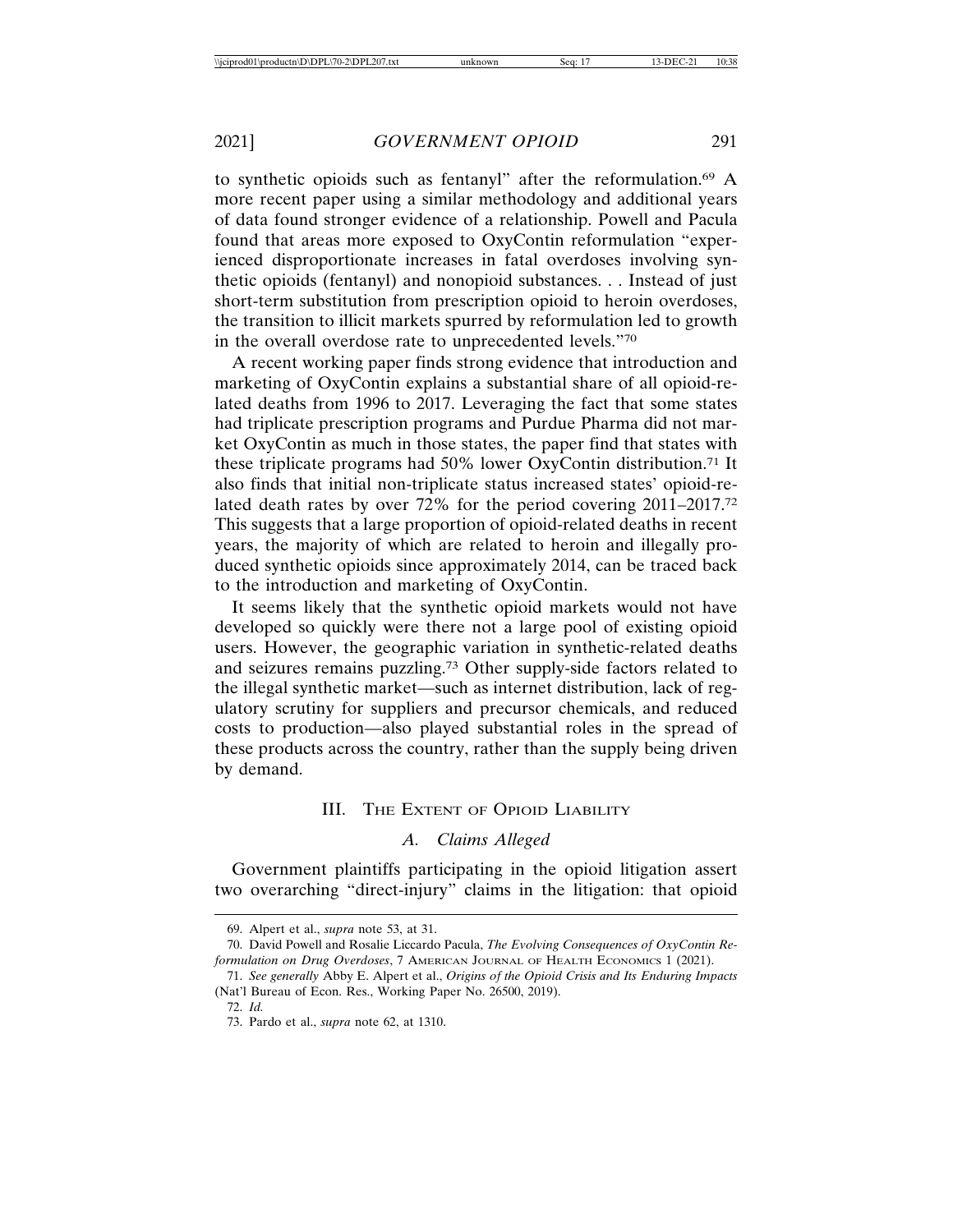suppliers engaged in marketing schemes and supply chain schemes.<sup>74</sup> According to the marketing scheme theory, opioid manufacturers falsely and deceptively represented their prescription opioids to prescribers and consumers as less addictive and as more effective in treating pain-related conditions than scientific evidence established. Governments assert this was designed to dramatically increase prescribing of, demand for, and sale of prescription opioids. The supply chain theory alleges that manufacturers, distributors, pharmacy benefit managers and retail pharmacies—all of whom had or should have had oversight over volumes of opioids prescribed and sold to locales failed to monitor, control, and report suspicious activity. This allegedly resulted in the circulation of more prescription opioids than could plausibly have been medically necessary to these locales. In essence, the companies failed to take reasonable, required steps to prevent opioid prescriptions from being diverted to nonmedical uses.

Government plaintiffs tend to frame the harms (or direct injuries) they have suffered very broadly. Types of harms and costs incurred range from those associated with healthcare (including opioid analgesic prescriptions, substance use disorder treatment and overdose), public safety and law enforcement, deaths, and children who lose their caregivers to productivity and labor costs. Government complaints typically assert that defendants are responsible for harms arising from both misused prescription opioids and "illegal opioids," or illegally manufactured and distributed opioids (including heroin and fentanyl). For example, the Complaint by Island County, Washington states the following about harms and responsibility:

The opioid abuse prevalent throughout County has affected Plaintiff in numerous ways, not only through the need for increased emergency medical services, but also through increased drug-related offenses affecting law enforcement, corrections, and courts, and through additional resources spent on community and social programs, including for the next generation of Island County residents, who are growing up in the shadow of the opioid epidemic . . . Nearly half of all opioid overdose deaths involve a prescription opioid like those manufactured by Defendants, and the increase in overdoses from non-prescription opioids is directly attributable to Defendants' success in expanding the market for opioids of any kind.<sup>75</sup>

The County of Eaton, Michigan Complaint states the following:

Most of the overdoses from non-prescription opioids are also directly related to prescription pills. Many opioid users, having be-

<sup>74.</sup> Aliferov, *supra* note 14, at 1159–60.

<sup>75.</sup> Complaint at 1, 3, Island Cty. v. Purdue Pharma, L.P., No. 2:18-cv-01127 (W.D. Wash.

Aug. 1, 2018) (transferred to N.D. Ohio as case 1:18-op-45982 on Aug. 17, 2018).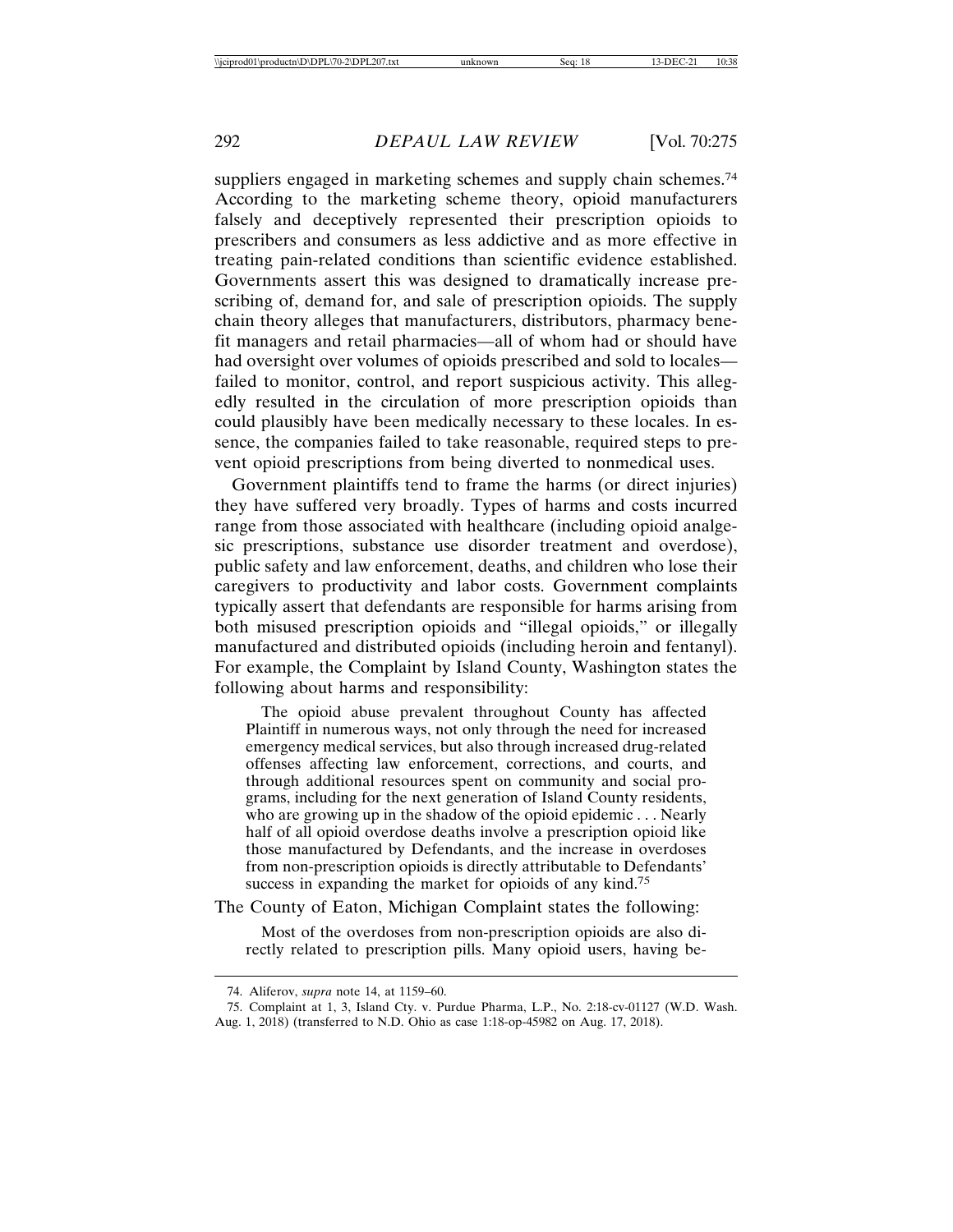come addicted to but no longer able to obtain prescription opioids, have turned to heroin. According to the American Society of Addiction Medicine, 80% of people who initiated heroin use in the past decade started with prescription opioids—which, at the molecular level and in their effect, closely resemble heroin. In fact, people who are addicted to prescription opioids are 40 times more likely to become addicted to heroin, and the Centers for Disease Control and Prevention ("CDC") identified addiction to prescription opioids as the strongest risk factor for heroin addiction . . . The increased volume of opioid prescribing correlates directly to skyrocketing addiction, overdose and death; black markets for diverted prescription opioids; and a concomitant rise in heroin and fentanyl abuse by individuals who could no longer legally acquire – or simply could not afford – prescription opioids . . . Defendants' conduct in promoting opioid use has had severe and far-reaching public health, social services, and criminal justice consequences, including the fueling of addiction, overdose, and death from illicit drugs such as heroin. The costs are borne by Plaintiff and other governmental entities. These necessary and costly responses to the opioid crisis include the handling of emergency responses to overdoses, providing addiction treatment, handling opioid-related investigations, arrests, adjudications, and incarcerations, treating opioid-addicted newborns in neonatal intensive care units, and burying the dead, among others.76

Finally, Stephens County, Texas alleges the following:

Due to the increase in opioid overdoses, first responders such as police officers, have been and will continue to be in the position to assist people experiencing opioid-related overdoses. In 2016, "over 1,200 law enforcement departments nationwide carried naloxone in an effort to prevent opioid-related deaths." . . . Defendants' deceptive marketing scheme has also detrimentally impacted children in Stephens County. Overprescribing opioids for chronic pain has made the drugs more accessible to school-aged children, who come into contact with opioids after they have been prescribed to friends or relatives in the same household . . . Defendants' conduct has adversely affected Stephens County's child protection agencies in the number of children in foster care driven by parental drug addiction. Children with parents addicted to drugs tend to stay in foster care longer, and they often enter the system having experienced significant trauma, which makes these cases more expensive for counties like Stephens County . . . [O]pioid addiction is a significant reason that Stephens County residents seek treatment for substance dependence. A significant number of admissions or drug addiction were

<sup>76.</sup> Complaint at 3, 6–7, Cty. of Eaton v. Purdue Pharma, L.P., No. 1:18-cv-00823 (W.D. Mich. July 25, 2018) (transferred to N.D. Ohio as case 1:18-op-45971 on Aug. 15, 2018). *See also* Complaint at 36, Stephens Cty. v. Purdue Pharma, L.P., No. 1:18-cv-00078-C (N.D. Tex. May 29, 2018) (transferred to N.D. Ohio as case 1:18-op-45804 on July 11, 2018); Complaint at 4, Island Cty. v. Purdue Pharma, L.P., No. 2:18-cv-01127 (W.D. Wash. Aug. 1, 2018) (transferred to N.D. Ohio as case 1:18-op-45982 on Aug. 17, 2018).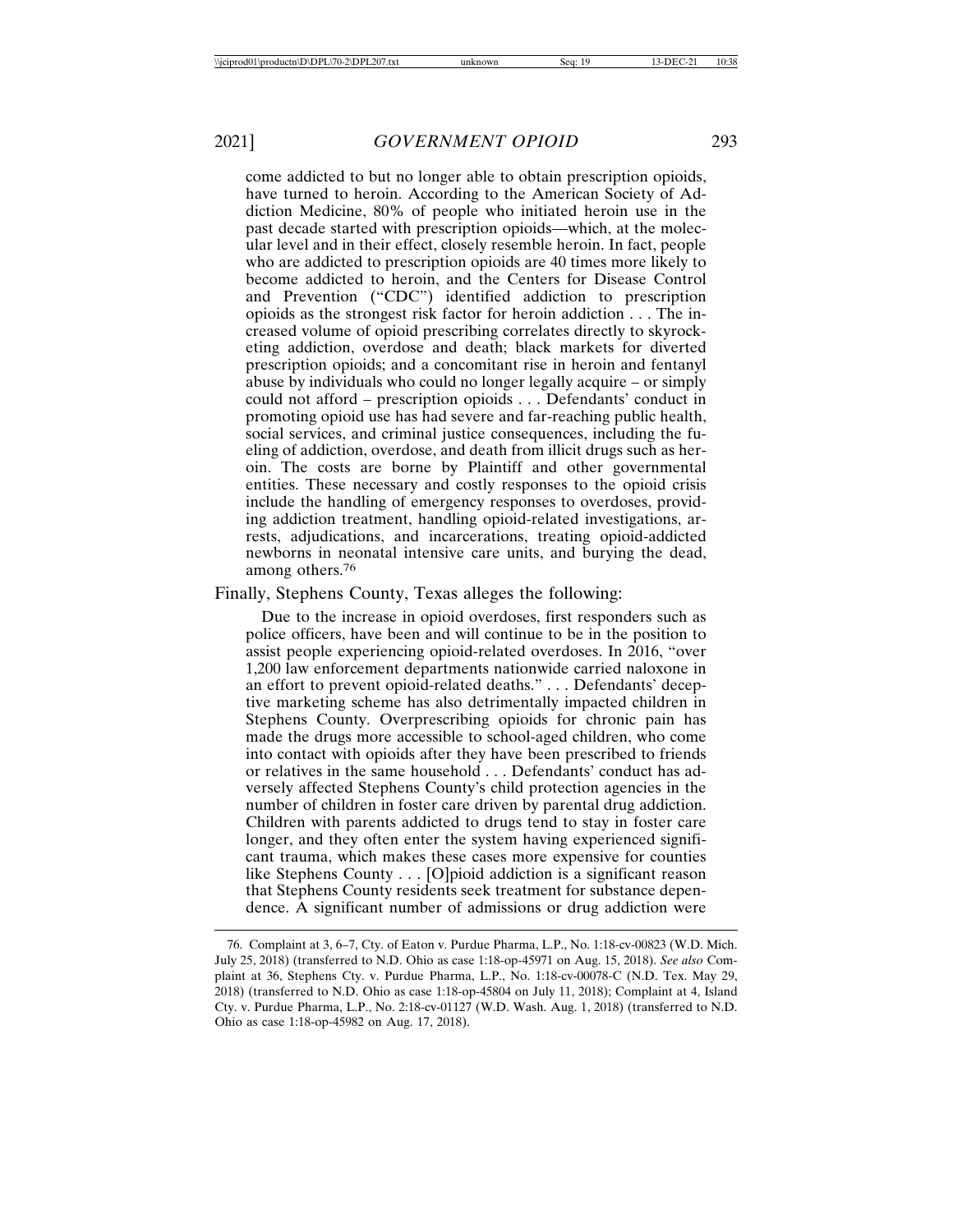associated with a primary diagnosis of opiate addiction or dependence . . . Defendants' success in extending the market for opioids to new patients and chronic pain conditions has created an abundance of drugs available for [non-medical and] criminal use and fueled a new wave of addiction and injury . . . It has been estimated that 60% of the opioids to which people are addicted come, directly or indirectly, through doctors' prescriptions . . . Law enforcement agencies have increasingly associated prescription drug addiction with violent and property crimes. Despite strict federal regulation of prescription drugs, local law enforcement agencies are faced with increasing diversion from legitimate sources for illicit purposes, including doctor shopping, forged prescriptions, falsified pharmacy records, and employees who steal from their place of employment. The opioid epidemic has prompted a growing trend of crimes against pharmacies including robbery and burglary. This ongoing diversion of prescription narcotics creates a lucrative marketplace . . . The rise in opioid addiction caused by Defendants' deceptive marketing scheme has also resulted in an explosion in heroin use. For example, heroin use has more than doubled in the past decade among adults aged 18 to 25 years. Moreover, heroin-related overdoses in the United States has more than quadrupled since 2010 . . . The costs and consequences of opioid addiction are staggering. For example, in 2007, the cost of healthcare due to opioid addiction and dependence was estimated at \$25 billion, the cost of criminal justice was estimated at \$5.1 billion, and the cost of lost workplace productivity was estimated at \$25.6 billion . . . [S]ome of the repercussions for residents of Stephens County include job loss, loss of custody of children, physical and mental health problems, homelessness and incarceration, which result in instability in communities often already in economic crisis and contributes to increased demand on community services such as hospitals, courts, child services, treatment centers, and law enforcement . . . Defendants' wrongful conduct caused injuries to Stephens County in the past, continues to cause injuries to Stephens County, and will continue to cause injuries to Stephens County in the future. Future damages include, but are not limited to, additional resources for counseling and medication assisted treatment of addicts, medical treatment for overdoses, life skills training for adolescents, increased law enforcement, and additional resources to treat the psychological effects of opioids and the underlying conditions that make people susceptible to opioid addiction . . . While using opioids has taken a toll on Stephens County and its residents, Defendants have realized blockbuster profits. In 2014 alone, opioids generated \$11 billion in revenue for drug companies like Defendants. Indeed, financial information indicates that each Defendant experienced a material increase in sales, revenue, and profits from the false and deceptive advertising and other unlawful and unfair conduct described above.77

<sup>77.</sup> Complaint at 36–39, 41, Stephens Cty. v. Purdue Pharma, L.P., No. 1:18-cv-00078 (N.D. Tex. May 29, 2018) (transferred to N.D. Ohio as case 1:18-op-45804 on July 11, 2018).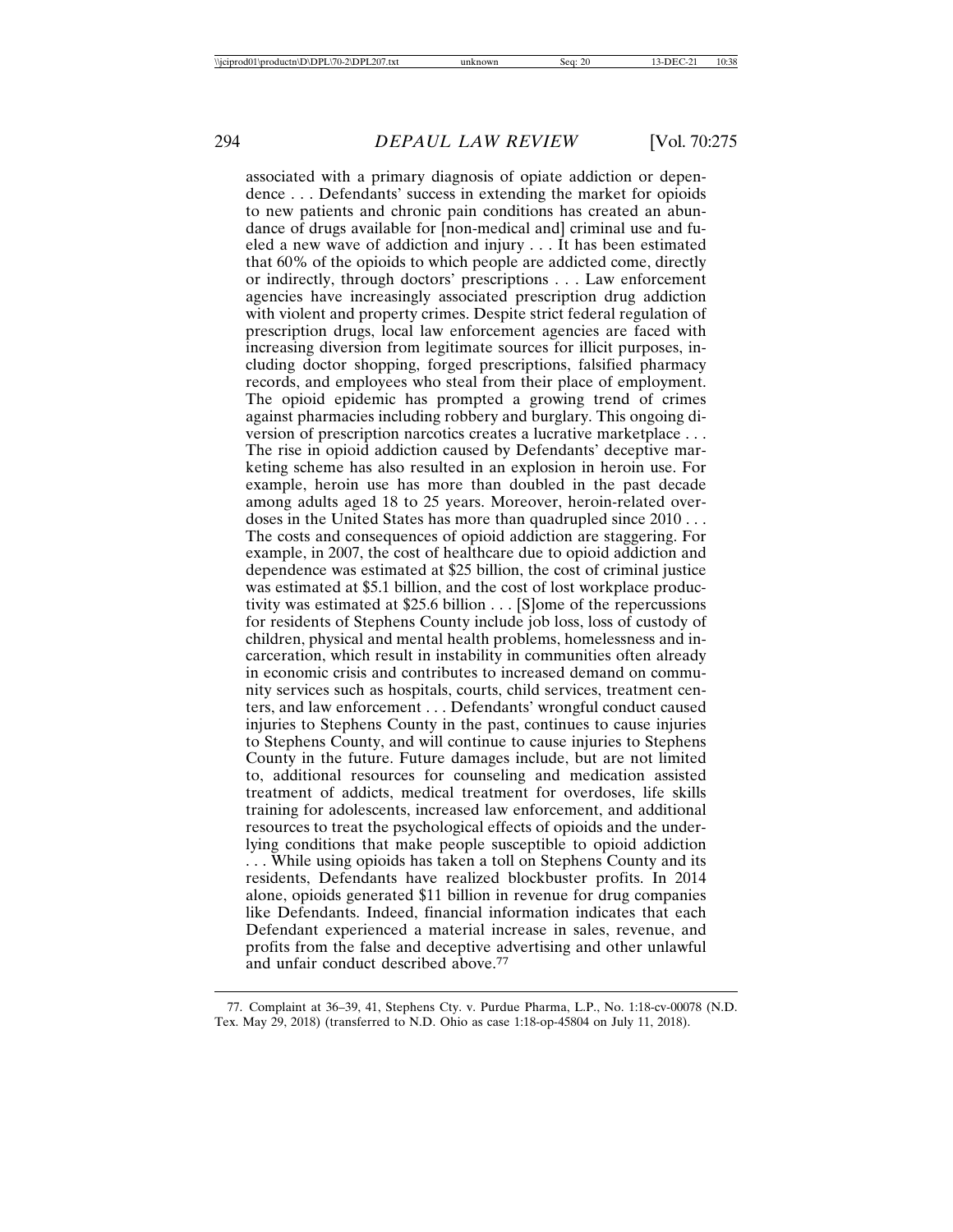Government plaintiffs to the opioid litigation typically adopt tortbased and equitable theories in their direct-injury claims.78 Tort-based theories try to establish that the defendant companies breached some duty of care to the government plaintiffs, by engaging in wrongful conduct, and that this breach caused injury for which damages are owed.79 Equitable relief theories, rather than hinging on fault, focus more on who should bear the costs when the public is damaged by the conduct of a legal business.<sup>80</sup> Government opioid complaints endeavor to establish tort-based duties of care in causes of action like negligence and violation of the RICO Act and seek equitable relief under common-law concepts like public nuisance and unjust enrichment.81 In making these allegations, direct-injury government cases are inherently representative actions that allow for aggregation of interests at the population level and avoid conduct-based defenses, given that the governments were largely "blameless" in the opioid epidemic.82

To more deeply analyze the nature of government plaintiffs to the opioid litigation and the allegations, we analyzed all federal MDL case dockets and a random sample of initial complaints.83 First, we collected all 2,847 cases filed in the MDL as of January 2020, using the transfer orders available on PACER. The website Law360 compiles a list of all cases in and MDL and provides a link to the complaints in the individual cases if available. Law360 also provides a list of individual plaintiffs and defendants in each underlying case. From this list, we were able to categorize the plaintiffs to the litigation into categories. We found that a large proportion of plaintiffs were municipal (county and city) and tribal governments. Specifically, of the 3,418 unique plaintiffs, 42% were county governments, 27% were city gov-

<sup>78.</sup> Aliferov, *supra* note 14, at 1160.

<sup>79.</sup> *Id.*

<sup>80.</sup> *Id.*

<sup>81.</sup> *Id.* It is important to bear in mind that the definitions and common law interpretations of claims alleged will differ by state (except with respect to federal statutory claims, like RICO). This variation could make a global settlement in the MDL challenging and affect the applicability of trial or dispositive motion resolutions in the overall MDL proceedings.

<sup>82.</sup> *Id.* at 1173.

<sup>83.</sup> While also of interest, government opioid cases filed in state courts—of which we believe there to be over four hundred based on bankruptcy filings that list such cases—are more difficult to systematically track and access associated complaints. We thus focused on the federal MDL cases, with the intent to probe state cases more deeply in the future. Causes of action could differ somewhat in these state cases, wherein more state governments are plaintiffs and could allege state-based claims with greater frequency. *See generally* Zachary D. Clopton & D. Theodore Rave, *Opioid Cases and State MDLs*, 70 DEPAUL L. REV. (forthcoming 2021).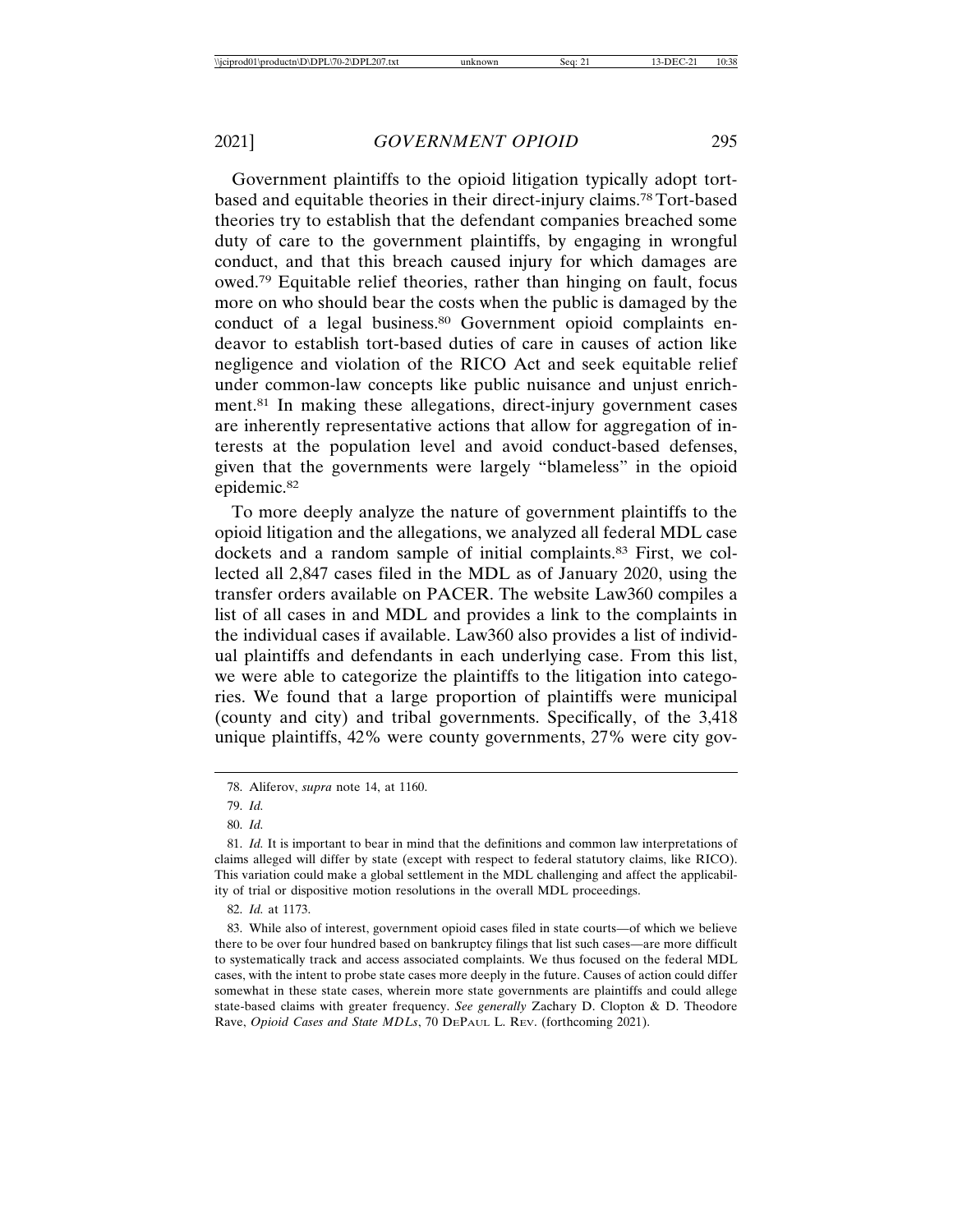ernments, and 5% were tribal governments.<sup>84</sup> Governments, in particular states but also some municipalities, also are leading plaintiffs in cases filed in state courts.85 Figure 3 depicts all county governments to the federal MDL as of January 2020, demonstrating high prevalence nation-wide, but also geographic variation. Figure 4 shows the 47 states that had joined the opioid litigation as of January 2020—40 in state court and seven in the federal MDL.



<sup>84.</sup> Other plaintiffs included: public hospitals (7%), coroners (6%), labor unions (2%), police departments (1%) and state governments (<1%). The total sum exceeds 100% because many cases include multiple plaintiffs.

<sup>85.</sup> Clopton & Rave, *supra* note 83.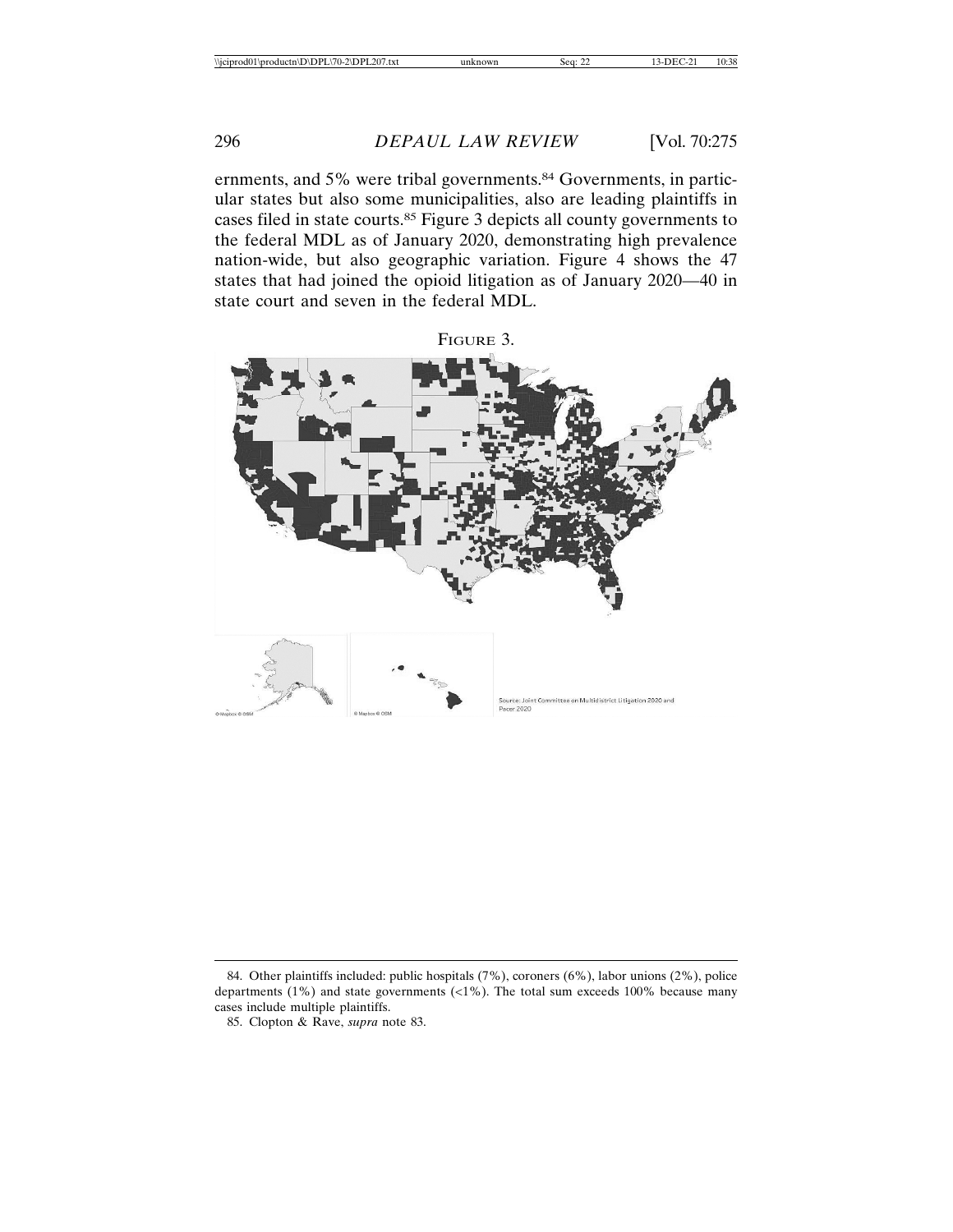

Next, to identify common causes of action in federal opioid MDL cases, we analyzed a random sample of 500 complaints (or 500 complaints). We randomly selected these cases from a list of all case dockets, and then divided the sample among 10 individuals who were trained to identify and code different allegations. Each individual coder located the initial complaint in his/her assigned cases.<sup>86</sup>A subsample of 100 cases was randomly selected to test intercoder validity, which ranged from 78–90% depending on the cause of action.

Our results revealed dominant causes of action in this consolidated MDL (Figure 5). Out of 22 categories of causes of action alleged by plaintiffs, the top five were: negligence (alleged in 94% of complaints), public nuisance (87%), RICO (67%), fraud (64%) and unjust enrichment (60%). In the discussion that follows we focus on the most common causes of action except fraud. We chose to exclude fraud because this cause of action took many forms that were specific to the

<sup>86.</sup> Cases on file with authors. For about 20% of cases, the initial complaint could not be located either on Law360 or directly from PACER. In most cases an amended complaint seems to have replaced the original complaint but in about 10% of the cases, no complaint appears to exist. These missing initial complaints do not appear to be related to the filing date or the court in which the case was originally filed, and we are unclear as to why complaints would be missing from PACER.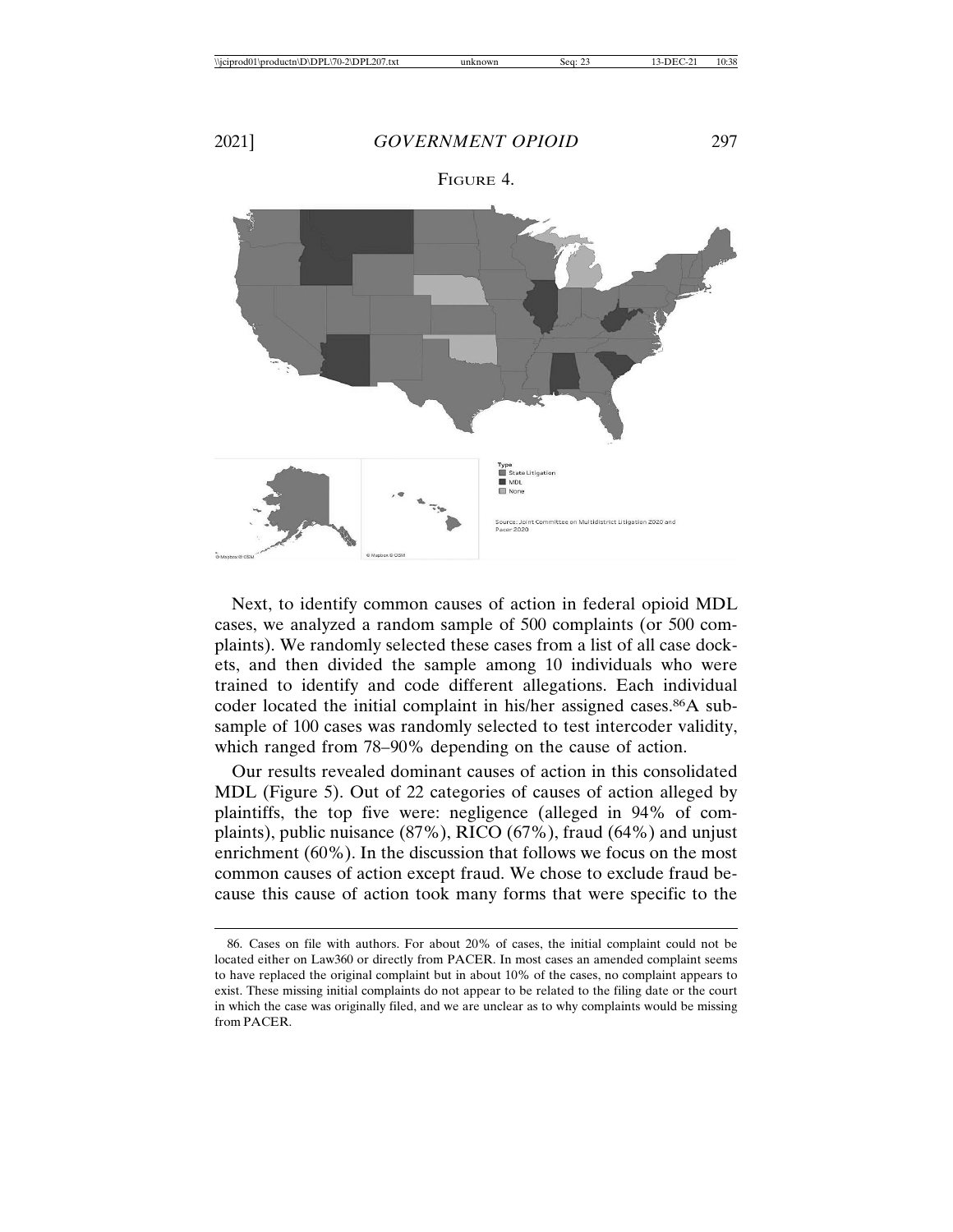facts in the case and the jurisdiction in which it originated.87 For each of these four theories, we first outline the elements required to demonstrate liability and then analyze whether these elements can be plausibly met for misuse of prescription opioids and, separately, harms arising from use of illegal opioids.

## FIGURE 5: FREQUENCY OF CAUSES OF ACTION IN OPIOID MDL CASES, JANUARY 2020



#### *B. Negligence*

Negligence is frequently alleged in government suits against companies supplying opioid analgesics. Negligence requires that plaintiffs demonstrate: (1) that the defendants had a duty to take reasonable care to prevent harm to the plaintiff, (2) that defendants breached that duty by failing to take reasonable precautions, (3) that the de-

<sup>87.</sup> For example, fraud allegations took the following forms: statutory fraud—deceptive practices (statute cited varies by locale), statutory fraud—unfair practices (statute cited varies by locale), common law fraud, and common law fraudulent concealment. To demonstrate common law fraud, plaintiffs are generally required to demonstrate the following elements: (1) false statement of material fact, (2) defendant's knowledge that the statement is untrue, (3) defendant's intent to deceive the plaintiff, (4) plaintiff's reliance on the statement, and (5) injury. Required elements could vary for statutory fraud allegations, such as violations of consumer fraud and deceptive business practices acts (e.g., may not require a showing of actual awareness of falsity). *See, e.g.*, Second Amended Complaint at 9–11, City of Chi. v. Purdue Pharma, L.P., No. 1:14-cv-04361 (N.D. Ill. Aug. 26, 2015) (transferred to N.D. Ohio as case 1:17-OP-45169-DAP on Dec. 20, 2017)).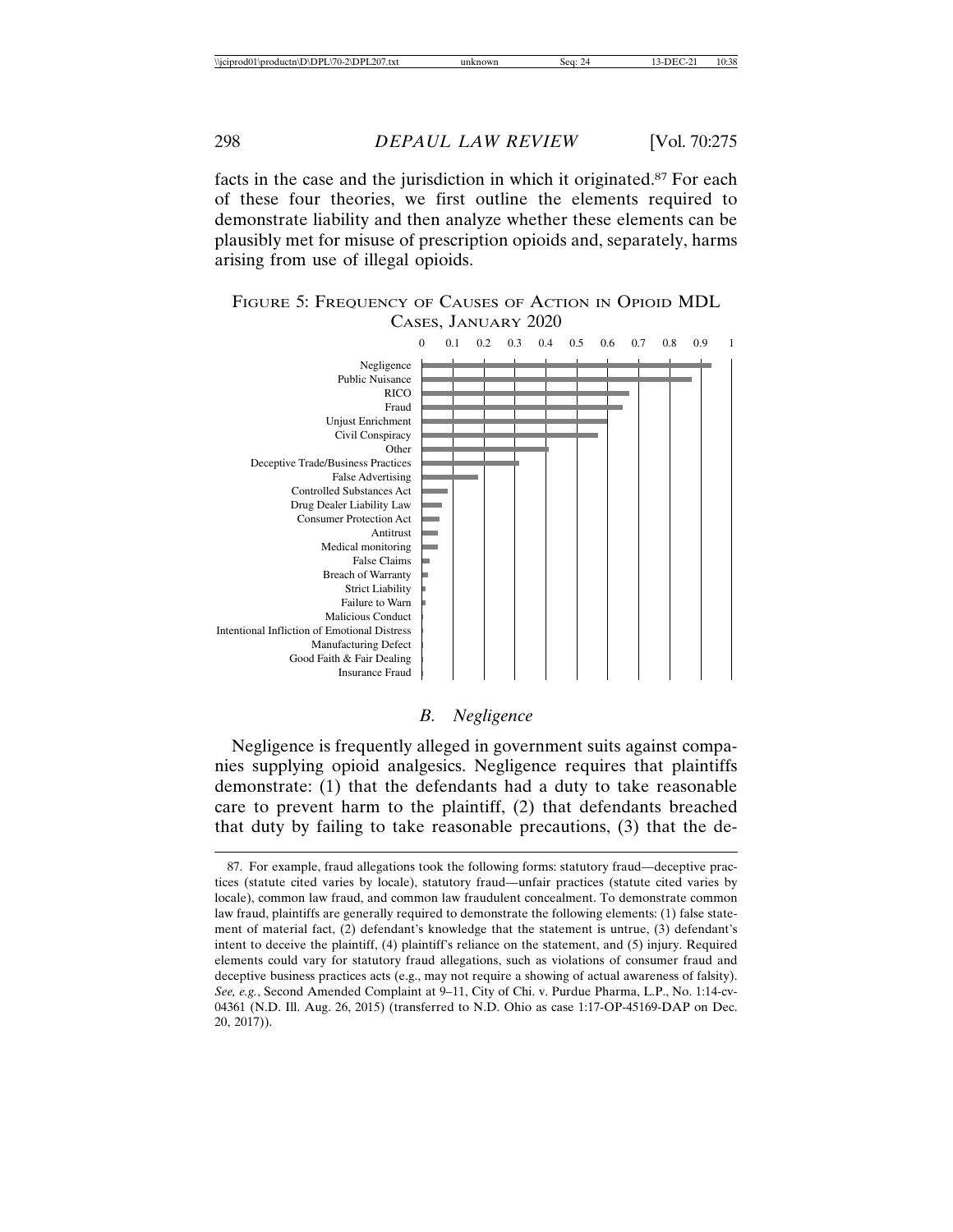fendants' conduct was an actual *and* proximate cause of the plaintiff's injury, and (4) that the plaintiff subsequently suffered damages.<sup>88</sup> Government plaintiffs to the opioid litigation have alleged various forms of negligence, including negligent monitoring and reporting, negligent marketing, gross negligence, and negligence *per se*. 89 These claims present some opportunity for plaintiffs to demonstrate liability and possibly encourage settlements, though they also face certain challenges in establishing the duty and causation elements.

Governments claim that opioid manufacturers had various duties they failed to meet. These include a duty of drug companies to ensure their drugs were not misused; a duty of the pharmaceutical industry (up and down the supply chain) to monitor, prevent, and report suspicious orders and activities; a duty of manufacturers to market opioids in a manner that did not increase inherent risk; and a more general duty to avoid the over-prescription of opioids.<sup>90</sup> More specific duties owed are discussed below for two specific negligence theories commonly raised in opioid litigation: negligent monitoring, reporting, and marketing.

Causation, another key negligence element, may be present obstacles in opioid cases. Actual causation, or cause-in-fact, requires that the plaintiff show that breach of duty is an actual cause of the harm alleged. For opioid litigation, where multiple factors contributed to opioid-related injuries, actual causation would often be established using the "substantial factor test," which asks if the defendant's act is a substantial factor in causing the injury.<sup>91</sup> Given how many factors contributed to the opioid crisis and how many companies participated in manufacturing and supplying prescription opioids, determining whether a given defendant's activities constitute a "substantial factor" may be a subjective determination based on facts presented. Proximate causation requires that the harm alleged is a foreseeable result of the defendant's breach of duty and asks: is the injury of a type that a reasonable person would see as a likely result of defendant's con-

<sup>88.</sup> *See* W. PAGE KEETON ET AL., PROSSER AND KEETON ON TORTS § 30 164–65 (5th ed. 1984); Richard C. Ausness, *The Current State of Opioid Litigation*, 70 S.C. L. REV. 565, 574 (2019).

<sup>89.</sup> Ausness, *supra* note 88, at 574.

<sup>90.</sup> Nino C. Monea, *Cities v. Big Pharma: Municipal Affirmative Litigation and the Opioid Crisis*, 50 URB. LAW. 87, 138–40 (2019).

<sup>91.</sup> Actual causation traditionally is established using the but-for test which asks: would the injury have occurred in the absence of the defendant's conduct? But when multiple causes contribute to an injury, the but-for test is not directly applicable, and some courts allow the substantial factor test to establish actual causation. This tests instead asks: was the defendant's action a substantial factor in causing the injury? Ausness, *supra* note 88, at 574.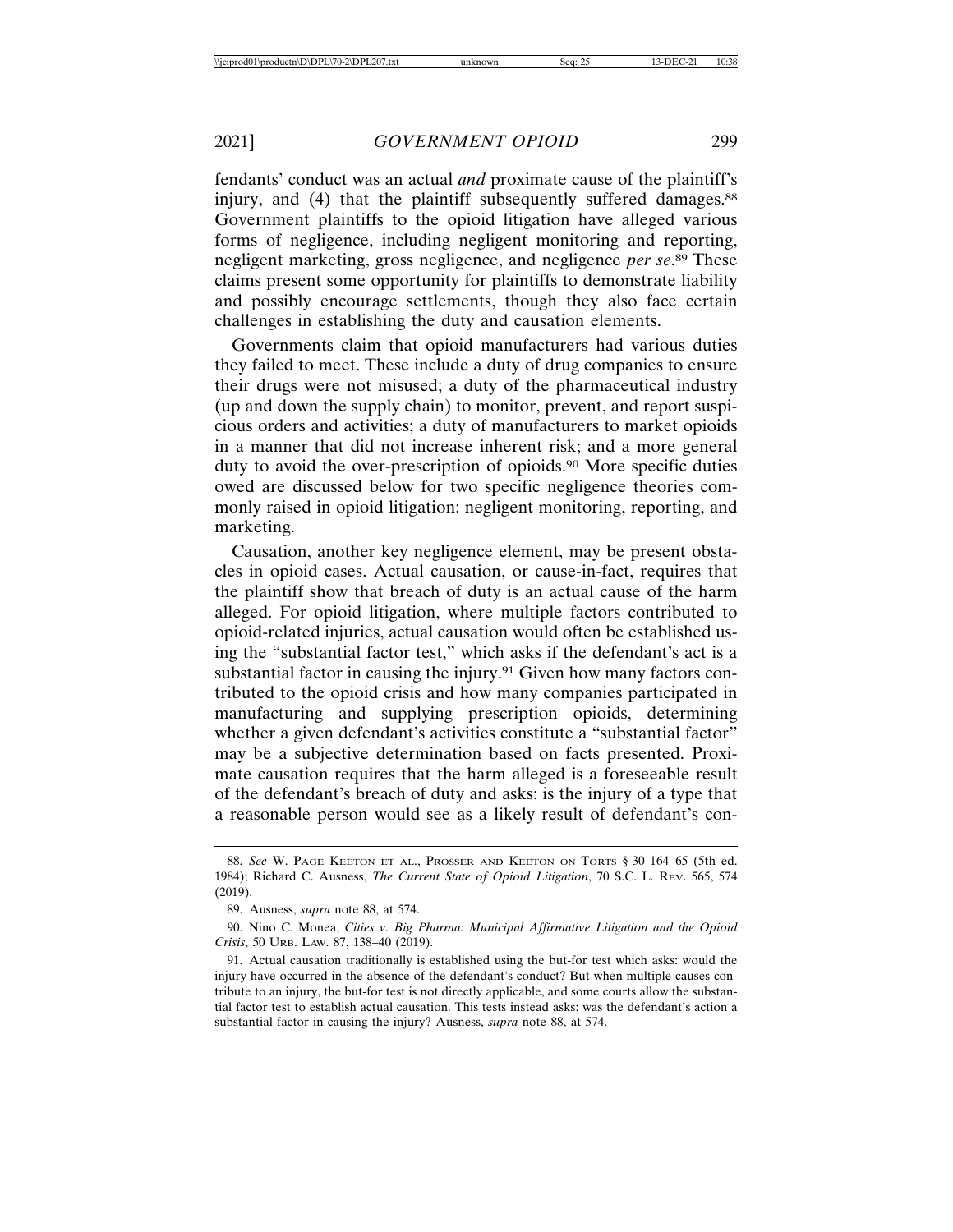duct?92 But when superseding causes, such as criminal acts, occur that break the chain of causation for the proximate cause analysis, liability is typically severed.93

#### *1. Negligent Marketing*

In negligent marketing cases, government plaintiffs claim that product manufacturers have a duty to market their products in ways that do not increase the product's inherent risks.94 For instance, manufacturers are expected not to market products in a way that substantially increases the risk that purchasers who are prone to injuring themselves or others who purchase the products.95 If aware of a possibly dangerous situation involving the use of its product, such as misuse or diversion of addictive opioids, then manufacturers have the duty to market its product in a way that mitigates the danger.<sup>96</sup> Negligent marketing claims can take different forms and be based on product design, advertising and promotional activities, and negligent distribution—some of which could conceivably apply to the actions of prescription opioid manufacturers and distributors.<sup>97</sup> For instance,

95. Ausness, *supra* note 94; *See* Plaintiff's Complaint for Damages, Restitution, and Civil Penalties, New Mexico ex. rel. Balderas v. Purdue Pharma, No. D-101-CV-2017-02541 (1st Jud. Dist. Ct. Sept. 7, 2017).

96. GA. CODE ANN. § 51-1-11(c) (2009).

97. Ausness, *supra* note 94, at 912. Negligent design claims argue:

[S]ome non-essential design feature enhances the product's attractiveness to unsuitable users, thereby increasing the chance that these users will cause injury to themselves or others . . . Negligent marketing claims based on advertising and promotional activities would impose liability on manufacturers and other sellers whose advertising and promotional efforts induce certain types of consumers to purchase their products. Specifically, product sellers would be subject to liability for such marketing practices when they are specifically directed at vulnerable or dangerous consumers.

*Id.* at 912–13. Negligent distribution would:

[I]mpose liability upon manufacturers for engaging in negligent distribution practices. For example, liability might be imposed when manufacturers distribute the product in such a way that unauthorized users are more easily able to obtain access to it at the retail level. Courts might also hold manufacturers responsible for failing to supervise the actions of unscrupulous retail sellers . . . Another form of negligent marketing

<sup>92.</sup> *Id.* at 599.

<sup>93.</sup> *Id.*

<sup>94.</sup> Richard C. Ausness, *Tort Liability for the Sale of Non-Defective Products: An Analysis and Critique of the Concept of Negligent Marketing*, 53 S.C. L. REV. 907, 912 (2002). Courts initially did not deem negligent marketing claims actionable in the early years of firearm litigation, because state laws were not considered to impose a duty on manufacturers to protect third parties absent a special relationship. *Id.* at 910. However, "[a] number of courts have now recognized a theory of liability based on the existence of a duty (often imposed on an industry as a whole) to market or distribute products only in certain ways or only to certain parties" and some courts have "determined that there are circumstances in which the distribution of a dangerous product can give rise to particularized duties with respect to the marketing of that product." 1 L. OF TOXIC TORTS § 6:38 (2021).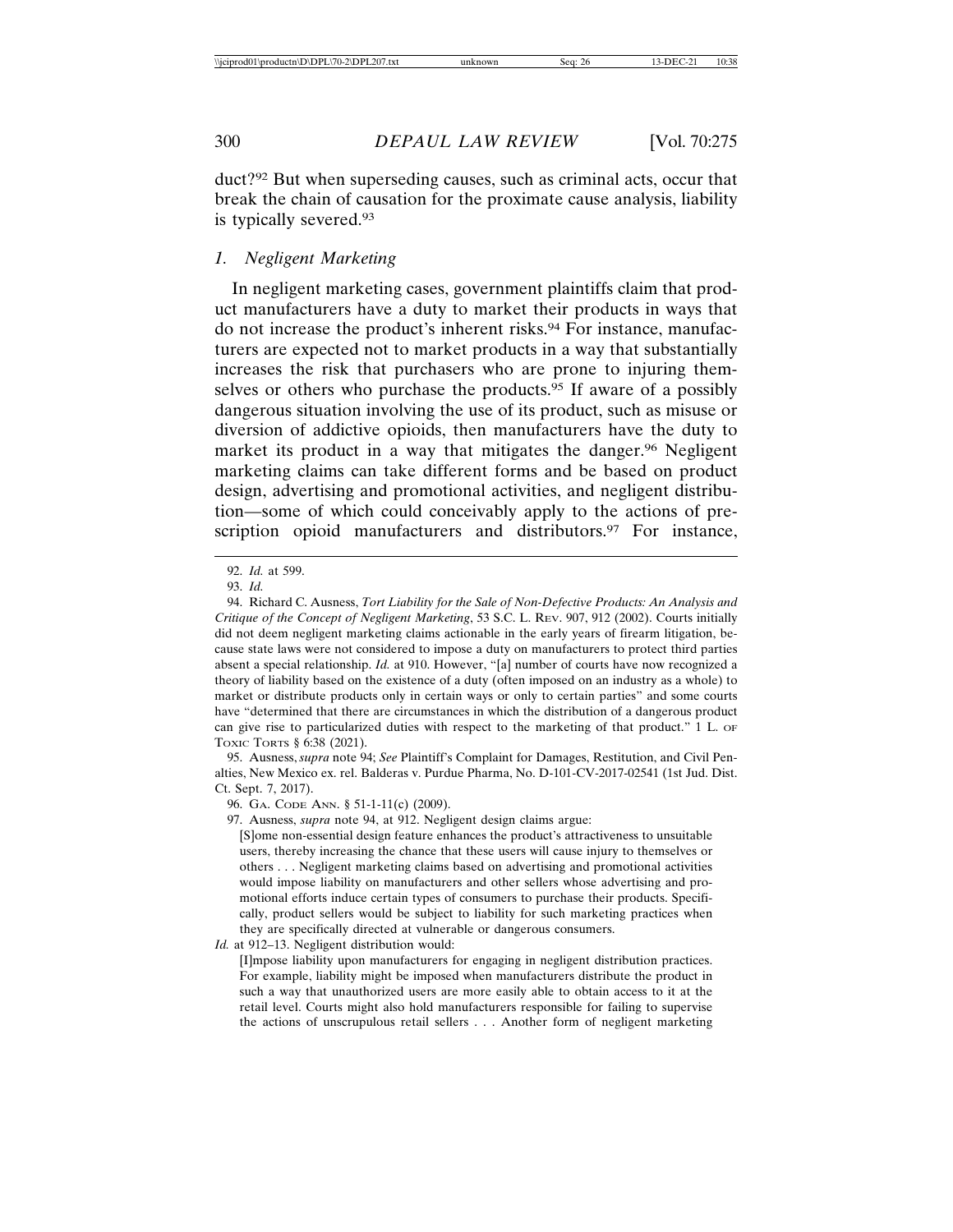governments allege that opioid manufacturers have targeted vulnerable groups, like veterans, and have produced high-dose formulations with easily tampered-with time release mechanisms that make them ripe candidates for misuse. There is some evidence that government plaintiff negligent marketing claims have survived motions to dismiss, although this does not demonstrate that they will ultimately succeed on their merits.98

If a duty is established and the claims are found actionable by the courts, government plaintiffs will also need to establish a reasonable standard of care that was breached, as well as show that defendants' actions played a substantial role in causing opioid harms. In certain firearm litigation, courts found that manufacturers were not in the best position to prevent risk and that these companies' manufacturers also did nothing to enhance risk.99 In other words, gun manufacturers were not found to violate a reasonable standard of care or play a substantial role in firearm-related injuries. However, opioid litigation could be distinguishable, at least for prescription drugs. Plaintiffs allege that opioid manufacturers did in fact enhance risk by deceptively marketing products (and by failing to report and monitor their products, as discussed below), even when they had reason to know the products were being misused and diverted. While the firearm litigation targeted the inherently dangerous aspect of the products, opioid litigation is focusing on detailed allegations and evidence that defend-

98. One court rejected the defendant's arguments that there is "no duty to protect against the misconduct of third parties, that New York does not impose a legal duty on manufacturers to control the distribution of potentially dangerous products, and that the alleged foreseeability of injuries is not a reason to find that a duty exists." Jason B. Binimow, *Opioid Marketing, Promoting, and Distributing Claims Against Manufacturers and Distributors*, 39 A.L.R. 7th Art. 4 (2018); *In re* Opioid Litig., 2018 WL 3115102 (N.Y. Sup. 2018). City of Bos. v. Purdue Pharma, LP, No. 1884-CV-02860, 2020 WL 416406, at \*9 (Mass. Super. Jan. 3, 2020). *But see* Transfer Order, *In re* Nat'l Prescription Opiate Litig., No. 1:17-md-02804-DAP (J.P.M.L. Dec. 12, 2017). *In re* Nat'l Prescription Opiate Litig., 452 F. Supp. 3d 745, 788 (N.D. Ohio 2020) (In West Boca Medical Center, Inc. v. AmerisourceBergen Drug Corporation, West Boca specifically alleged that defendants engaged in negligent marketing "by overstating the benefits of chronic opioid therapy and opioids' superiority compared with other treatments . . . mischaracterize[ing] the serious risks and adverse outcomes of opioid use, . . . [and] market[ing] for indications and benefits that were outside of the opioids' labels and not supported by substantial evidence." The Court granted the motion to dismiss for the claim on the basis that Florida had not yet deemed negligent marketing a separate cause of action). Ausness, *supra* note 88, at 597.

99. *Id.* at 568; *but see* City of Bos. v. Smith & Wesson Corp., No. 199902590, 2000 WL 1473568, at \*15 (Mass. Super. Ct. July 13, 2000) (allowing negligence claim to proceed based on an allegation that manufacturers engaged in affirmative acts resulting in an illegal market).

would impose liability on manufacturers who fail to warn retail sellers about the dan-

gers of selling their products to persons likely to misuse them.

*Id.* at 915–16. The claims can be based on products designed or marketed to appeal to unsuitable customers, targeting of advertising at unsuitable or vulnerable members of public, failure to supervise or tortious conduct by distributors and retail sellers. *Id.* at 575.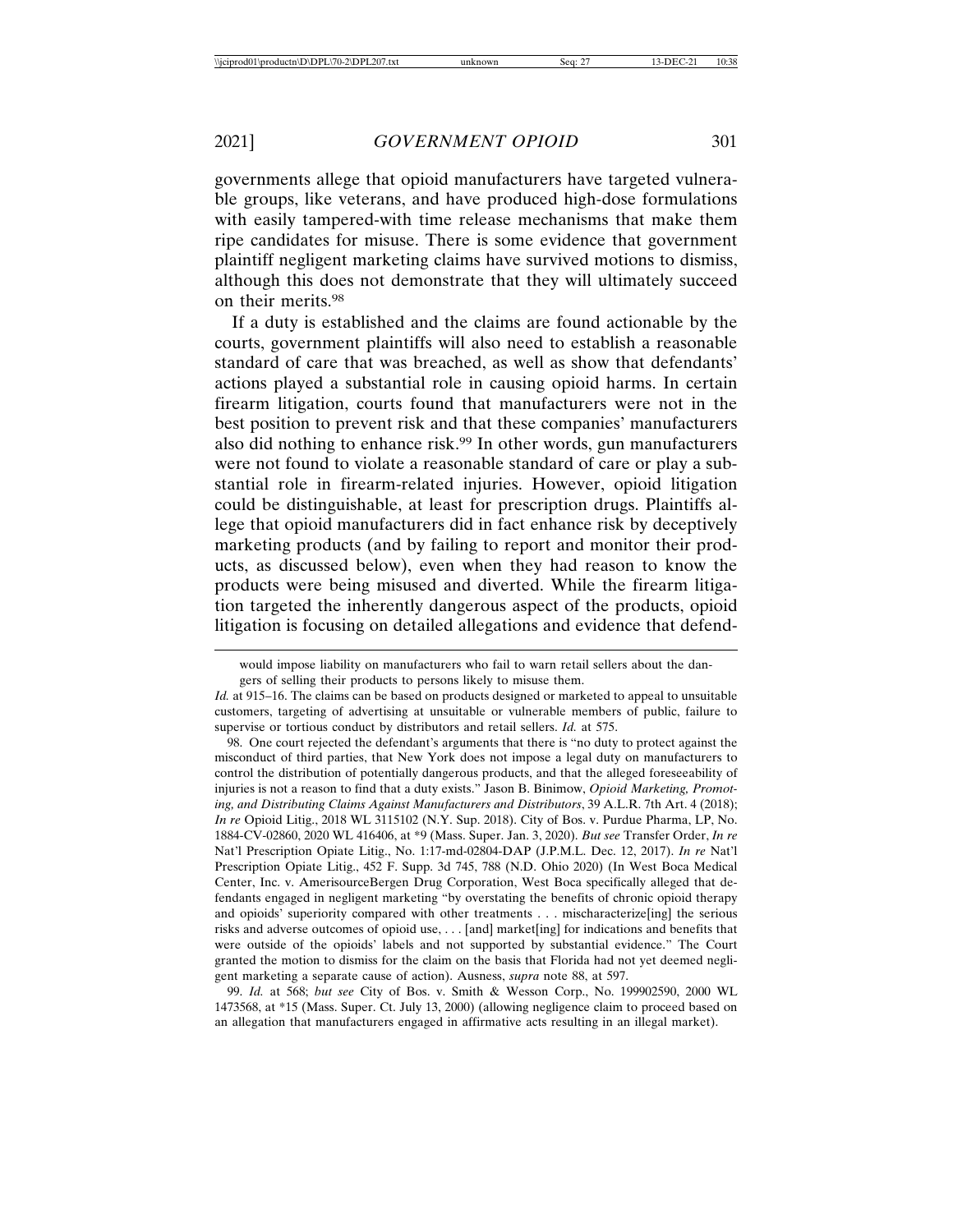ants partook in affirmative acts. For marketing, this could potentially establish breach of a reasonable duty of care, the result of which substantially caused prescription opioid-related harms—that harms are substantial in and of themselves. This argument could be particularly compelling in locales where a given defendant supplies a product that was prevalently distributed and misused. However, establishing that defendants proximately and actually caused illegal synthetic opioid, and, to a lesser degree, heroin harms seems more of a stretch.100 The extent of time passing between the height of the marketing of prescription opioids and particularly the increase in consumption of illegally-produced synthetic opioids, the many intervening and independently contributing factors to heroin and synthetic opioid proliferation (e.g., illegal dealers, the Internet, production costs), as well as illegal activity on the part of populations using illegally-obtained opioids all weigh against triers of fact finding defendants negligently responsible for these later opioid harms.

#### *2. Negligent Monitoring and Reporting*

When governments allege negligent monitoring and reporting, typically against opioid distributors and pharmacy retailers but also sometimes manufacturers, they claim that defendants failed to exercise sufficient control over prescription opioid distribution, which facilitated an influx of opioids into the illegal market.101 Plaintiffs argue that they have independent rights of action derived from opioid company duties under federal and state law, most notably the Controlled Substances Act (CSA).102 For example, in *City of Boston v. Purdue Pharma*, Plaintiffs alleged the following:

<sup>100.</sup> Particularly for Purdue Pharma, the fact that reformulation induced a shift to heroin could establish a proximate connection between prescription opioid supply and heroin-related harms. However, Purdue could argue that they were trying to make the products safer by reformulating them to be "safer." Plaintiffs, however, have argued that these higher dosages made the products more addictive, and were still easily manipulated with to achieve a more intense "high." *See infra* Part II.B.

<sup>101.</sup> Complaint at 140, City of Bos. v. Purdue Pharma, L.P., No. 1:18-cv-12174 (Mass. Super. Sept. 13, 2018). *See* Plaintiff's Complaint for Damages, Restitution, and Civil Penalties at 5, New Mexico ex. rel. Balderas v. Purdue Pharma, No. D-101-CV-2017-02541 (1st Jud. Dist. Ct. Sept. 7, 2017).

<sup>102.</sup> Abbe R. Gluck et al., *Civil Litigation and the Opioid Epidemic: The Role of Courts in a National Health Crisis*, 46 J.L. MED. & ETHICS 351, 354 (2018)*.* The CSA requires companies supplying controlled substances like opioids to monitor, detect, investigate, refuse, and report suspicious orders of prescription opioids. *Id.* The cases rely on "DEA regulations issued under the CSA that require any entity involved in the distribution of controlled substances to 'design and operate' a system that enables them to detect suspicious orders and in turn report those orders to the DEA[,]" as well as similar state level drug enforcement laws. *Id.* at 356. For pharmacy retailers, the plaintiffs again assert a duty arising under the CSA which provides that prac-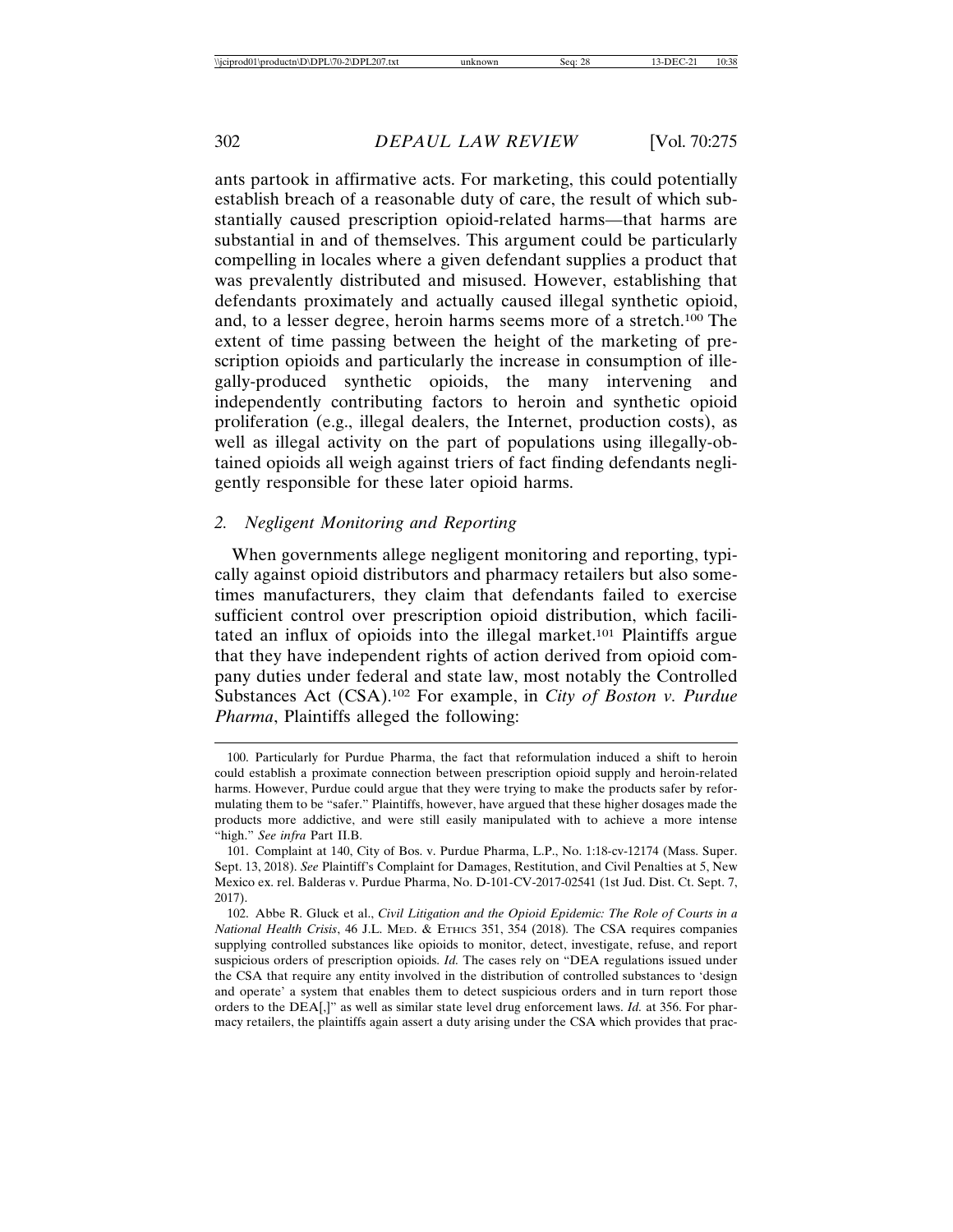Distributor Defendants breached their duties to exercise due care in the business of wholesale distribution of dangerous opioids, which are Schedule II Controlled Substances, by failing to monitor for, failing to report, and filling highly suspicious orders time and again. Because the purpose of these duties was to prevent the resulting harm – misuse and/or diversion of highly addictive drugs for non-medical purposes – the causal connection between Defendants' breach of duties and the ensuing harm was entirely foreseeable.103

Defendants typically defend negligence claims by arguing that they owe no legal duty to prevent harm from the illegal drug trade and that there is not a clear causal connection between prescription opioid supply and illegal opioid markets.104 In *City of Boston*, at least with respect to negligence claims against manufacturers, that argument was rejected at the motion to dismiss stage because the Court found it plausible that there was causal connection between the defendant's activity and illegal prescription drug use.105 Whether the plausibility of a causal connection would hold not just for prescription opioid-related harms caused by the products allegedly negligently monitored, but also for illegal opioids, raises questions. Presumably it is more challenging for plaintiffs to establish that defendants could have foreseen harms from illegal fentanyl, which was not as prevalent in the marketplace when prescription opioids were most heavily distributed;106 her-

103. Complaint at 135, City of Bos. v. Purdue Pharma, L.P., No. 1:18-cv-12174 (Mass. Super. Sept. 13, 2018).

104. *See, e.g.*, City of Bos. v. Purdue Pharma, LP, No. 1884CV02860, 2020 WL 416406, at n.9 (Mass. Super. Jan. 3, 2020).

105. *Id.* at \*9 ("[T]he Cities correctly observe that courts do not hesitate to impose a duty of care upon entities who participate in creating known or knowable risks and who are well situated to mitigate them. The Manufacturer Defendants argue, however, that the Cities are attempting to impose a duty upon them to remedy harm caused by and to third parties through the illegal drug market and drug addiction. In essence, the Manufacturer Defendants recast the argument that they made with regard to causation in asserting that they cannot be held responsible for harms caused by others over whom they have no control. As already discussed above, the Complaints contain sufficient allegations of harm to patients who suffered addiction, overdose, and other consequences as a result of the Manufacturer Defendants' [actions]. Because the foreseeability of that harm is a question of fact that in turn defines the scope of the duty owed, the Manufacturer Defendants' argument that they have no duty cannot be decided at this early stage of the litigation."). However, it is unclear whether this plausible connection extends to negligent failure to report by distributors.

106. Of note, however, there have been illegal fentanyl outbreaks over time, including one that killed about 1,000 people in the U.S. from 2005–2007. *See generally Nonpharmaceutical Fentanyl-Related Deaths —- Multiple States, April 2005—March 2007*, 57 MORBIDITY & MOR-TALITY WKLY, REP. 793 (2008). *See also* PARDO ET AL., *supra* note 43.

titioners have a "responsibility for the proper prescribing and dispensing of controlled substances," and includes pharmacists as a practitioner with a "corresponding responsibility." *Id.* Here, the claim is that "prescriptions that raised 'red flags' were consistently filled when a 'reasonably prudent pharmacy' would have recognized these high-risk prescriptions and refused to fill such orders." *Id.*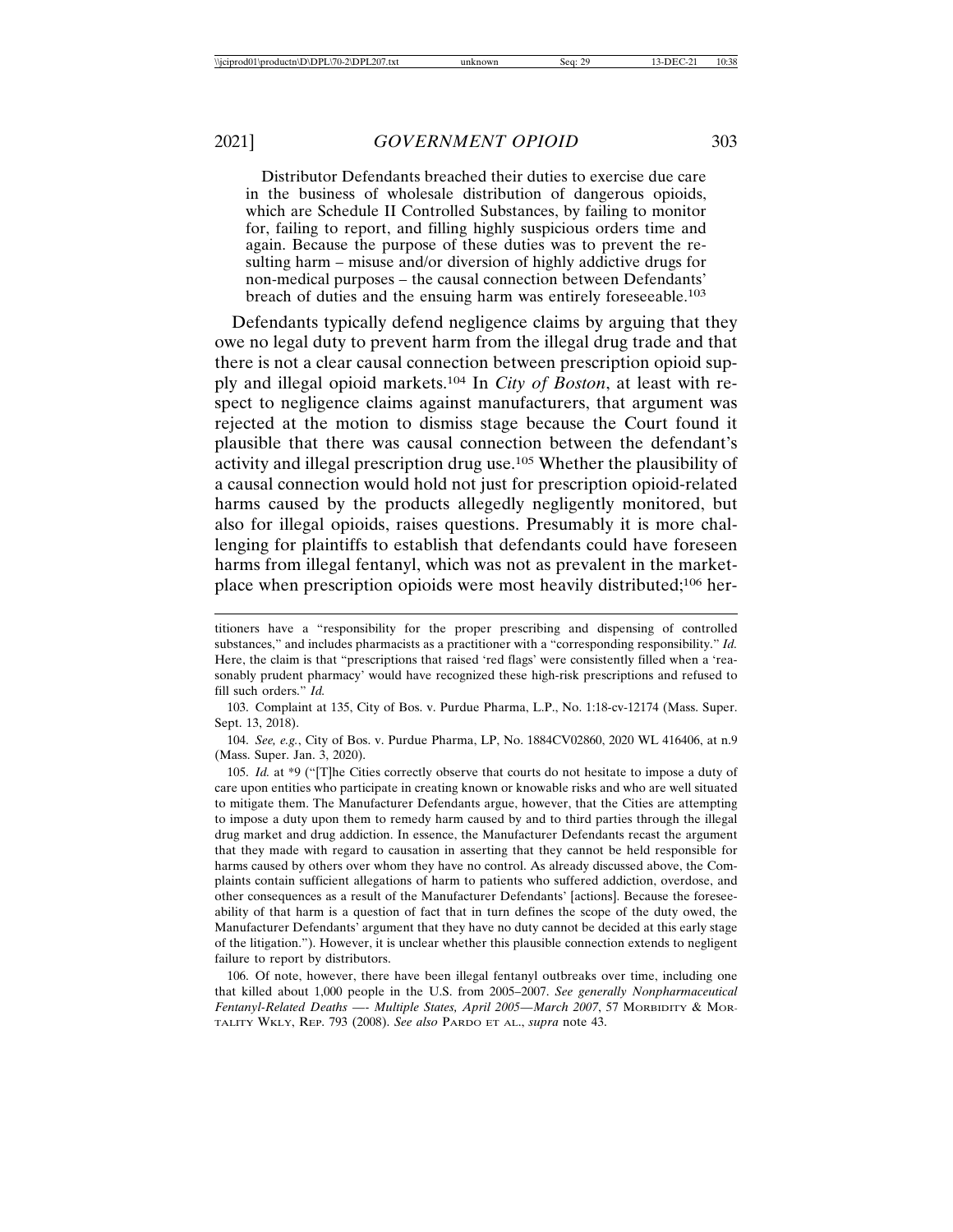oin could convey some level of uncertainty, given that this market at substantially existed at that time. Showing that a defendant's conduct was a "substantial factor" in this complicated array of reasons for illegal opioid use and harms is a question of fact that requires additional epidemiological evidence.107 Finally, defendants argue that violation of the regulatory duties to monitor and report suspicious activity does not constitute a common law duty and there is no private right of action for failing to satisfy the regulatory requirements. This argument has been rejected in some jurisdictions but could prevail in others.<sup>108</sup>

# *C. Racketeer Influenced and Corrupt Organizations (RICO)*

The U.S. Congress passed the RICO Act to combat organized crime and its infiltration of legitimate business.109 Although the legislative history suggests that the impetus for passing the statute was to focus on criminal syndicates, nothing in the statute itself limits its applicability to organized crime.110 States and other jurisdictions have deployed a wide net as an alternative civil claim against opioid suppliers up and down the chain.111 Plaintiffs stating a RICO claim must establish the following elements: the (1) conduct of (2) an enterprise (3) through a pattern (4) of racketeering activity; (5) that actually and directly injured the plaintiffs; and (6) proximately caused injury to the plain-

110. *See id.*

111. *See, e.g.*, *In re Nat'l Prescription Opiate Litig.*, 452 F. Supp. 3d at 757, 791; *see also* State ex rel. Jennings v. Purdue Pharma L.P., No. N18C-01-223 MMJ CCLD, 2019 WL 446382, at \*13 (Del. Super. Ct. Feb. 4, 2019) (a state civil conspiracy claim).

Civil conspiracy based in state laws has also been a popular claim alleged (57% of complaints in our sample). *See, e.g.*, City of Bos. v. Purdue Pharma, LP, No. 1884CV02860, 2020 WL 416406, at \*11 (Mass. Super. Ct. Jan. 3, 2020) (discussing the Springfield Complaint joined to the Boston suit); State ex rel. Jennings v. Purdue Pharma L.P., No. N18C-01-223 MMJ CCLD, 2019 WL 446382, at \*13 (Del. Super. Ct. Feb. 4, 2019). These claims rely on underlying tortious conduct, and a conspiracy alone does not establish liability. Biggs v. Eaglewood Mortg. LLC, 582 F. Supp. 2d 707, 717 (D. Md. 2008). Many of the elements otherwise required for these claims are echoed in the RICO discussion that follows, such as a common design (among two or more people) to commit an unlawful act, typically causing damage to the plaintiffs. *See In re* Am. Int'l Grp., Inc., 965 A.2d 763, 805 (Del. Ch. 2009); Eicher v. Mid Am. Fin. Inv. Corp., 748 N.W.2d 1, 15 (Neb. 2008); City of Warsaw v. Orban, 884 N.E.2d 262, 269 (Ind. Ct. App. 2007).

<sup>107.</sup> *See* City of Bos. v. Purdue Pharma, LP, No. 1884CV02860, 2020 WL 416406, at \*9 (Mass. Super. Jan. 3, 2020).

<sup>108.</sup> *See e.g*., Binimow, *supra* note 98, § 24 ("In re Opioid Litigation, 2018 WL 3115102 (N.Y. Sup 2018) . . . [t]he court noted it is well settled that a violation of a regulation or ordinance constitutes some evidence of negligence.") In denying defendant's motion to dismiss, the Court in West Boca Medical Center, Inc. v. AmerisourceBergen Drug Corporation, accepted West Boca's claim that the defendant's conduct lacked reasonable care to prevent diversion of opioids, leading foreseeable injuries. *In re* Nat'l Prescription Opiate Litig., 452 F. Supp. 3d 745, 785–87 (N.D. Ohio 2020).

<sup>109.</sup> *See* Gerard E. Lynch, *RICO: The Crime of Being a Criminal, Parts I & II*, 87 COLUM. L. REV. 661, 681 (1987).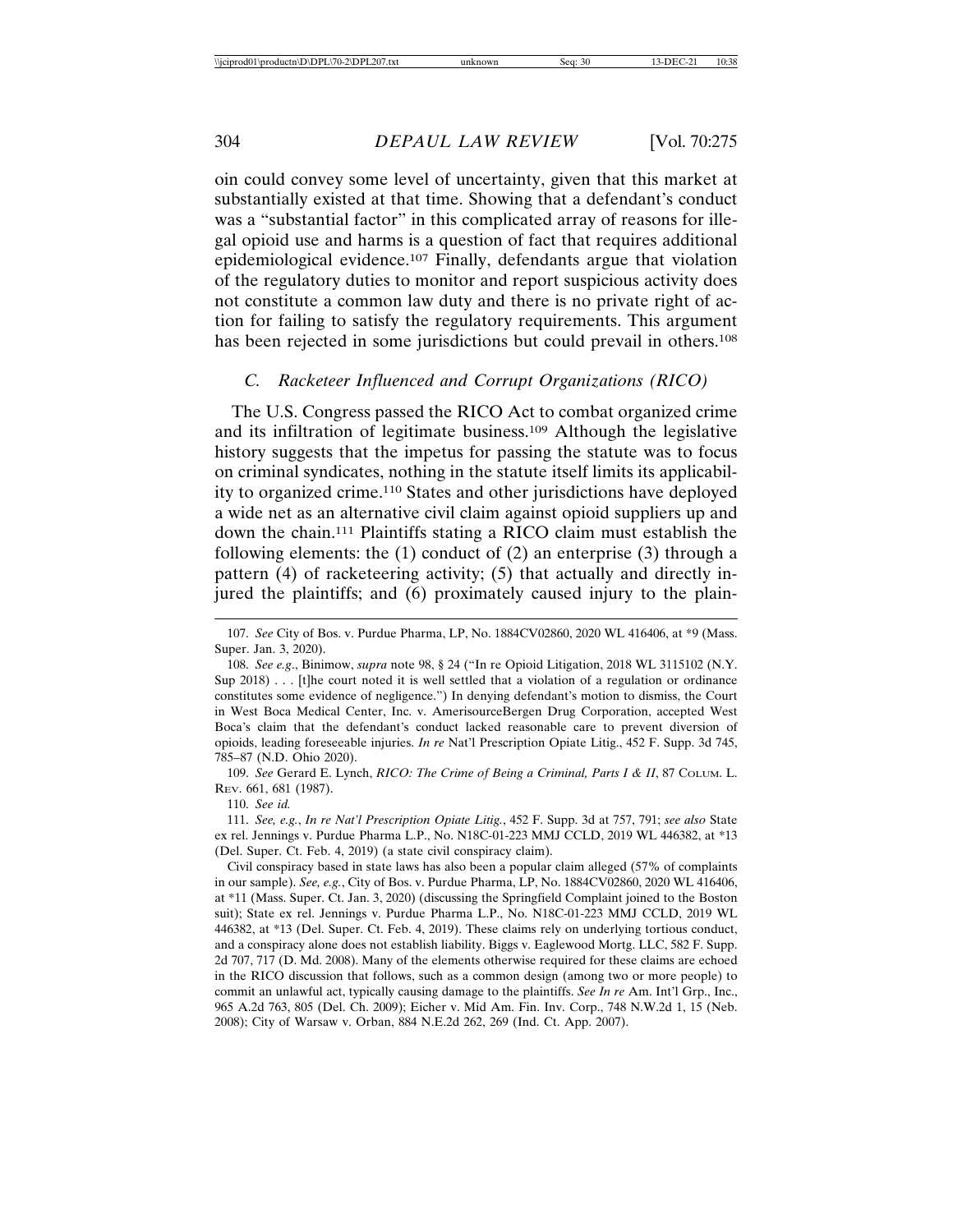tiffs.112 Generally, courts have liberally construed RICO to cover both legitimate and illegitimate activities so long as the purpose of the law is satisfied: to prohibit businesses or entities that injure others through racketeering activities.

As to the first two elements of the claim, an enterprise—broadly defined as an entity associated for the common purpose of engaging in a course of conduct as a continuing unit—must have acted.113 This activity must be repeated (i.e., more than once) so as to establish a pattern of racketeering, defined broadly to include state and federal offenses like mail and wire fraud, bankruptcy and securities fraud, or drug-related activities.114 Finally, and similar to a negligence claim, the activity must have actually and proximately caused the plaintiff's injuries. The defendant's actions must be both a "but-for" cause, and also have led directly to the plaintiff's injury.115 To decide whether the injury is too remote, three "policy factors" are relevant: (1) whether it is too difficult to ascertain the damages attributable to the RICO violation; (2) whether injuries force courts to "adopt complicated rules apportioning damages" in order to "obviate the risk of multiple recoveries[,]" and (3) whether there exist more "directly injured victims [who] can generally be counted on to vindicate the law as private attorneys general[.]"116 These policy factors, if present, militate against a finding of proximate cause for "derivative injuries" when RICO actions injure a primary party, and that primary injury then harms a secondary party.117

117. For example, the Supreme Court has rejected defendant liability under 1962(c) when the cause of the plaintiff's alleged harms is too attenuated. *Anza*, 547 U.S. at 458. In *Anza v. Ideal*

<sup>112. &</sup>quot;[T]hat is, that the injuries caused by the defendants were not so remote so as to be barred by the principles governing legal liability." *See* City of Milwaukee v. Universal Mortg. Corp*.*, 692 F. Supp. 992, 998 (E.D. Wis. 1988).

<sup>113.</sup> United States v. Turkette, 452 U.S. 576, 580–81 (1981). An enterprise can exist when the defendants form an "association in fact" with an enterprise or where defendants manage or control a separate enterprise conducting racketeering activity. *See, e.g.*, City of N.Y. v. FedEx Ground Package Sys., Inc., 175 F. Supp. 3d 351, 372 (S.D.N.Y. 2016) (holding that FedEx formed an enterprise with illegal cigarette sellers because it delivered the cigarettes to them).

<sup>114.</sup> Sedima, S.P.R.L. v. Imrex Co., Inc., 473 U.S. 479, 482 n.3 (1985). *See* City of N.Y. v. LaserShip, Inc., 33 F. Supp. 3d 303, 310 (S.D.N.Y. 2014) (citing H.J., Inc. v. Nw. Bell Tel. Co., 492 U.S. 229, 241 (1989)). In the opioid litigation, racketeering relates to wire fraud, mail fraud, and drug-related offenses.

<sup>115.</sup> But-for cause asks the plaintiff to prove that the defendant's violation of § 1962 "was the but-for (or transactional) cause of his injury, meaning that but for the RICO violation, he would not have been injured." UFCW Local 1776 v. Eli Lilly & Co., 620 F.3d 121, 132 (2d Cir. 2010). Proximate cause asks if the defendant's acts "stand at too remote a distance [for plaintiffs] to recover." Holmes v. Sec. Inv'r Prot. Corp., 503 U.S. 258, 268 (1992); Anza v. Ideal Steel Supply Corp., 547 U.S. 451, 461 (2006).

<sup>116.</sup> *Holmes*, 503 U.S. at 269–70*; see also* Ass'n of Wash. Pub. Hosp. Dists. v. Philip Morris Inc., 241 F.3d 696, 701 (9th Cir. 2001).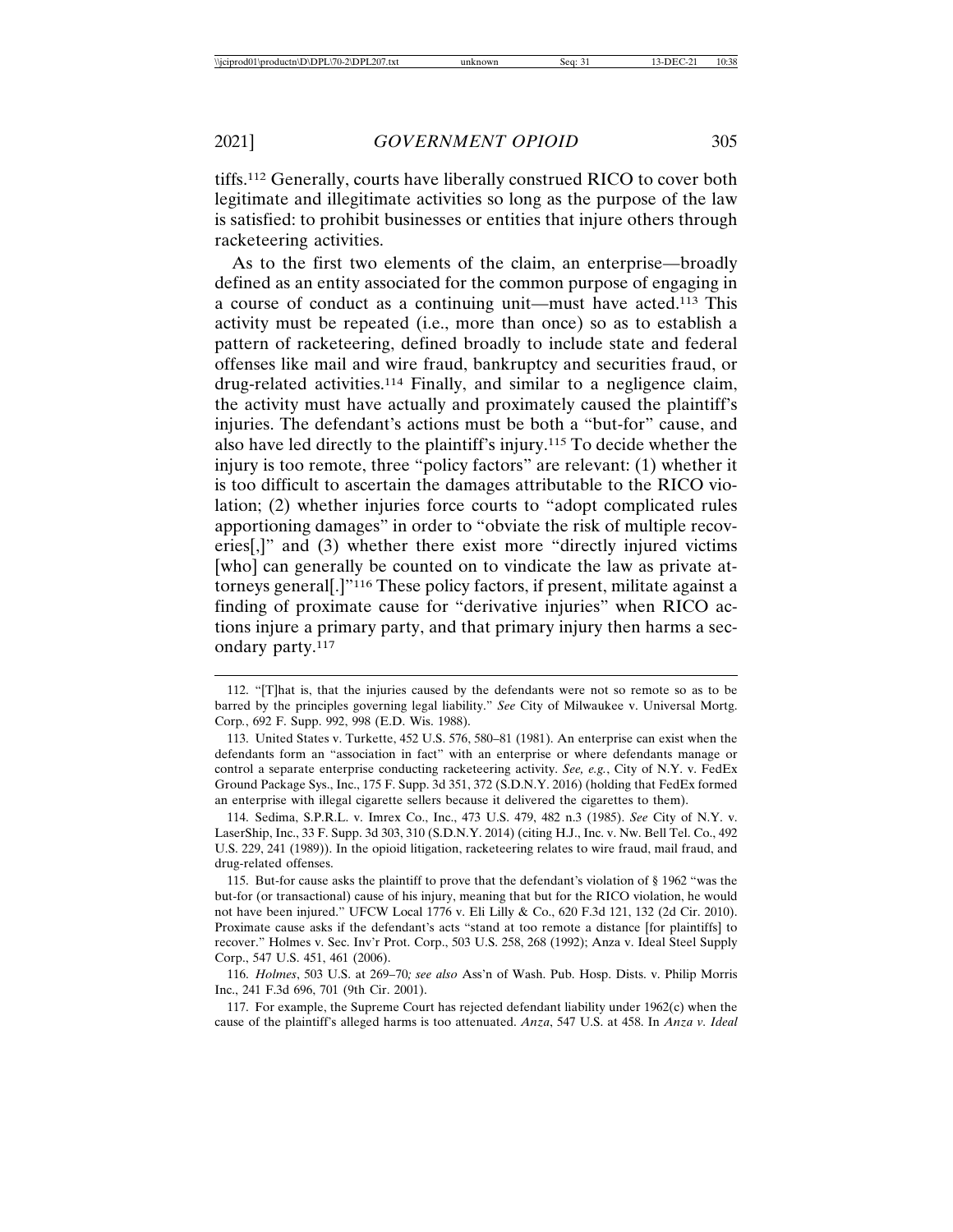In the opioid litigation, demonstrating the first five elements to state RICO claims may be feasible with respect to prescription opioidrelated harms. Opioid suppliers up and down the supply chain formed enterprises that engaged in the conduct of producing, distributing, and selling prescription opioid products. Even though defendant companies were not overtly acting together, their industry-wide tacit cooperation over years-and even decades-allegedly enabled the failure to monitor and report outlier shipments and sales and deceptive marketing schemes. Plaintiffs claim that defendants engaged in this industrywide cooperation via wire fraud, mail fraud, and Controlled Substance Act violations.<sup>118</sup> "But for" these opioid company activities, plaintiffs argue, governments would not have suffered a host of injuries (outlined above).<sup>119</sup>

RICO causes of action perhaps face the greatest obstacles in establishing the sixth element, or proximate causation, and in defining the government's injury. Lessons from tobacco lawsuits, where RICO was also alleged by some plaintiffs for companies' suppression and misrepresentation of the dangers of tobacco use, demonstrate the difficulty in establishing a direct link between company wrongdoing and government sustained injuries, particularly those which are derivative in nature.120 In the case of opioids, government injuries are arguably de-

118. *See generally* Complaint, Cty. of Eaton v. Purdue Pharma, L.P., No. 1:18-cv-00823 (W.D. Mich. July 25, 2018) (transferred to N.D. Ohio as case 1:18-op-45971 on Aug. 15, 2018). 119. *Id.*

120. *See Ass'n of Wash. Pub. Hosp. Dists.*, 241 F.3d at 700 (9th Cir. 2001). "There was no 'direct link' between the defendants' alleged wrongdoing and the trusts' damages" because the hospitals injuries were "entirely derivative in nature," meaning "without any injury to smokers, plaintiffs would not have incurred the additional expenses in paying for the medical expenses of those smokers." *Id.* at 702. As of 2001, "seven circuit courts of appeal have rejected claims" like this one, that tobacco companies RICO violations caused injuries for loss of revenue by investment funds or increased costs to hospitals. Serv. Emps. Int'l Union Health & Welfare Fund v. Philip Morris Inc., 249 F.3d 1068, 1071 (D.C. Cir. 2001).

In a different context, a county sued private companies for hiring illegal immigrants, claiming that the hiring practices amounted to a RICO violation and led to increased costs for municipal services. Canyon Cty. v. Syngenta Seeds, Inc., 519 F.3d 969, 973 (9th Cir. 2008). Though the district court dismissed for want of actual injury, the Ninth Circuit also held that had plaintiffs stated an injury, the defendants' activity still did not proximately cause the injury. *Id.* The Ninth

*Steel Supply Corp.*, plaintiffs alleged that the defendant, Ideal Steel Supply, offered lower prices because it committed tax fraud (the racketeering activity) against the state. *Id.* But the plaintiffs failed to satisfy proximate cause because the alleged harm resulted from "set of actions (offering lower prices) entirely distinct from the alleged RICO violation (defrauding the State)." *Id.* at 460. Referencing one of the Holmes "policy factors," the Supreme Court stressed that because "the State can be expected to pursue appropriate remedies" and said "adjudication of the State's claims, moreover, would be relatively straightforward" compared to the more complicated factual question "such as the number of sales Ideal lost due to National's tax practices," it follows, then, that "[t]here is no need to broaden the universe of actionable harms to permit RICO suits by parties who have been injured only indirectly." *Id.*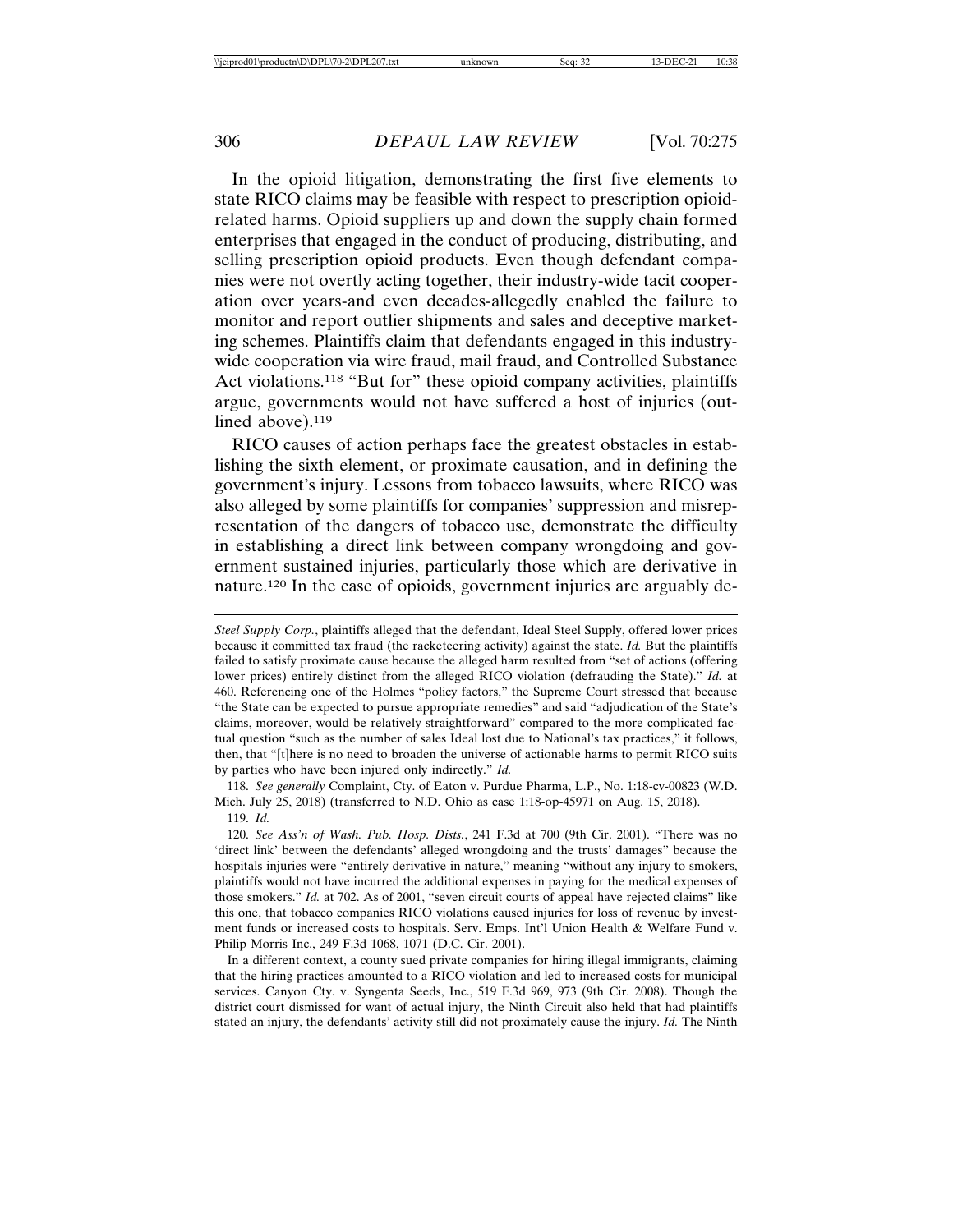rivative in nature, meaning that without any injury to individuals addicted to opioids (or even their family member caregivers), governments would not have incurred any additional expenses or losses. The derivative nature of the injury seems particularly problematic for harms related to illegal opioids, where RICO activities harmed people using prescription opioids, but the harms to governments from synthetic opioids and heroin were several steps removed from that original conspiracy. Indeed, the District Court in the Northern District of California, hearing a bellwether trial for the federal MDL, recently ruled favorably on defendant motions to dismiss related to RICO charges.121 Specifically, the court relied on ninth circuit precedent to find that additional government expenditures (e.g., in providing additional public services) made under its sovereign duty to citizens do not constitute injuries for the purposes of RICO suits.122 This court only recognized injuries to the City of San Francisco's real property and businesses (e.g., library cleanup expenses associated with disposed of needles used to inject opioids) to be cognizable for the purposes of a RICO claim. The court went on to find that defendant opioid companies' activities were too remote to these types of city injuries to establish proximate causation.123

Nonetheless, there are at least some examples where issues related to RICO's proximate cause requirement have not yet impeded opioidrelated suits. For instance, the Northern District of Ohio held that a hospital had "sufficiently alleged at least one plausibly direct and foreseeable chain of causation from injurious conduct to alleged injury to survive a motion to dismiss for lack of proximate cause."<sup>124</sup> The Northern District of Ohio magistrate judge, in his report and recommendations, also found that government plaintiffs may be able to

121. *See generally* City & Cty. of S.F., v. Purdue Pharma L.P., 491 F. Supp. 3d 610 (N.D. Cal. 2020).

122. *Id.* at 648–53.

123. *Id.* at 656–57 ("The City's causal chain . . . involves too many links and depends on independent and intervening acts—including criminal conduct—by third and fourth parties. For example, third—and potentially fourth and fifth—parties allegedly diverted or sold illicit opioids, administered opioids intravenously, and improperly discarded the used needles, which harmed city-owned property and businesses. While it is plausible that Defendants' conduct enabled this third-party behavior, it is impossible to conclude that Defendants' conduct directly caused the City's harm . . .").

124. *In re* Nat'l Prescription Opiate Litig., 452 F. Supp. 3d 745, 767 (N.D. Ohio 2020).

Circuit held that "[i]ncreased demand for public health care and law enforcement may result from such varied factors as: demographic changes; alterations in criminal laws or policy; changes in public health practices; shifts in economic variables such as wages, insurance coverage, and unemployment; and improved community education and outreach by government." *Id.* at 983. This outcome should be avoided by particularized pleadings, demonstrating the link between increased municipal costs and the opioid epidemic.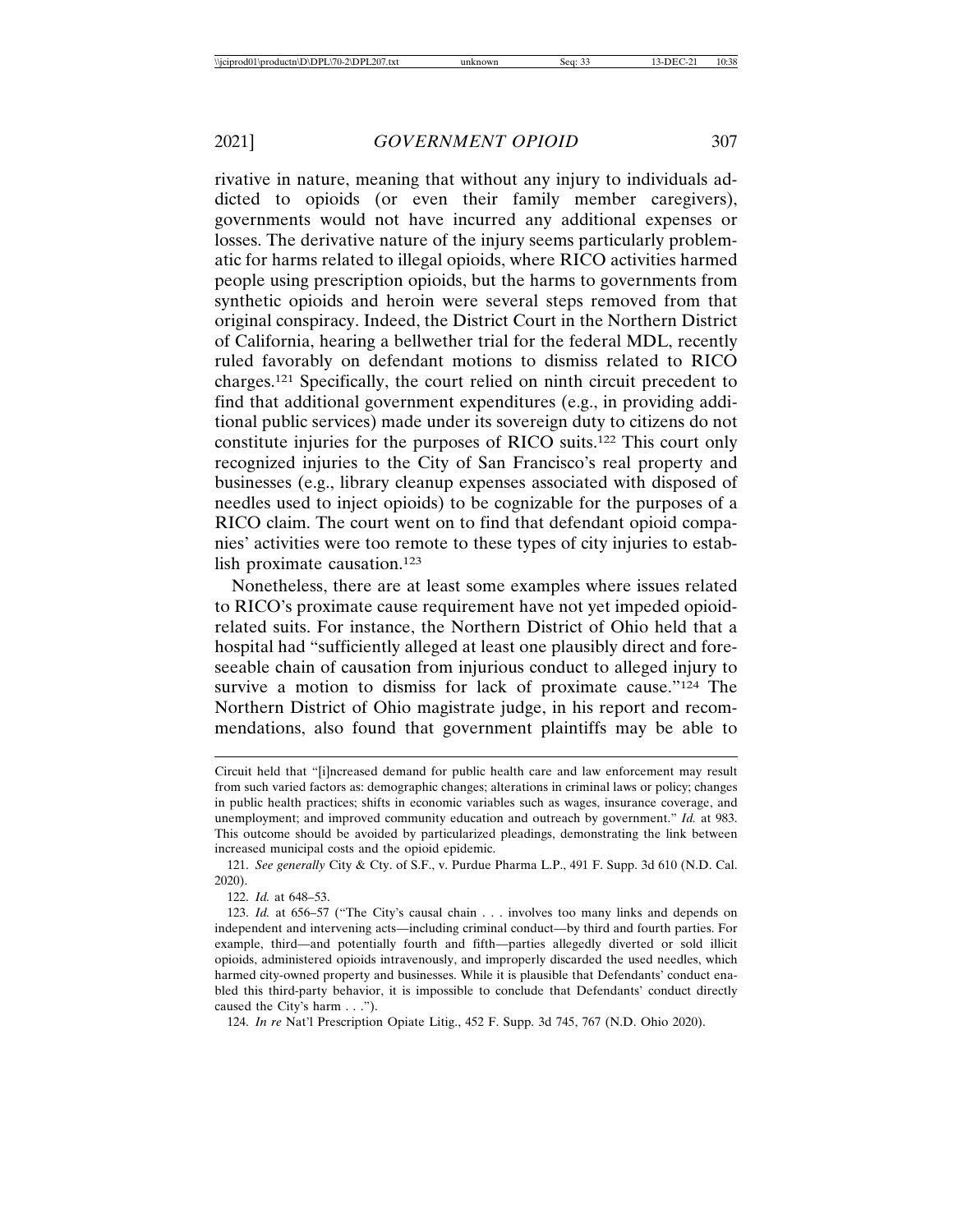demonstrate a direct connection between deceptive marketing and failure to monitor/report sales on the one hand, and direct injuries to the government on the other to sustain proximate causation required for a RICO claim.125 This opinion does not establish that RICO will be a successful avenue for asserted harms, including those related to illegal opioids, particularly given that this cause of action was dismissed with prejudice by the Northern District of California. As to whether the injury is too remote, policy factors may also weigh in favor of a court not finding RICO violations with respect to illegal opioid-related harms; given that, as discussed in Section II, quantifying the magnitude of these damages is highly questionable based on the state of the evidence and our understanding of the exact nature of the relationships between prescription opioid markets and the use of illegally-produced opioids.

#### *D. Public Nuisance*

Public nuisance, an equitable theory commonly asserted against opioid companies, constitutes "an unreasonable interference with a right common to the general public."126 Although public nuisance law varies by jurisdiction, a government plaintiff<sup>127</sup> typically must demon-

127. Public nuisance commonly relies on states and municipalities to seek liability and abatement of interference with said public rights. Lindsay F. Wiley, *Rethinking the New Public Health*,

<sup>125.</sup> Opinion and Order, *In re* Nat'l Prescription Opiate Litig., No. 1:17-md-02804-DAP (N.D. Ohio Dec. 19, 2018) (in which the magistrate judge, in his report and recommendations, found plaintiff allegations sufficient to establish a direct chain of causation, forcing plaintiff governments to spend resources "beyond what they had budgeted to attempt to stop the flow of the excess opioids into local communities and to bear the costs associated with cleaning them up. Under this potential chain of causation, the relationship between Plaintiffs' injury and Defendants' alleged conduct is less remote than prior Sixth Circuit precedent finding proximate cause, and is not too remote to support a finding of proximate cause here.").

<sup>126.</sup> RESTATEMENT (SECOND) OF TORTS § 821B(1) (AM. L. INST. 1979). Public nuisance presents a distinct action in tort from private nuisance, despite some overlapping elements. Many jurisdictions take the view that fault is not necessarily element to establishing a public nuisance claim, as distinct from private nuisance. *See* Commonwealth v. Barnes & Tucker Co., 319 A.2d 871, 883 (Pa. 1974) ("The absence of facts supporting concepts of negligence, foreseeability or unlawful conduct is not in the least fatal to a finding of the existence of a common law public nuisance."). Some scholars argue that searching for fault "makes even less sense" for public nuisance liability and suggest that "leading cases indicate that liability is always strict." Robert Abrams & Val Washington, *The Misunderstood Law of Public Nuisance: A Comparison With Private Nuisance Twenty Years After* Boomer, 54 ALB. L. REV. 359, 370 (1990). To restrict liability to negligent or intentional interferences makes the public suffer and threatens the reach of the "state's police power to protect the health and safety of [its] citizens." *Id.* However, at least one jurisdiction has cabined that argument to public nuisances arising from "abnormally dangerous or ultrahazardous activity." NAACP v. AcuSport, Inc., 271 F. Supp. 2d 435, 487 (E.D.N.Y. 2003). Abnormally dangerous or hazardous activities is a form of strict liability. New York. v. Shore Realty Corp., 759 F.2d 1032, 1051–52 (2d Cir. 1985) (release of toxic chemicals was abnormally dangerous activity causing public nuisance).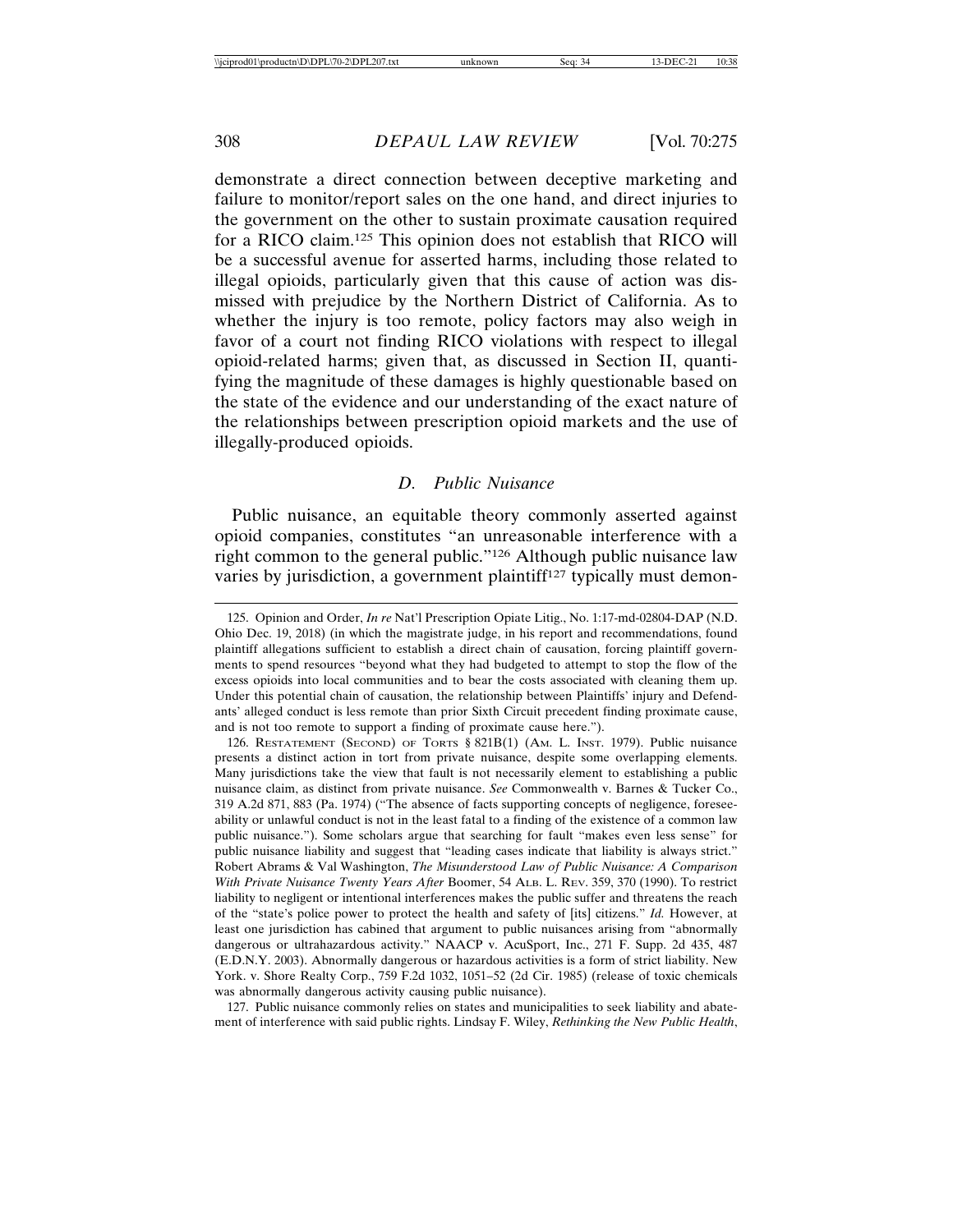strate the following elements to form the basis for this type of claim: (1) that there exists a public right; (2) that the defendant's conduct unreasonably interferes with the right; (3) that the defendant "controls" the instrumentality causing the nuisance; and (4) that the defendant's conduct is the but-for and proximate cause of the nuisance.<sup>128</sup> The thrust of these claims in the opioid litigation is that opioid companies caused a public nuisance by facilitating the opioid crisis and its host of costs and harms, including increased health care costs, reduced labor productivity, flourishing black markets and illegal activity, and overdose.129

Identifying a public right—or "public good" like air, water or public rights of way—is an essential element for a public nuisance claim.130 Common rights include shared resources, rather than safety or habitability rights particular to individuals.<sup>131</sup> In a handful of jurisdictions, the requirement of a public right removes liability for nuisances arising from products, like lead paint or guns, and may similarly limit lia-

129. Complaint, Cty. of Eaton v. Purdue Pharma, L.P., No. 1:18-cv-00823 (W.D. Mich. July 25, 2018) (transferred to N.D. Ohio as case 1:18-op-45971 on Aug. 15, 2018); Monea, *supra* note 90, at 131–32; *West Virginia's Drug Deal*, WALL ST. J. (Sept. 9, 2020, 7:32 PM), https://www.wsj.com/ articles/west-virginias-drug-deal-11599694366 (detailing West Virginia Attorney General actions against pharmacies, including Walgreens and CVS, using public nuisance theory).

130. *Lead Indus. Ass'n, Inc.*, 951 A.2d at 447–48; *Copart Indus.*, 362 N.E.2d at 971 ("[A public nuisance] consists of conduct or omissions which offend, interfere with or cause damage to the public in the exercise of rights common to all . . ."). Although public nuisance claims were traditionally asserted with respect to property rights, some courts have shown receptivity in recent years to extending these rights to products. *See* Judgment After Non-Jury Trial at 22, 24, State ex rel. Hunter v. Purdue Pharma, L.P., No. CJ-2017-816 (Okla. Dist. Ct. Aug. 26, 2019) (finding that the "plain text of the statute does not limit public nuisances to those that affect property. Unlike other states' statutes that limit nuisances to the 'habitual use or the threatened or contemplated habitual use of any place,' Oklahoma's statute simply says 'unlawfully doing an act, or omitting to perform a duty.' There is nothing in this text that suggests an actionable nuisance requires the use of or connection to real or personal property . . . However, and in the alternative, in the event Oklahoma's nuisance law does require the use of property, the State has sufficiently shown that Defendants pervasively, systemically and substantially used real and personal property, private and public, as well as the public roads, buildings and land of the State of Oklahoma, to create this nuisance.").

<sup>69</sup> WASH. & LEE L. REV. 207, 238 (2012). When a state brings an action for public nuisance, the nuisance is "subject to abatement." Copart Indus. v. Consol. Edison Co., 362 N.E.2d 968, 971 (N.Y. 1977). The state has a sovereign interest in nuisance abatement, which is greater than that of a private plaintiff seeking to enjoin a nuisance, and therefore worthy of remedy even when the defendant's conduct generates utility. Georgia v. Tenn. Copper Co*.*, 206 U.S. 230, 237 (1907).

<sup>128.</sup> *See, e.g.*, State v. Lead Indus. Ass'n, Inc., 951 A.2d 428, 446–47 (R.I. 2008); *NAACP*, 271 F. Supp. 2d at 482.

<sup>131.</sup> *Lead Indus. Ass'n, Inc.*, 951 A.2d at 448; City of Chi. v. Beretta U.S.A. Corp., 821 N.E.2d 1099, 1114 (Ill. 2004). To hold otherwise risks exploding the common law and jeopardizes the judicial (not legislative) role of the courts. *Lead Indus. Ass'n, Inc.*, 951 A.2d at 454; *Beretta U.S.A. Corp.*, 821 N.E.2d at 1121.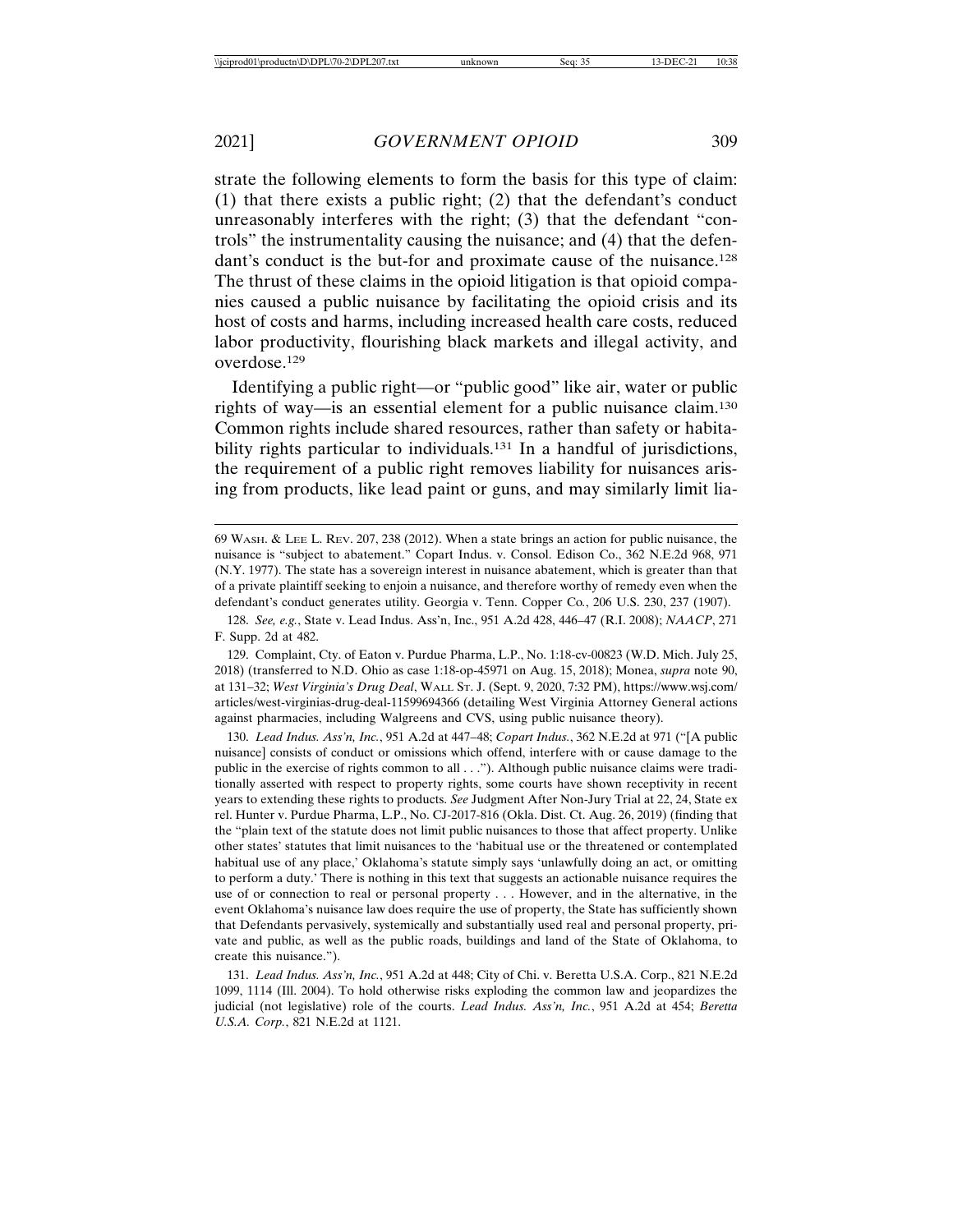bility related to opioids.132 Moreover, interferences must be *unreasonable*, defined as an interference "with the public health, the public safety, the public peace, the public comfort or the public convenience," an interference that violates a "statute, ordinance or administrative regulation," or an interference that produces a "permanent or long-lasting effect" on the public right about which the "actor knows or has reason to know[.]"133 Specific to opioids, governments allege that mass opioid distribution and marketing facilitated use, diversion, and addiction that unreasonably interfered with public health, public safety, public comfort as well as violated a number of laws in ways that have produced long-lasting effects—all of which was potentially knowable to suppliers.134 In a landmark state court decision, Cleveland County Judge Thad Balkman agreed that Oklahoma's public nuisance law was appropriate to hold Johnson & Johnson liable for its "false, misleading, and deceptive marketing campaign[s]" related to its own products and opioids more generally, which "caused exponentially increasing rates of addiction, overdose deaths, and Neonatal Abstinence Syndrome<sup>[.]"135</sup>

134. Lawful activity, like certain supplying of opioids, can be a public nuisance if the circumstances demonstrate an interference with a public right. *Armory Park Neighborhood Ass'n*, 712 P.2d at 921. Lawful authorization for an activity which causes a nuisance, like a permit or license, is not a defense to a public nuisance claim, unless the law authorizes the specific nuisance. *See, e.g.*, Kitsap Cty. v. Kitsap Rifle & Revolver Club, 337 P.3d 328, 341 (Wash. Ct. App. 2014). For example, an 1890 Minnesota court enjoined the damming of a river creating swamplands that caused "disease and other public disturbances" despite legislative authorization for the dam. The court found liability because the legislature authorized constructing the dam, but not the "manner of construction or operation" causing the nuisance. Vill. of Pine City v. Munch, 44 N.W. 197, 197 (Minn. 1890). Similarly, an Arizona court enjoined a homeless shelter in a residential homeowners' association neighborhood despite compliance with criminal and zoning provisions. *Armory Park Neighborhood Ass'n*, 712 P.2d at 921.

135. Judgment After Non-Jury Trial at 24–26, State ex rel. Hunter v. Purdue Pharma, L.P., No. CJ-2017-816 (Okla. Dist. Ct. Aug. 26, 2019). For instance, the Judge found that the Defendants' sales representatives were trained in their Oklahoma homes regarding spreading marketing messages, conducted deceptive marketing and sale efforts in doctors' offices, hospitals, restaurants, and other venues, used company cars traveling on State and county roads to disseminate misleading messages, and sent messages into the homes of thousands of Oklahomans via computer, smart phones and other devices—all of which involve the use of property, real and personal, to create and exacerbate the public nuisance.

<sup>132.</sup> *See Lead Indus. Ass'n, Inc.*, 951 A.2d at 455; *cf.* Judgment After Non-Jury Trial, State ex rel. Hunter v. Purdue Pharma, L.P., No. CJ-2017-816 (Okla. Dist. Ct. Aug. 26, 2019).

<sup>133.</sup> *See, e.g.*, Armory Park Neighborhood Ass'n v. Episcopal Cmty. Servs. in Ariz., 712 P.2d 914, 922 (Ariz. 1985); Am. Elec. Power Co. v. Connecticut, 564 U.S. 410, 423 (2011); RESTATE-MENT (SECOND) OF TORTS § 821B (AM. L. INST. 1977)*.* Notwithstanding these three categorical examples, when the public nuisance causes more harm than utility, it is likely unreasonable. *See generally* Lakey v. Puget Sound Energy, Inc., 296 P.3d 860, 867 (Wash. 2013). Notably, some jurisdictions require "substantial" interference, which amounts to a similar requirement. *NAACP*, 271 F. Supp. 2d at 486.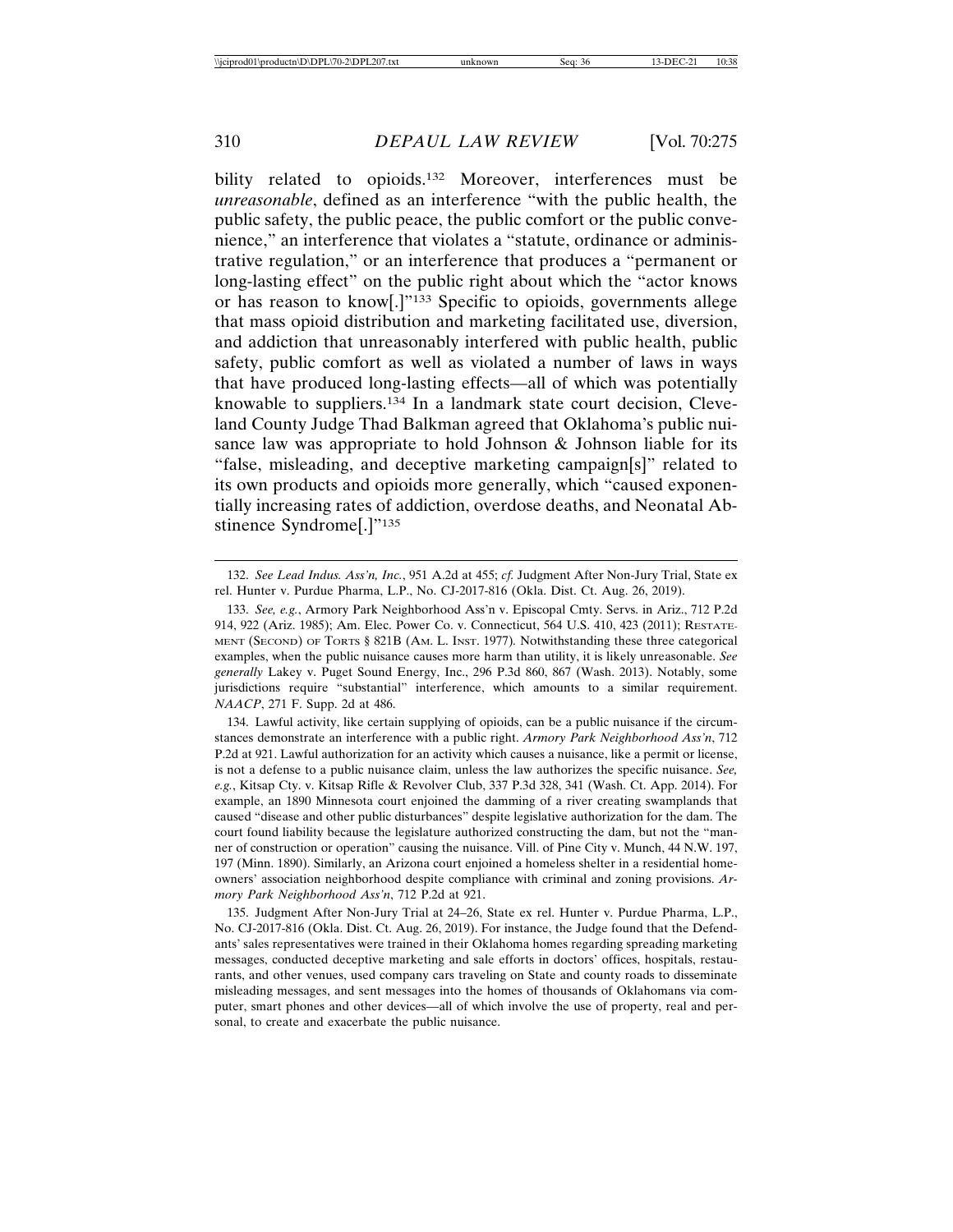To state a public nuisance claim, defendants must have *control* over the instrumentality alleged to have created the nuisance when damage occurred.136 This element of control cabins the reach of public nuisance claims and can make them more challenging to allege when the source of the nuisance is a legally sold product like prescription opioids, lead paint or legitimately sold firearms.137 However, opioids may be distinguishable from other products such as lead paint or firearms, due to their addictive properties and the nature of marketing and distribution of prescription drugs. In essence, opioid companies arguably have further downstream control over use and misuse of their addictive products when they facilitate initial, widespread exposure and put into motion a host of harms. This argument could possibly be used to justify liability for heroin-related harms, given historic relationships across prescription opioid and heroin markets.

As with other tort-based theory claims discussed above, public nuisance generally requires a showing of actual and proximate causation at the population level.138 Actual causation demands evidence that a defendant alone or in combination, created, contributed to, or maintained the public right interference.139 Actual causation can present a barrier for certain product-based public nuisance claims, as it has for lead paint manufacturers, if it cannot be shown that the product being litigated caused the actual harm.140 This requirement could be particu-

137. *See, e.g.*, State v. Purdue Pharma L.P., No. N18C-01-223 MMJ CCLD, 2019 WL 446382, at \*13 (Del. Super. Ct. Feb. 4, 2019). If the product is alleged to cause the nuisance, then the manufacturers "cannot be said to control it after it is sold to consumers." Wiley, *supra* note 127, at 245. This line of reasoning held sway in public nuisance suits against lead paint manufacturers, see, e.g., *In re Lead Paint Litig.*, 924 A.2d at 501, and gun manufacturers. *Camden Cty. Bd. of Chosen Freeholders*, 273 F.3d at 541.

138. Plaintiffs alleging a public nuisance must show that the defendants caused their injury, like any other action in tort. Wiley, *supra* note 127, at 237; *Lead Indus. Ass'n, Inc.*, 951 A.2d at 450–51. *See also NAACP*, 271 F. Supp. 2d at 482 ("The actions or failures to act of multiple defendants creating in the aggregate a public nuisance can justify liability . . .").

139. *NAACP*, 271 F. Supp. 2d at 492; City of N.Y. v. A-1 Jewelry & Pawn, Inc., 247 F.R.D. 296, 346 (E.D.N.Y. 2007). Third party or intervening actors may break the causal chain, except where "a defendant could reasonably have expected their nature and effect." *Id.* at 347.

140. At least one jurisdiction has required specific evidence that the cause of the injury was the product itself to make a product-based public nuisance claim. City of St. Louis v. Benjamin Moore & Co., 226 S.W.3d 110, 115–16 (Mo. 2007). In this case, lead paint manufacturers escaped liability because neither market share evidence nor statistical probabilities revealed that lead paint in the plaintiffs' homes proved "actual causation." *Id.*

<sup>136.</sup> *Lead Indus. Ass'n, Inc.*, 951 A.2d at 446–47; City of Manchester v. Nat'l Gypsum Co., 637 F. Supp. 646, 656 (D.R.I. 1986) ("The defendants, after the time of manufacture and sale, no longer had the power to abate the nuisance. Therefore, a basic element of the tort of nuisance is absent, and the plaintiff cannot succeed on this theory of relief."); *In re* Lead Paint Litig., 924 A.2d 484, 499 (N.J. 2007). Failure to allege control over the source of the public nuisance amounts to a "fatal defect." Camden Cty. Bd. of Chosen Freeholders v. Beretta, U.S.A. Corp., 273 F.3d 536, 541 (3d Cir. 2001).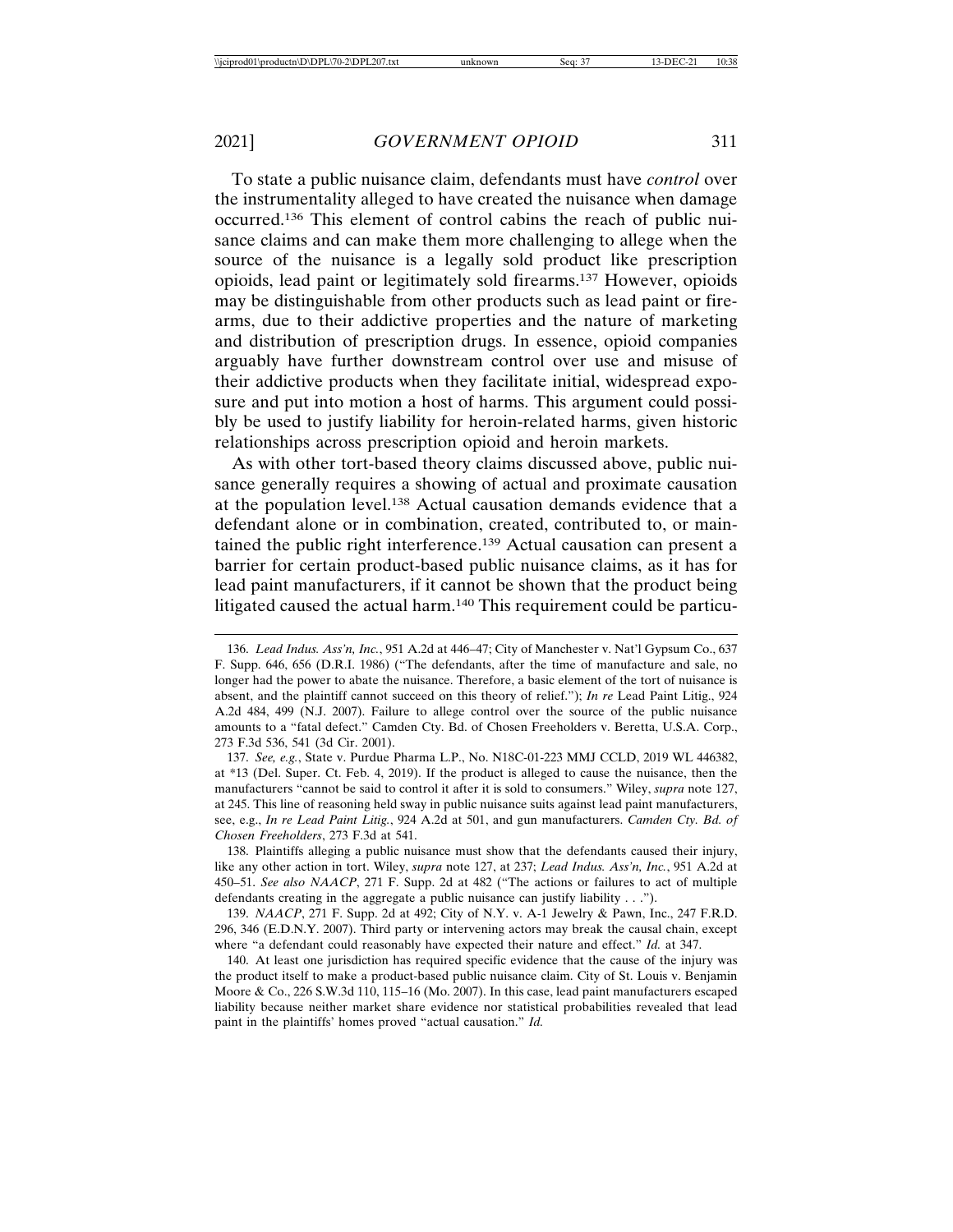larly fatal for illegal opioid harm-related claims, given that these products are not the subjects of the litigation. Proximate cause functions as a "policy requirement" in public nuisance claims, requiring that the defendant to be "causally sufficiently close to the harm suffered that it is just or fair to hold the defendant liable for the consequences of its actions."141 In firearm litigation, the causal chain linking gun manufacturer activities to municipal costs, like fighting crime, have been considered too attenuated and remote.<sup>142</sup> However, government plaintiffs in opioid litigation may be able to demonstrate both actual and proximate causation elements, at least for prescription opioids, if they can use data to establish a concrete relationship between harms and, separately, marketing practices employed and prescription opioids distributed. Evidence of marketing practices from internal drug company documents and drug supply data could potentially make these connections geographically and over time, as happened in the Johnson & Johnson trial in Oklahoma (which involved predominantly prescription opioid harms).143 It should be noted, however, that this Oklahoma decision is being appealed.144 Public nuisance causation elements will be more challenging to establish for illegally produced opioids, given that these harms could very well be considered unforeseeable, and too attenuated and remote from company practices.<sup>145</sup>

143. Judgment After Non-Jury Trial at 24–26, State ex rel. Hunter v. Purdue Pharma, L.P., No. CJ-2017-816 (Okla. Dist. Ct. Aug. 26, 2019).

144. *Johnson & Johnson To Appeal Flawed Opioid Judgement in Oklahoma*, JOHNSON & JOHNSON (Aug. 26, 2019), https://www.jnj.com/johnson-johnson-to-appeal-flawed-opioid-judgment-in-oklahoma.

145. Monea, *supra* note 90, at 133 (citing City of Spokane v. Monsanto Co., No. 2:15-CV-00201-SMJ, 2016 WL 6275164, at \*7–8 (E.D. Wash. Oct. 26, 2016)).

<sup>141.</sup> *A-1 Jewelry & Pawn, Inc.*, 247 F.R.D. at 347. *See also* City of N.Y. v. Milhelm Attea & Bros., Inc., 550 F. Supp. 2d 332, 351 (E.D.N.Y. 2008) (requiring "a reasonable connection between defendants' alleged actions and the harm that followed" to show proximate cause). This analysis lacks a bright line rule, but limits liability for public nuisance because "at some point, a party is simply too far removed from the nuisance to be held responsible for it." People v. Sturm, Ruger & Co., Inc., 761 N.Y.S.2d 192, 202 (N.Y. 2003); *see also NAACP*, 271 F. Supp. 2d at 497 (calling public nuisance proximate cause a "flexible boundary"). In its most concrete form, proximate cause asks if the defendant causing the nuisance may have foreseen the alleged injury. *A-1 Jewelry & Pawn, Inc.*, 247 F.R.D. at 347. Foreseeability may even adapt to the nature of the public nuisance. *NAACP*, 271 F. Supp. 2d at 497 ("Proximate cause where the injury foreseen is slight moral distress is quite different from proximate cause where the destruction of the World Trade Towers may result in the killing of thousands.").

<sup>142.</sup> Camden Cty. Bd. of Chosen Freeholders v. Beretta, U.S.A. Corp., 273 F.3d 536, 541 (3d Cir. 2001). *See also Sturm, Ruger & Co., Inc.*, 761 N.Y.S.2d at 203 (fearing that allowing a public nuisance suit against gun manufacturers would open the floodgates of tort litigation against "countless other types of commercial enterprises, in order to address a myriad of societal problems" which would "engulf the courts beyond their means in issues which the [political] branches are vastly better designed . . . to address").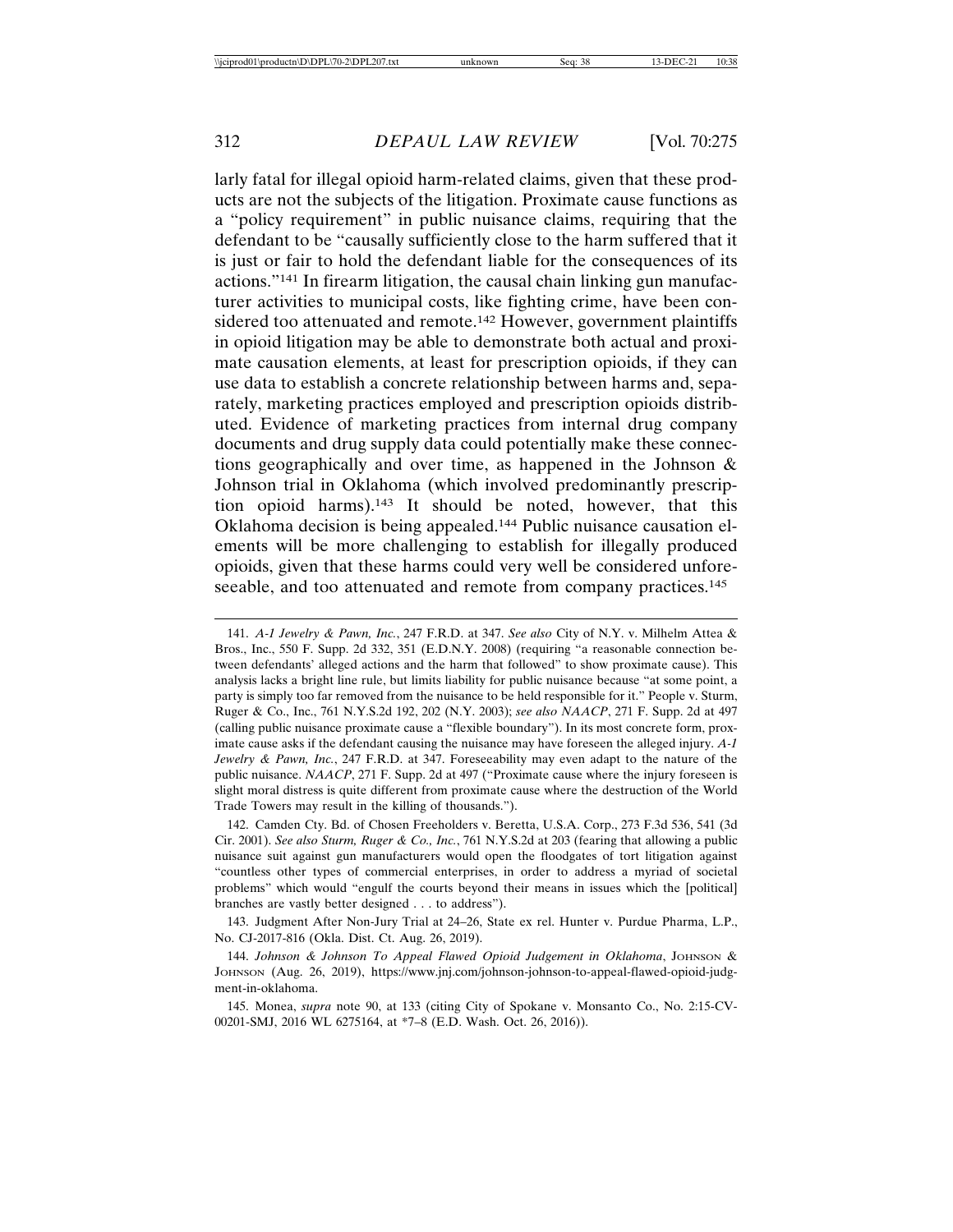#### *E. Unjust Enrichment*

Unjust enrichment is another common claim against opioid suppliers, most commonly manufacturers, alleging that they should not be able to retain profits derived from improper and deceptive practices.146 Unjust enrichment is an equitable doctrine, premised on the idea that a person should not be permitted to profit from her own wrongdoing.147 These claims require demonstration of three elements: (1) the plaintiff conferred a benefit on the defendant, (2) the defendant knew or appreciated the benefit, and (3) the circumstances make it unfair for the defendant to retain the benefit.148 To establish the first element, a plaintiff typically must have conferred the benefit on the defendant directly, such as through a transaction between the parties. However, some states also allow indirect benefits to defendants, such as plaintiffs paying for externalities, to satisfy the requirement*.* 149 The remedy for unjust enrichment is restitution, or requiring the defendant to disgorge improperly retained benefits, rather than compensation for harms.150 Unjust enrichment is sometimes called a gap filler, available when no other legal doctrine permits recovery.151

Common unjust enrichment theories in opioid cases are that defendants failed to prevent diversion of opioids and thus profited off of the illegal opioid market (namely persons who accessed prescription opioids from the intended user), that defendants utilized deceptive

<sup>146.</sup> These claims have also been attempted against accreditation bodies such as the Joint Commission, though this is a less common strategy and less likely to succeed. *See e.g.*, City of Charleston v. Joint Comm'n, 473 F. Supp. 3d 596, 608 (S.D. W. Va. 2020). Additionally, there are some actions, such as one brought by the Navajo Nation, which claim unjust enrichment against distributors and pharmacies rather than manufacturers, which may be less likely to succeed. Ausness, *supra* note 88, at 580 n.98, 590–91, 606 ("The problem with this reasoning, is that it assumes that the defendants could have been legally compelled to pay for the costs that the Navajo Nation incurred in responding to the opioid epidemic. Otherwise, these costs would not be externalities that could be characterized as a cost of business that the defendants shifted to the plaintiff.").

<sup>147.</sup> RESTATEMENT (THIRD) OF RESTITUTION AND UNJUST ENRICHMENT § 3 (AM. L. INT. 2011). Unjust enrichment allows for recovery when a party received a benefit and it would be unjust if the benefit is retained. *Id.* § 3 cmt. a, b.

<sup>148.</sup> SAMUEL WILLISTON & RICHARD A. LORD, WILLISTON ON CONTRACTS § 68:5 (4th ed. 1990). Ausness, *supra* note 88, at 588 (noting that while there are slight variations from state to state, the basic structure is the same).

<sup>149.</sup> *See, e.g.*, White v. Smith & Wesson, 97 F. Supp. 2d 816, 829 (N.D. Ohio 2000); City of L.A. v. Wells Fargo & Co., 22 F. Supp. 3d 1047, 1061 (C.D. Cal. 2014).

<sup>150.</sup> RESTATEMENT (THIRD) RESTITUTION AND UNJUST ENRICHMENT § 1 cmt. a (AM. L. INST. 2011); Ausness, *supra* note 88*,* at 588–89.

<sup>151.</sup> *See* 66 Am. Jur. 2d *Restitution and Implied Contracts* § 28 (2020); *but see* RESTATEMENT (THIRD) OF RESTITUTION AND UNJUST ENRICHMENT § 4(2) (AM. L. INST. 2011). Whether a claim for unjust enrichment requires that no other adequate remedy exists varies across jurisdictions.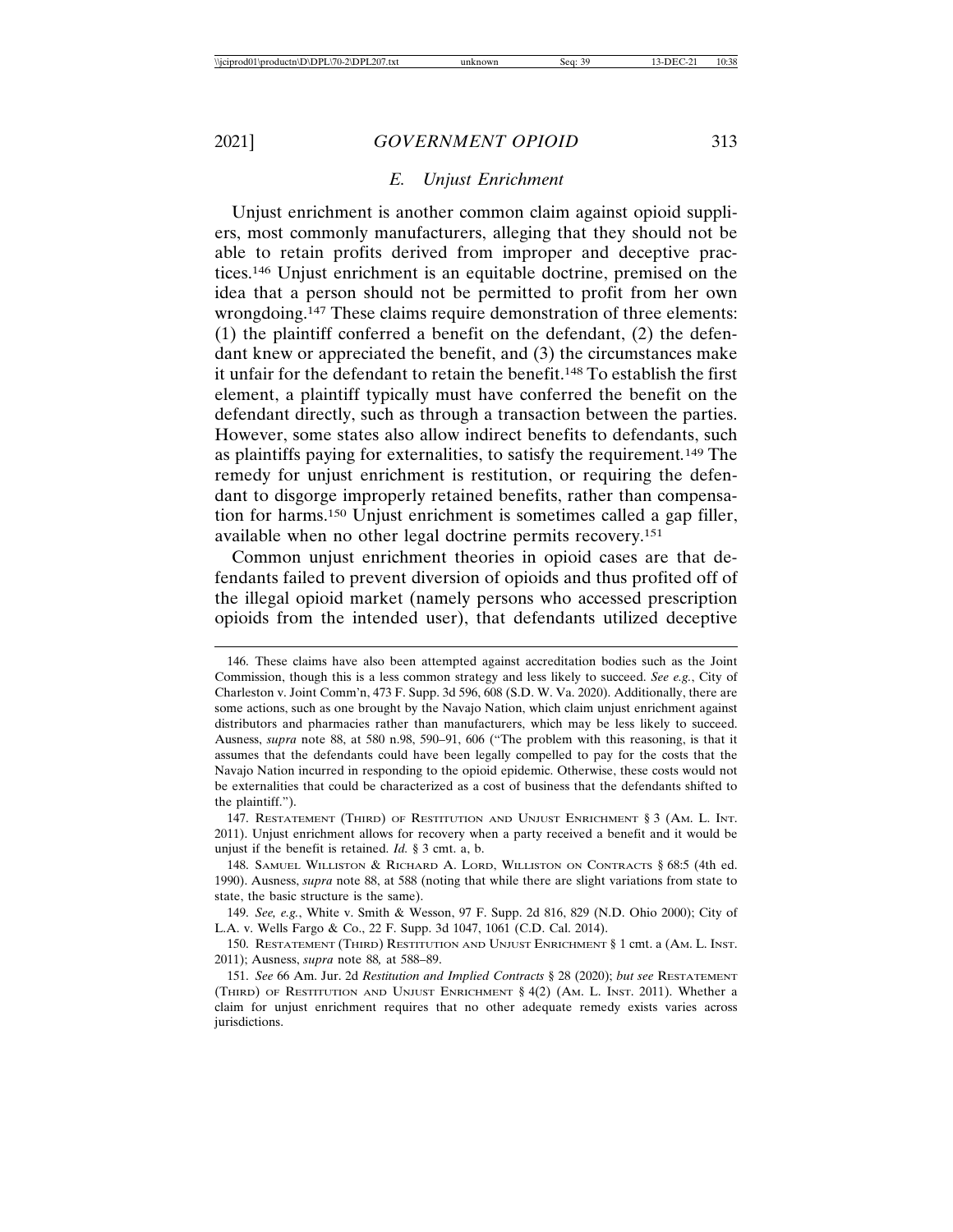marketing to increase profits and thus profited off of the deception, and that defendants knowingly profited off of unnecessary use of opioids.152 While some complaints seek disgorgement of profits related to the sales of opioids, others seek restitution for externalities such as government spending on public health and law enforcement.153 Plaintiffs allege it would be unjust and inequitable for opioid suppliers to retain these benefits at the expense of governments, given these companies' failures to take requisite care in their business practices.154 While the complaints generally do not contain detailed unjust enrichment allegations to provide insights into how these claims might play out in trial, motion to dismiss proceedings in several opioid cases provide a window into the viability of the claims.155

Defendants have argued in motions to dismiss unjust enrichment claims that they did not receive any benefit from plaintiffs, that plaintiffs failed to prove any benefits they did receive were unjust, that plaintiffs did not suffer any cognizable loss, and that plaintiffs cannot show any retention would be unjust.156 Governments may first be challenged to demonstrate that they conferred a benefit on defendants in unjust enrichment claims.157 Government plaintiffs who have insurance plans (e.g., Medicaid) or that run community hospitals will likely be able to prove this element by showing that they purchased opioids as a payor or safety-net provider.158 In other cases, government plaintiffs argue their residents' purchases of opioids should be considered a benefit provided by their populations, or that indirect benefits were conferred on the defendants when governments paid for harm caused by suppliers' dangerous products.159 These externality claims have had mixed success in past products-liability litigation involving asbestos, tobacco, guns, and lead paint, which may mean the success of indirect benefits conferred arguments is case- and jurisdiction-specific.160 If a

160. Ausness, *supra* note 88, at 589–90. Courts in some states have precedent that paying for externalities resulting from manufactures' products is considered a benefit conferred for the un-

<sup>152.</sup> Ausness, *supra* note 88, at 578 n.92, 580 n.98, 590–91; Complaint at 149, City of Sterling Heights v. The Pain Ctr. USA, PLLC, No. 19-1563-CZ (Mich. Cir. Ct. Apr. 24, 2019); Opinion and Order at 38, *In re* Nat'l Prescription Opiate Litig., No. 1:17-md-02804-DAP (N.D. Ohio Dec. 19, 2018).

<sup>153.</sup> Ausness, *supra* note 88, at 591.

<sup>154.</sup> *Id.* at 590–91.

<sup>155.</sup> *Id.* at 590.

<sup>156.</sup> *See, e.g.*, *In re* Opioid Litig., No. 400000/2017, 2018 WL 3115102, at \*36 (N.Y. Sup. Ct. June 18, 2018).

<sup>157.</sup> Monea, *supra* note 90, at 142.

<sup>158.</sup> Haffajee & Mello, *supra* note 8, at 2302–03.

<sup>159.</sup> *See, e.g.*, *In re* Opioid Litig., No. 400000/2017, 2018 WL 3115102, at \*24 (N.Y. Sup. Ct. June 18, 2018); Report and Recommendation at 95, *In re* Nat'l Prescription Opiate Litig., No. 1:17-md-02804-DAP (N.D. Ohio Oct. 5, 2018).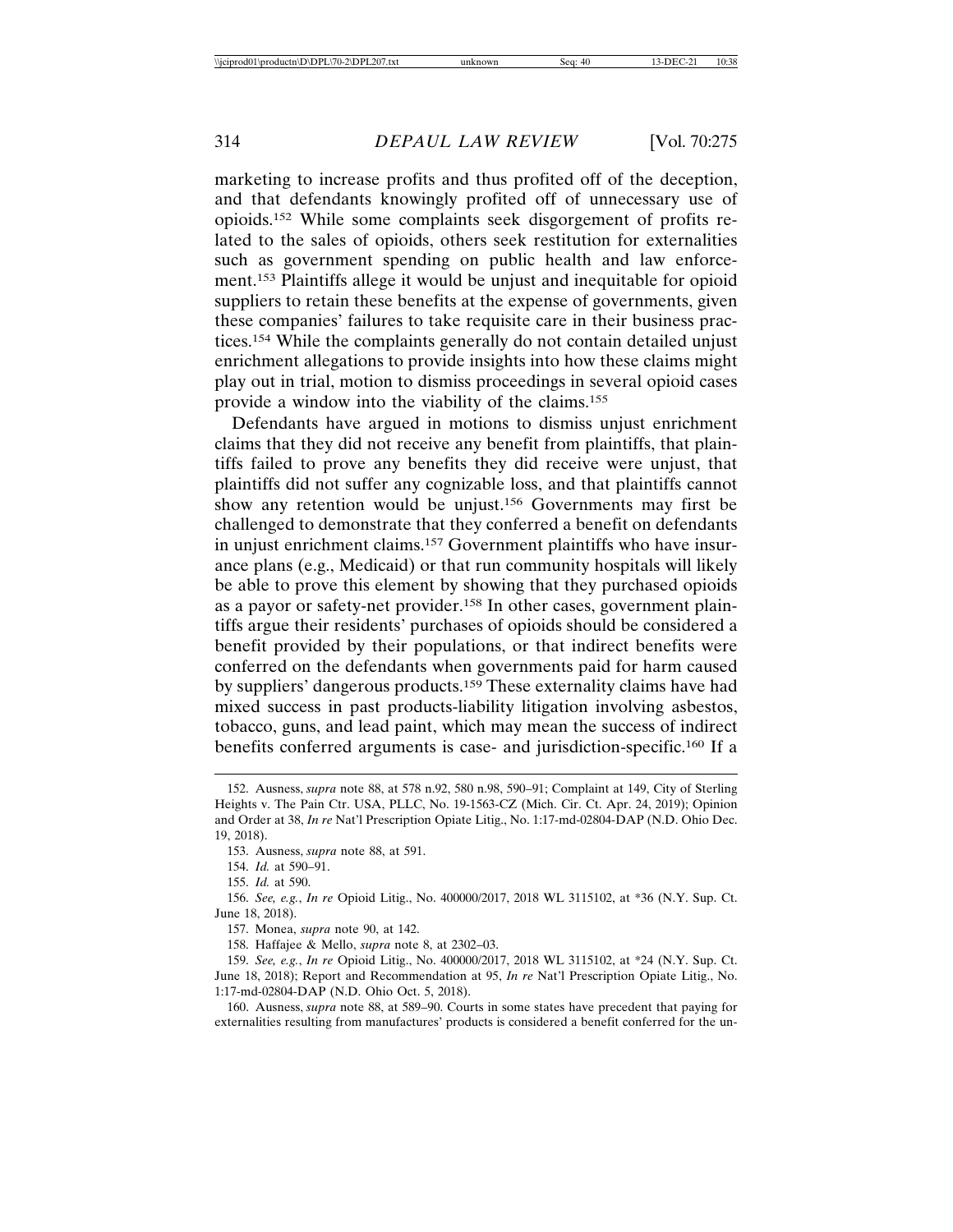court finds that a benefit has been conferred, it seems likely that they would find the defendant knew or appreciated the benefit, given how widespread and publicized opioid harms and costs were; while the question of fairness to allow the defendant to keep the benefit may be a value judgment.161

In at least four cases, unjust enrichment claims have withstood motions to dismiss, all of which predominantly argued a lack of benefit conferred. In two of these cases, plaintiffs pled that the opioid suppliers were enriched by purchases made by the plaintiffs as payors.162 In other cases that survived these motions, courts have allowed allegations that opioid suppliers were enriched when plaintiffs paid for the negative externalities (i.e., harms) caused by the manufacturers' improper distribution practices to proceed.163 One court accepted this

But Florida has explicitly rejected the argument stating that, "the benefit must be conferred directly from the plaintiff to the defendant. Peoples Nat'l Bank of Commerce v. First Union Nat'l Bank of Fla., N.A., 667 So. 2d 876, 879 (Fla. Dist. Ct. App. 1996) (as interpreted by City of Miami v. Bank of Am. Corp., 800 F.3d 1262, 1287–89 (11th Cir. 2015), *vacated*, Bank of Am. Corp. v. City of Miami, 137 S. Ct. 1296 (2017)).

161. Monea, *supra* note 90, at 143.

162. *In re* Opioid Litig., No. 400000/2017, 2018 WL 3115102 at \*32–33 (N.Y. Sup. Ct. June 18, 2018); *In re* Actiq Sales & Mktg. Pracs. Litig., 790 F. Supp. 2d 313 (E.D. Pa. 2011). The New York Supreme Court rejected the argument that the relationship between the parties was too attenuated to support an unjust enrichment claim, and the Court in *In re Actiq* rejected defendant's arguments that unjust enrichment cannot occur where the plaintiff receives value in the exchange and that unjust enrichment requires a direct relationship, finding the third-party payor relationship sufficient. *Id.* at 330–31. In addition to arguments that the benefit conferred was to the patients and not the plaintiffs as payors, defendants in these types of unjust enrichment claims also contend that the plaintiffs failed to show which opioid payments were overpayments and which were proper. *See, e.g.*, Manufacturer Defendants' Joint Motion to Dismiss at 30, 32, 37–38, Salt Lake Cty. v. Purdue Pharma, L.P., No. 180902421 (Utah Dist. Ct. Sept. 5, 2019).

163. Report and Recommendation at 91, *In re* Nat'l Prescription Opiate Litig., No. 1:17-md-02804-DAP (N.D. Ohio Oct. 5, 2018); *see also* Opinion and Order at 14, 16, *In re* Nat'l Prescription Opiate Litig., No. 1:17-md-02804-DAP (N.D. Ohio June 13, 2019) (allowing a negative externalities theory of unjust enrichment to proceed). *See also* City of Boston v. Purdue Pharma, L.P., No. 1884CV02860, 2020 WL 416406, at \*10 (Mass. Super. Jan. 3, 2020) (allowing an unjust enrichment claim to proceed when defendants "benefited from opioid-related profits while the Cities expended enormous sums to abate the damage caused by those same opioid sales").

just enrichment analysis. *See, e.g.*, City of N.Y. v. Lead Indus. Ass'n, Inc., 597 N.Y.S.2d 698, 699–01 (N.Y. App. Div. 1993) (allowing restitution claim for "reasonable costs of [lead] abatement" to survive motion to dismiss); White v. Smith & Wesson, 97 F. Supp. 2d 816, 829 (N.D. Ohio 2000) (allowing "the costs of the harm caused by Defendants' failure to incorporate safety devices into their handguns and negligent marketing practices" as benefit conferred); City of Bos. v. Smith & Wesson Corp., No. 199902590, 2000 WL 1473568, at \*18 (Mass. Super. Ct. July 13, 2000) (permitting unjust enrichment claim based on externalities associated with gun usage); City of L.A. v. Wells Fargo & Co., 22 F. Supp. 3d 1047, 1061 (C.D. Cal. 2014) (allowing "the costs of harm caused by Defendants' discriminatory lending that the City has had to shoulder" as benefit conferred); City of L.A. v. Bank of Am. Corp., No. CV-13-9046 PA (AGRx), 2014 WL 2770083, at \*12–13 (C.D. Cal. June 12, 2014) (permitting unjust enrichment claim based on externalities).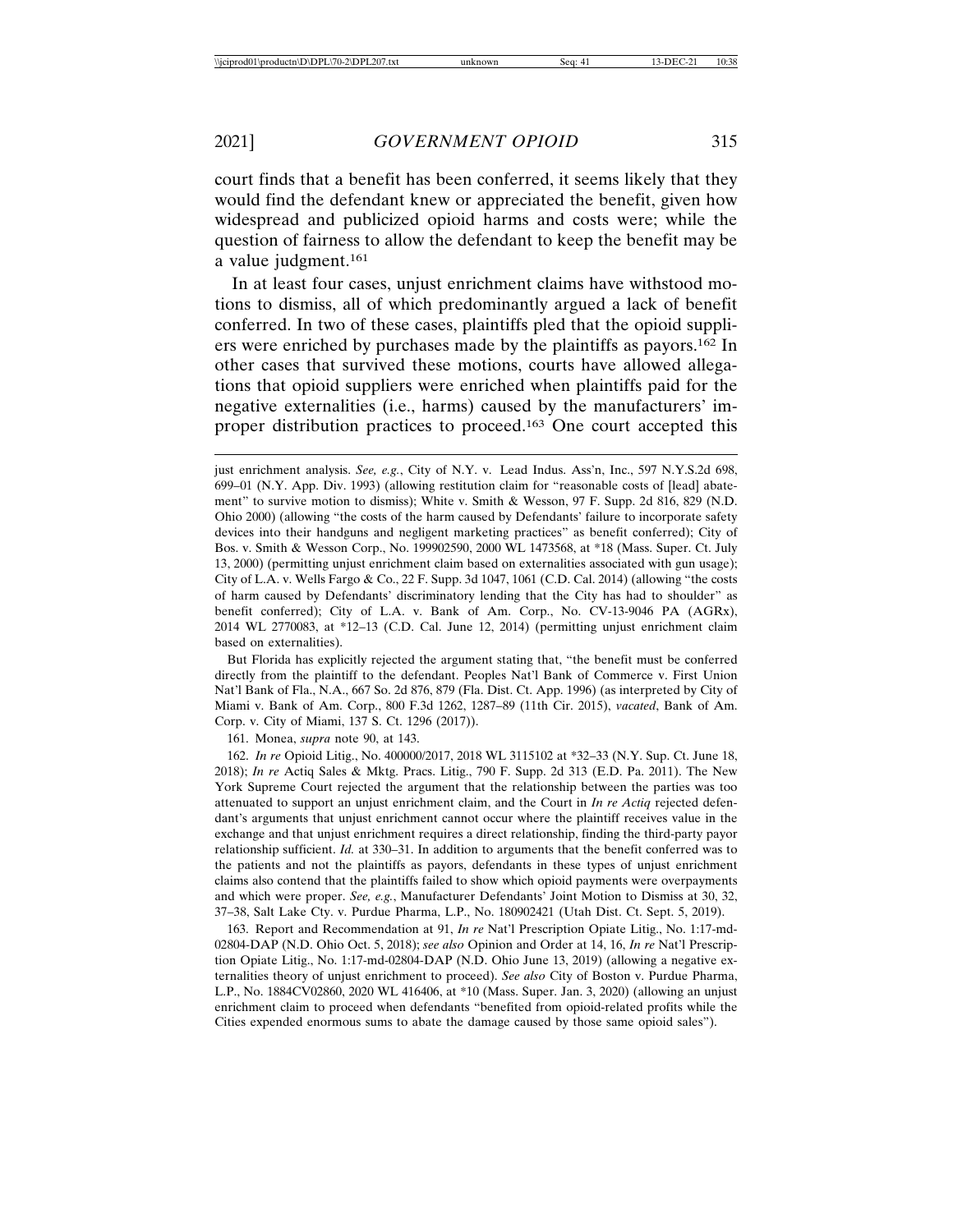argument as a basis for the unjust enrichment claim, rejecting the defendant's argument that Ohio precedent provided that "unjust enrichment claims may only be sustained if they arise from an economic transaction between the parties."164 That court also noted, as fairness, that Ohio law specifically states that "one is unjustly enriched if the retention of a benefit would be unjust, and one should not be allowed to profit or enrich himself or herself inequitably at another's expense."165 While the plaintiffs in these cases pled sufficient claims to survive a motion to dismiss, the defendants' arguments may prove more successful at trial.

In terms of illegally produced opioid harms, it is possible that a court would accept unjust enrichment claims related to these harms if they accept that this theory of liability can arise from externalities—or indirect benefits conferred. However, some courts have also required a showing of proximate causation, even with respect to unjust enrichment claims for prescription opioid harms,166 so this could be particularly difficult to establish for illegal opioid harms (as discussed for other claims above). In addition, a court may find it difficult to accept that a defendant appreciated the benefit of municipalities and states paying for illegal opioid-related harms, or that it would be unjust to allow them to retain the benefits if these harms were not foreseeable and there was a lack of underlying duty to pay for them.167

166. In *City of Charleston v. Joint Commission*, defendants successfully argued that the unjust enrichment claim should be dismissed due to lack of proximate causation. 473 F. Supp. 3d 596, 626 (S.D. W. Va. 2020). The plaintiff's theory was that the defendants were unjustly enriched "when they accepted funding from pharmaceutical companies to promote the [paint management] [s]tandards that 'failed to recognize the dangerous and addictive nature of opioids.'" *Id.* at 609. The Court rejected this argument, stating that the plaintiffs failed to plead proximate causation between the defendants conduct and the harm alleged because there were too many intervening factors and the defendants did not have any role in manufacture or distribution of opioids. *Id.* at 630. In dismissing an unjust enrichment claim, the Court in *City of Chicago v. Purdue Pharma* stated "it is impossible for the Court or the defendants to decipher whether the prescribers who heard defendants' deceptive messages are the same individuals who prescribed defendants' drugs that were subsequently paid for by the City and therefore that defendants' misrepresentations resulted in defendants' enrichment." 211 F. Supp. 3d 1058, 1084 (N.D. Ill. 2016).

167. In other public health contexts, unjust enrichment claims were challenged on the basis that there could be no enrichment when defendants lacked any obligation to pay for the claimed externalities. In *City of St. Louis v. American Tobacco Co. Inc.*, the Court found that the plain-

<sup>164.</sup> Report and Recommendation at 91, *In re* Nat'l Prescription Opiate Litig., No. 1:17-md-02804-DAP (N.D. Ohio Oct. 5, 2018); Opinion and Order at 37, *In re* Nat'l Prescription Opiate Litig., No. 1:17-md-02804-DAP (N.D. Ohio Dec. 19, 2018) ("'The rule of law is that an *indirect purchaser* cannot assert a common-law claim for restitution and unjust enrichment against a defendant without establishing that a benefit had been conferred upon that defendant by the purchaser.'" (quoting Johnson v. Microsoft Corp. 834 N.E.2d 791, 799 (Ohio 2005))).

<sup>165. 18</sup> Ohio Jur. 3d *Contracts* § 279 (2020); Opinion and Order at 38, *In re* Nat'l Prescription Opiate Litig., No. 1:17-md-02804-DAP, (N.D. Ohio Dec. 19, 2018).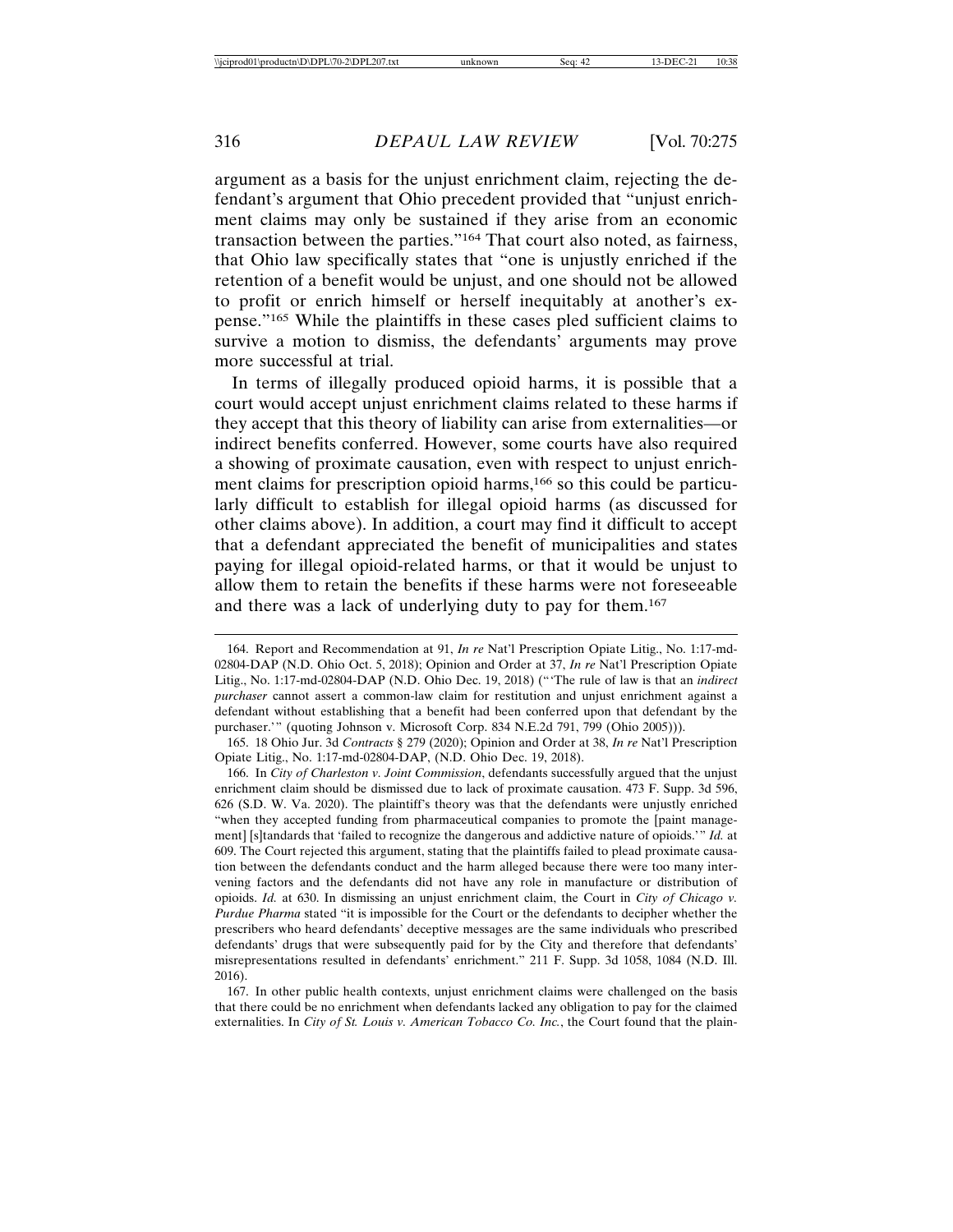# IV. CONCLUSIONS

The opioid litigation is novel in its diversity of parties and claims, volume of cases, and extent of injuries alleged. In many ways, it is the most ambitious public health litigation pursued to date and has the potential to set important precedent for the use of litigation as a tool to address public health crises going forward. The advent of government suits in the litigation, following failures of individual personal injury and class action suits, could be seen as a "promising step" for communities and has perhaps improved prospects for settlement and even judgments in plaintiffs favor, largely due to population-level data that can be leveraged as evidence. At the same time, and beyond the scope of this article, questions about whether litigation is an efficient solution to the prescription opioid crisis have been raised. With so many governmental entities suing at the same time, the prospects for a global settlement—and one that is fair to all parties involved—are complex. Defendant companies serve useful and important purposes in society, namely providing medications (often beyond opioids) and

tiffs had a valid claim for restitution of health care costs incurred from smoking-related illness. 70 F. Supp. 2d 1008, 1014–15 (E.D. Mo. 1999). Defendants argued that the claim should be dismissed because they did not have "a duty to provide health care to Medicaid and medically indigent patients for tobacco-related illnesses" and that plaintiffs did not intend "to charge the Distributor Defendants for their provision of the health care benefits supplied for tobacco-related illnesses." *Id*. at 1015. The Court found that plaintiffs alleging that the defendants "have a duty" to "bear the cost of tobacco related diseases" and that the City had to provide public benefits due to Tobacco's wrongful conduct as sufficient. *Id.* at 1017. The Court stated that it "could determine that the defendants in this matter . . . may have been under a duty to pay for the consequences of advertising, promoting, and eventually selling tobacco products. The defendants, including the distributor defendants, were apparently unwilling to discontinue such practices notwithstanding the fact that they were placing tobacco related products in the marketplace, which eventually required the expenditure of funds by the various plaintiffs to treat tobacco related illnesses." *Id.* at 1018–19; *see also* Order Regarding "Certain Defendants' Motion for Partial Summary Judgment On Plaintiffs' Restitution Claims," City of St. Louis v. Am. Tobacco Co., No. 22982-09652-01, (Mo. Cir. Oct. 20, 2010). This precedent is obviously helpful for government plaintiffs, as it allows them the opportunity to prove that the opioid manufacturers did have a duty to pay for the consequences of their wrongful acts, at least with respect to prescription opioids.

However, in other cases, unjust enrichment claims failed because the courts found that the defendants could not be unjustly enriched absent an original duty to pay for the externalities. In *Allegheny Gen. Hosp. v. Philip Morris, Inc.*, the Court rejected an unjust enrichment claim "based on the theory that by paying for the medical services required by nonpaying patients, the Hospitals discharged the Tobacco Companies' legal duties and saved them from bearing costs caused by their fraudulent and wrongful conduct." 228 F.3d 429, 447 (3d Cir. 2000). The Court reasoned that the hospital had an independent duty to care for its patients, and the tobacco companies "had no legal obligation to pay the medical expenses of smokers, and thus the Hospitals' provision of medical services did not 'benefit' the Tobacco Companies by removing their obligation." *Id.* Though this reasoning is potentially an obstacle in opioid litigation, government plaintiffs may be able to avoid similar fates with respect to prescription opioids, though not illegal opioids, by differentiating their role from that of a hospital.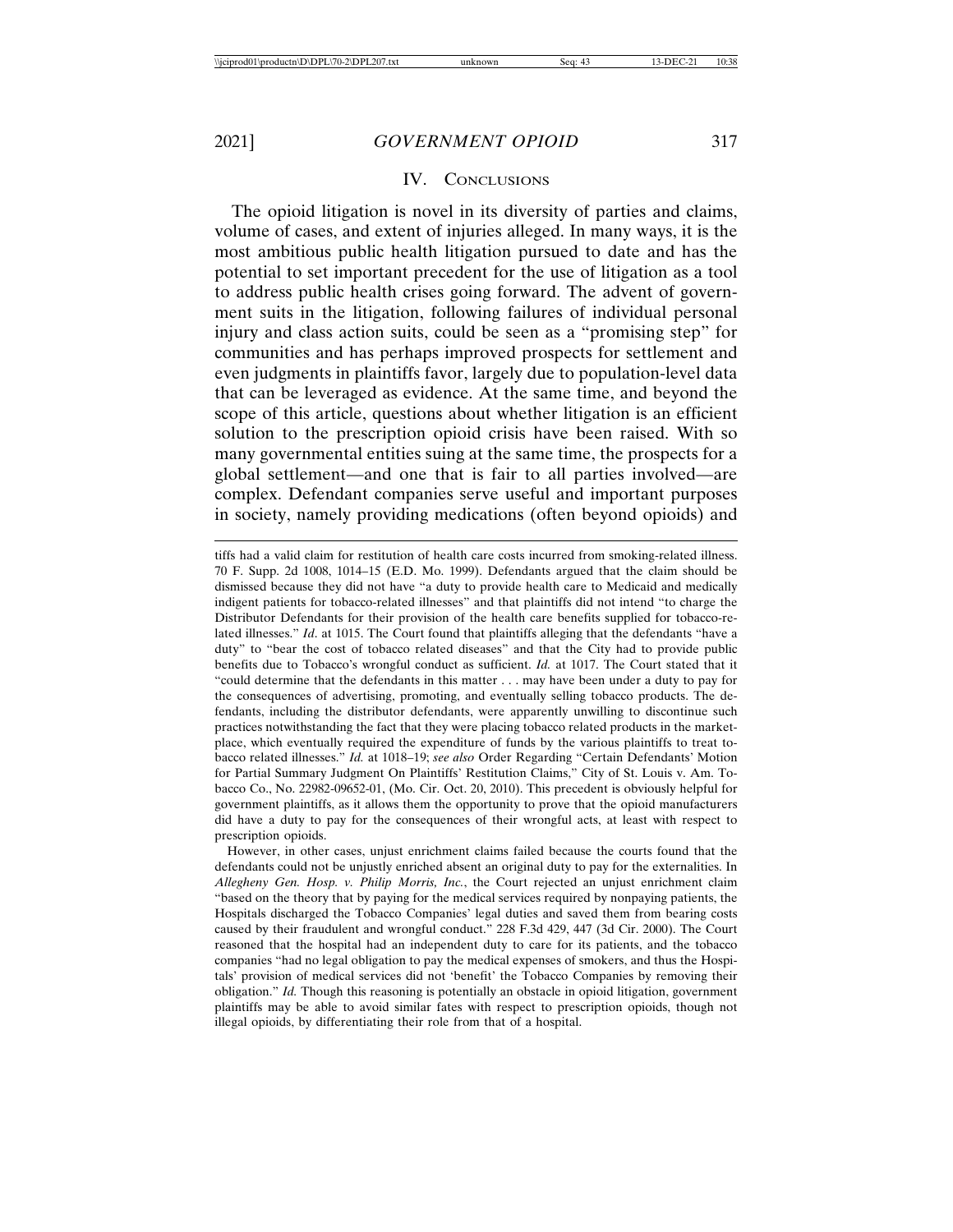other medical supplies to patients. Many already have been driven by the opioid litigation to file for bankruptcy—in which court setting, assets available for plaintiff governments will be limited. Even if a large global settlement is reached, as happened with tobacco, prior precedent calls into question whether these funds will be used optimally to abate the opioid crisis.168

Detailed information has started to establish the scope of prescription opioid marketing and distribution, and could show company knowledge of product addictiveness.169 Together, this evidence could help to demonstrate necessary elements for key claims relating to prescription opioid harms, like actual and proximate causation and failure to exercise reasonable care. The addictive properties of opioids suggest that once initially and sufficiently exposed, some consumers may seek these drugs in regular and growing volumes. Indeed, some evidence suggests that this was something certain opioid suppliers knew and took advantage of, to boost their sales.170 Plausibly, opioid companies could have foreseen the progression from medical use of prescription opioids to diversion and nonmedical use, when such vast quantities were supplied. This addiction and the costs to governments and their populations attributable to prescription opioid harms alone are substantial, particularly through 2012 but also to this day.

Nevertheless, some allegations in the opioid litigation may go too far in scope. To make the leap from marketing and supply chain schemes related to prescription opioids to foresight of a massive increase in heroin consumption and, to a greater degree, illegally produced synthetic opioid markets is substantial, when considering the elements required to establish common claims. It is particularly problematic to demonstrate proximate causation with respect to illegal opioid harms for tort-based theories of liability (e.g., negligence and RICO claims). Questions about whether opioid companies could have foreseen and should compensate for illegal opioid downstream harms may also weigh against equitable theories of liability, like public nuisance and unjust enrichment. Unless additional peer-reviewed empirical evidence emerges to more tightly link these latter waves of the

<sup>168.</sup> *See* Haffajee & Abrams, *supra* note 18, at 709–13 for a more complete discussion of the tobacco settlement and its apparent public health failures.

<sup>169.</sup> *See, e.g.*, Judgment After Non-Jury Trial at 24, State ex rel. Hunter v. Purdue Pharma, L.P., No. CJ-2017-816 (Okla. Dist. Ct. Aug. 26, 2019).

<sup>170.</sup> Press Release, U.S. Department of Justice, Founder and Four Executives of Insys Therapeutics Convicted of Racketeering Conspiracy (May 2, 2019), https://www.justice.gov/usao-ma/ pr/founder-and-four-executives-insys-therapeutics-convicted-racketeering-conspiracy;

WVURxMan, *Subsys Rap Video Created by Insys Pharmaceuticals (More info in description)*, YOUTUBE (Feb. 18, 2019), https://www.youtube.com/watch?v=MTwFZwjCSTE.